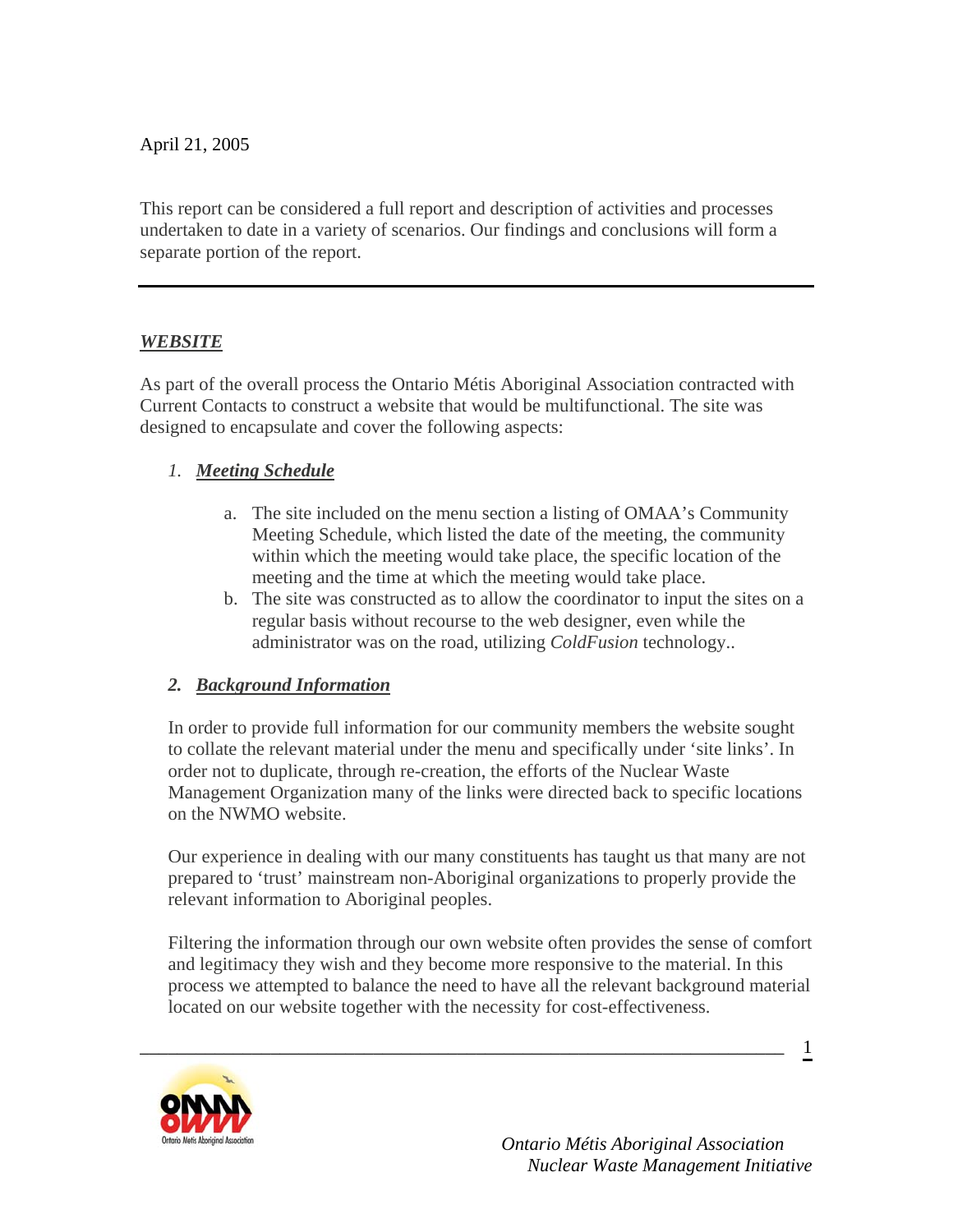The background material included the following specific sites and/or topics.

## *1. INVITATION TO DIALOGUE VIDEO*

In this section access was provided to the NWMO's "Invitation to Dialogue" video, so that an overview of the process was ascertainable by the interested viewer. This video was used extensively during the community meetings and participants are advised it was on the website for repeated viewings if desired by themselves or other members of their family.

## *2. ASKING THE RIGHT QUESTIONS*

This link connects to the material reviewed in the document "Asking the Right Questions. The Future Management of Canada's Used Nuclear Fuel." Access on this link also provides the viewer with access to the following specific subsections on this site including:

- Discussion Document 1: Executive Summary,
- Discussion Document Survey, and
- View Submissions on this Topic.

## *3. UNDERSTANDING THE CHOICES*

This site link provides access to the document " Understanding the Choices." Access on this link is also provided to the following specific subsections on this site including:

- Discussion Document 2: Executive Summary,
- Discussion Document 2 Survey, and
- View Submissions on this Topic.

## *4. ASSESSING THE OPTIONS*

Originally this site link provided access to the document "Assessing the Options", which was an in depth review of the options by the Assessment Team in June, 2004

## *5. ABORIGINAL DIALOGUES*

This section reviewed the material provided by the Aboriginal community on the issue and was organized under the following headings:

\_\_\_\_\_\_\_\_\_\_\_\_\_\_\_\_\_\_\_\_\_\_\_\_\_\_\_\_\_\_\_\_\_\_\_\_\_\_\_\_\_\_\_\_\_\_\_\_\_\_\_\_\_\_\_\_\_\_\_\_\_\_\_\_\_\_\_\_\_

## A. OMAA

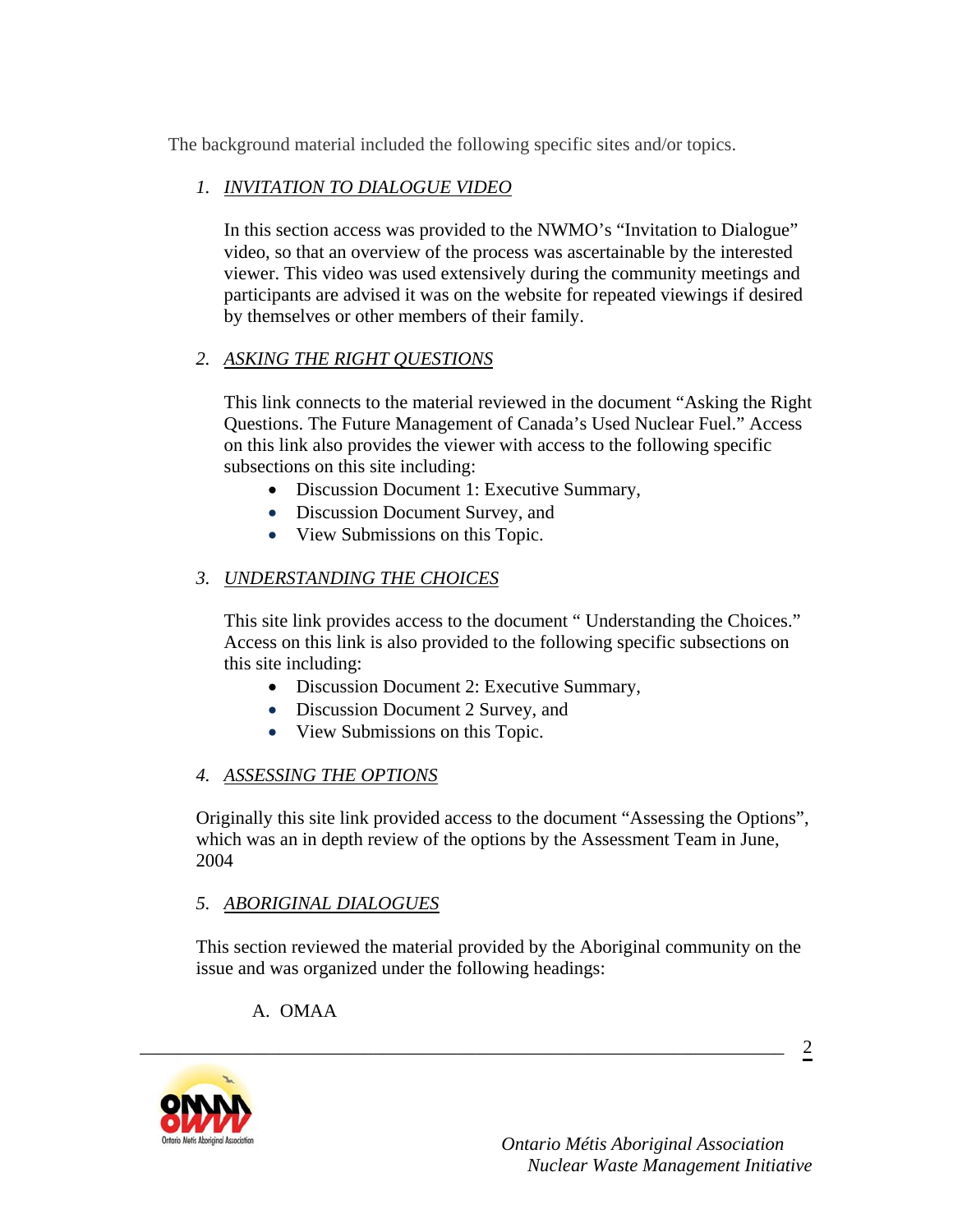This site link allowed the visitor to access material that the Ontario Métis Aboriginal Association had provided to the Nuclear Waste Management Organization and included:

- O OMAA'S position paper at the conclusion of Phase 2 of the Nuclear Waste Management Initiative,
- O The Powerpoint presentation, which OMAA had utilized for its Board workshop in April of 2004.

## B. ASSEMBLY OF FIRST NATIONS

Access from this link allowed viewers to examine the First Nations Working group meeting reports # 1 and #2, and additional material as it was posted by the AFN including regional forums, summary reports of the regional forums and progress reports.

## C. INUIT TAPIRIT KANATAMI

Access from this link allowed viewers to examine the ITK's material including their Year-end report (March 31, 2004) and quarterly report (July 1, 2004).

## *6. NUCLEAR WASTE MANAGEMENT ORGANIZATION*

This site link connected the visitor directly with the Nuclear Waste Management Organization's website (home page). While at community meetings the location of the Nuclear Waste Management's website was publicized, especially when attendees had a desire for in depth information on what other organizations and/or individuals were saying about the issue.

## *7. FREQUENTLY ASKED QUESTIONS*

This site link connected the visitor directly with the Nuclear Waste Management Organization's FAQ section that addressed many of the same questions that were encountered during the community meeting and/or points raised in the briefing sessions during each community meeting.

## *8. FACT SHEETS*

This site link connected directly to a number of fact sheets on specific issues including the following:

\_\_\_\_\_\_\_\_\_\_\_\_\_\_\_\_\_\_\_\_\_\_\_\_\_\_\_\_\_\_\_\_\_\_\_\_\_\_\_\_\_\_\_\_\_\_\_\_\_\_\_\_\_\_\_\_\_\_\_\_\_\_\_\_\_\_\_\_\_

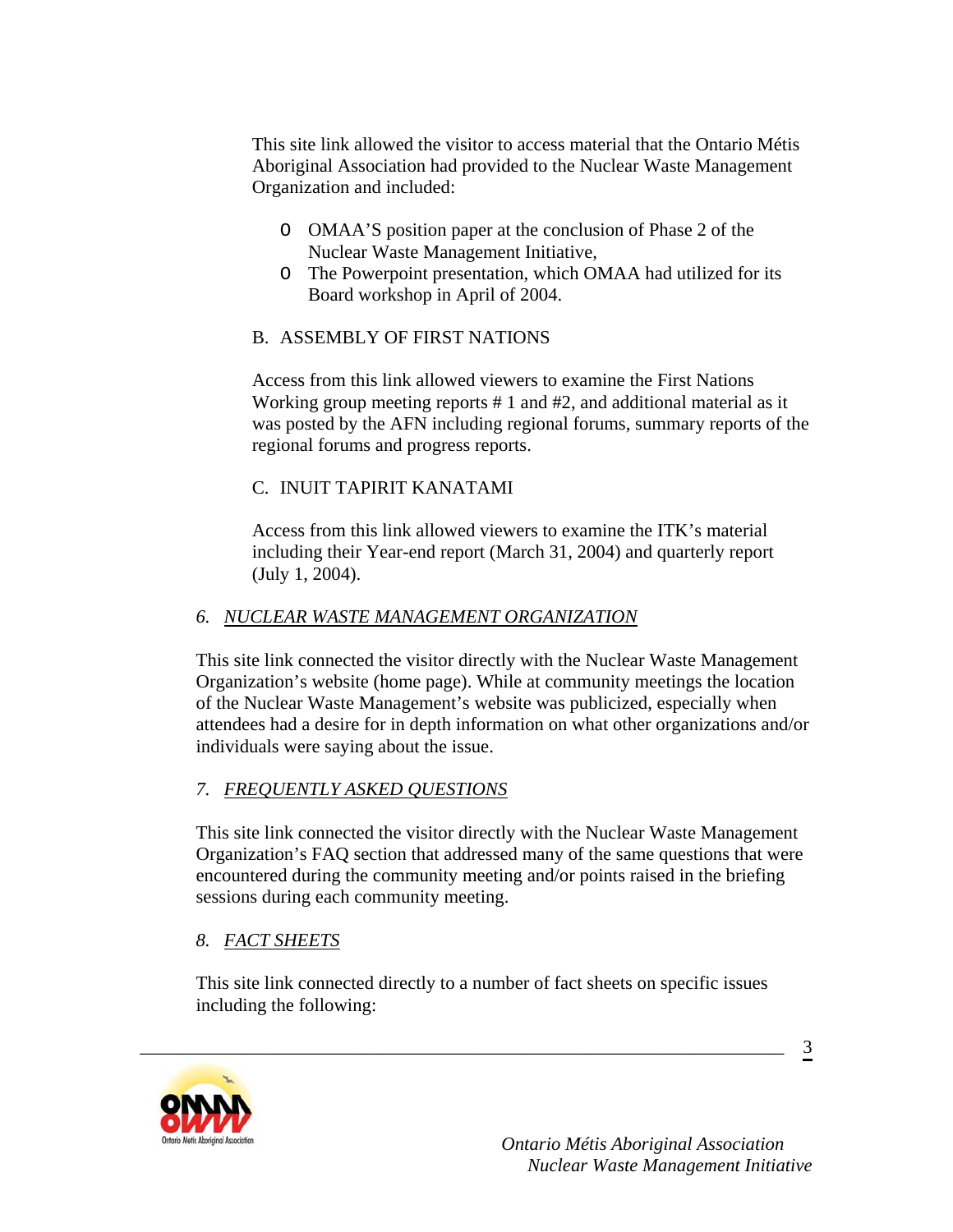- *A. HEALTH EFFECTS OF RADIATION AND RADIOACTIVITY*
- *B. HOW NUCLEAR FUEL WASTE IS MANAGED IN CANADA*
- *C. NUCLEAR FUEL WASTE IN CANADA*
- *D. REACTOR SITE EXTENDED STORAGE*
- *E. DEEP GEOLOGICAL REPOSITORY*
- *F. CENTRALIZED EXTENDED STORAGE*

Participants in the community meetings were encouraged to visit this section if they had a desire for further in depth review of one of these issues that could not be otherwise satisfied, either through the question and answer session, or a review of the material provided directly during the meeting.

## *3. Information on OMAA's Participation,*

The main body of the website (located between the menu bar and the survey selection button) contained an overview of OMAA's participation in the process to date, a review of our present endeavours, and a brief overview of the issue including photographs and diagrams which illustrated*, inter alia*, the three required options for review.

The rationale for Aboriginal involvement in the process is also highlighted in this section including the Aboriginal principles, which should be followed and some of the lessons, which Aboriginal communities believe the process could learn from.

## *4. Nuclear Waste Survey*

Located on the website was the Nuclear Waste Management Survey which we developed to ascertain the views and opinions of our constituents with regard to this important issue. By clicking on the icon located to the right of the website home page visitors could directly input their views into the document and submit it.

The material went into an online database established for retrieval of the data for analysis and review at a later date. The online version of the survey also allowed for the facilitator to input the manually completed surveys received at the community meetings, while he/she conducted the community consultations.

The results of the surveys inputted to date will be addressed later in this report.

\_\_\_\_\_\_\_\_\_\_\_\_\_\_\_\_\_\_\_\_\_\_\_\_\_\_\_\_\_\_\_\_\_\_\_\_\_\_\_\_\_\_\_\_\_\_\_\_\_\_\_\_\_\_\_\_\_\_\_\_\_\_\_\_\_\_\_\_\_

## *5. Acknowledgement of NWMO's participation and Support*

Located on the website was both the logo of the Nuclear Waste Management Organization and an acknowledgement of their financial support of the initiative. This



 *Ontario Métis Aboriginal Association Nuclear Waste Management Initiative*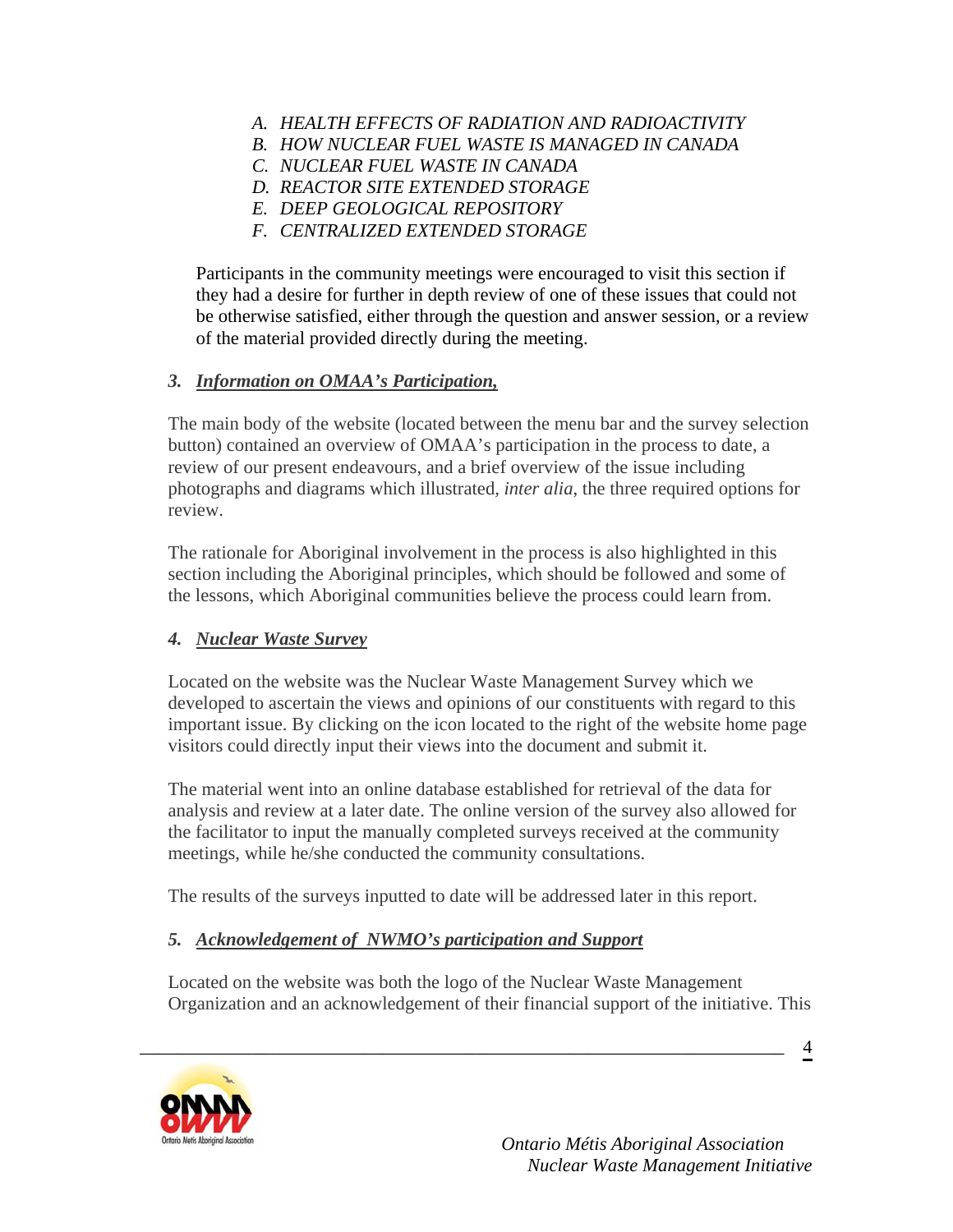kind of acknowledgement was continued during the community meetings and on the promotional material.

## *COMMUNICATIONS*

The approach regarding communications involved three (3) processes:

1. Newspaper

An extensive article was inserted into the Woodland Métis News for the summer 2004 edition. That paper has a circulation of over 40,000 across Ontario, Canada and into places in the United States of America. The articles reviewed OMAA's position paper as a result of the Board workshop conducted in April 2004 and there was a specific thank you to the NWMO, President Elizabeth Dowdeswell, and Donna Pawlowski for their assistance.

The paper was also mailed to all MP's and MPP's for Ontario, and to colleges and universities as well as Friendship Centres across Ontario. It was also made available at community meetings for those who were not members of the Ontario Métis Aboriginal Association. Copies of that paper were delivered to the Nuclear Waste Management Organization's office in Toronto.

2. Website

The website was extensively promoted during the community meetings to encourage those participants interested in more in depth material. It remains a powerful educational and communications tool at our disposal.

3. Community Meetings

OMAA believes that the most effective way to get a message directly to its members is through community meetings. Face to face contact has long been an Aboriginal tradition and continues to be the preferred method of discussion and education. We will report subsequently on this process, more in depth.

## *ASSEMBLY*

In order to maximize the effect of these consultations the Nuclear Waste Management Initiative formed a component on OMAA's assembly conducted in Sault Ste Marie in September 2004. Delegates came from all across Ontario and received the following;

\_\_\_\_\_\_\_\_\_\_\_\_\_\_\_\_\_\_\_\_\_\_\_\_\_\_\_\_\_\_\_\_\_\_\_\_\_\_\_\_\_\_\_\_\_\_\_\_\_\_\_\_\_\_\_\_\_\_\_\_\_\_\_\_\_\_\_\_\_



 $\overline{5}$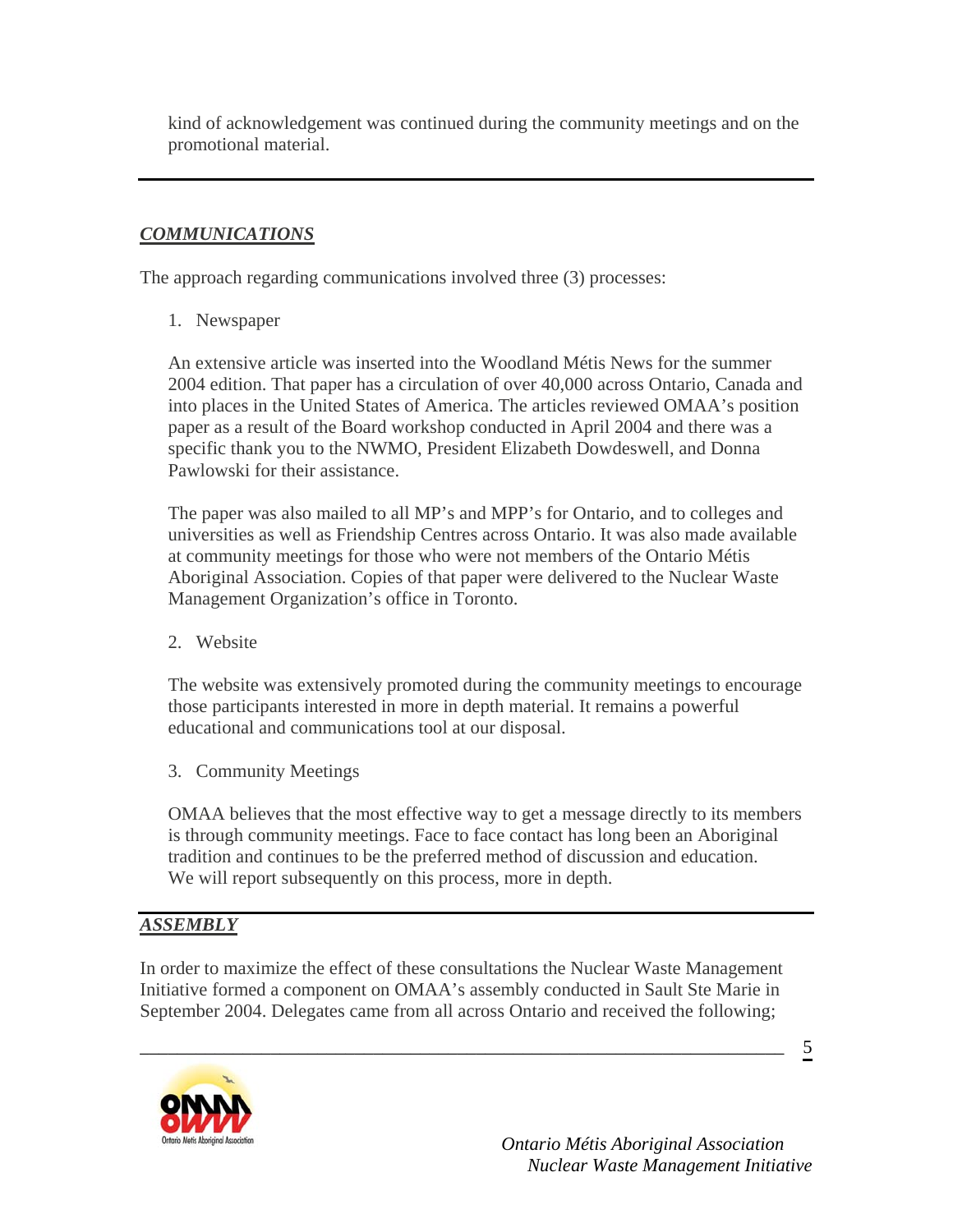- Workshop on Nuclear Waste Management including Asking the Right Questions and Understanding the Choices,
- NWMO DVD for display, review and to take away,
- Information packages provided by the NWMO,
- O & A session with Frank Palmater and R. Jack Falkins,
- Individual contact between local community leaders and the facilitators of the project stressing the upcoming community meetings, the necessity of community involvement and general discussion on potential locations, etc.

This kind of a contact raised the profile of the process (through involvement by the Executive members) and one on one discussion between the project facilitators and community leaders, which had dividends later in the project through increased attendance.

## *MEETINGS*

## *(a) Format*

The community meeting process followed a specific process and format. Initially potential communities were identified as likely locations, based on membership numbers and past experiences with turnout and interest.

A hall was then identified, selected, a date and time arranged and a notice mailed to all members within an approximately 50-kilometre radius from that site inviting their attendance at the meeting.

If there was a local association or a Zone corporation within the vicinity a personal call was made to the President alerting him/her to the meeting and soliciting their assistance in broadcasting the details of the meeting within the community and membership. The meeting date, place and time were then inserted into the Website meeting schedule.

In order to achieve economies of scale the meetings were scheduled sequentially, all within a relatively short driving distance from the previous meeting's location. Meetings were scheduled generally for the evenings (start time 7:00 p.m.), 7 days a week, and on many occasions there would be two meetings on Saturday and two on Sunday with the first meeting scheduled for 2:00 p.m. start and the second for a 7:00 p.m. start. This would of course require the second meeting to be within about a 1 hour drive from the first meeting to allow the packing up of equipment and materials from the first meeting and the setting up on equipment and materials for the second meeting within the strict

\_\_\_\_\_\_\_\_\_\_\_\_\_\_\_\_\_\_\_\_\_\_\_\_\_\_\_\_\_\_\_\_\_\_\_\_\_\_\_\_\_\_\_\_\_\_\_\_\_\_\_\_\_\_\_\_\_\_\_\_\_\_\_\_\_\_\_\_\_

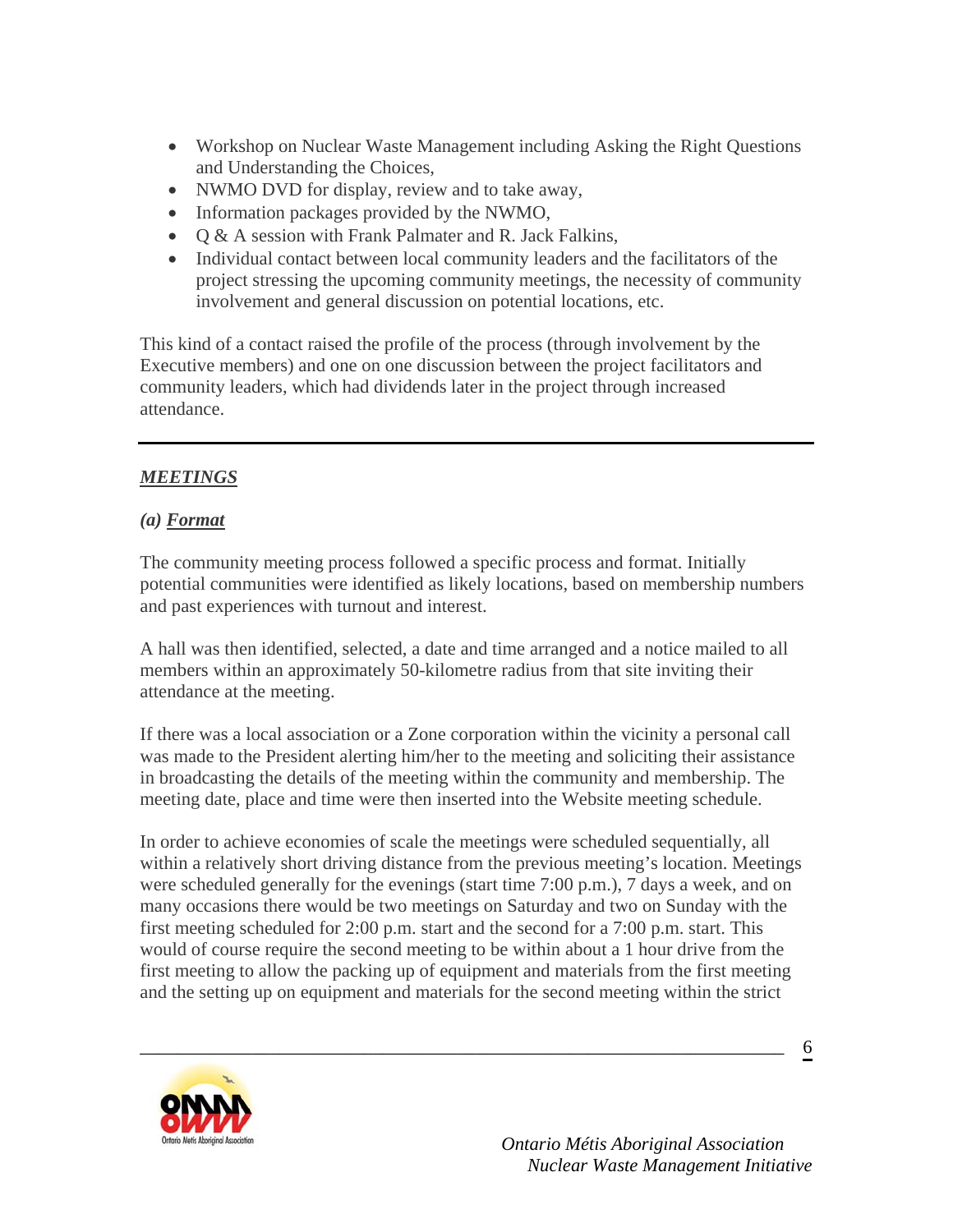time frames. This would of course allow us to visit more communities and make valuable use of limited resources, both in manpower and financial.

A sign in sheet was located on a table as the participants entered the hall. Also at the table was material provided by the Nuclear Waste Management Organization including:

- o Asking the Right Questions: The Future Management of Canada's Used Nuclear Fuel,
- o Understanding the Choices,
- o Assessing the Options: The Future Management of Canada's Used Nuclear Fuel, and
- o Responsible Action: Citizen's Dialogue on the Long-Term Management of Used Nuclear Fuel

At some of the locations we had additional copies of the DVD's produced by the NWMO and these were soon taken by those in attendance, for use by the local groups later. Attendees were encouraged both upon entry and at the conclusion of the session to help themselves to the literature on the subject, both for themselves and others who were unable to attend. Upon entry they were also provided with OMAA's survey for completion.

At the start of the meeting the facilitator would provide an overview of the topic and the reason for the inclusion of Aboriginals in the process. Specific mention was made of the Seaborn Commission report. After the overview the NWMO DVD was played for those in attendance. Initially we utilized the first DVD 'Canada's Used Nuclear Fuel: Invitation to Dialogue' but then switched to 'Understanding the Choices' when it became available.

After the DVD was played the three options were reviewed (both the pluses and the minuses of each option), the other options that had been considered by the NWMO and then the floor was opened for a Question and Answer session. Usually the completion of the survey prompted observations from those in attendance, although there were many unilateral comments after the showing of the DVD.

It should be noted that participants were encouraged but not forced to complete the surveys. Some felt that they wished additional time to absorb the material before completion of the surveys and as a result would not do so at the meeting. They were made to feel that this was completely acceptable. Some felt that their opinion mattered not at all and despite reassurances from us, and a review of President Elizabeth Dowdeswell's statements that "all Canadians' opinions were equal in value and important to the NWMO" they would not complete the survey. More on this will be mentioned in the Findings and Conclusions section.

\_\_\_\_\_\_\_\_\_\_\_\_\_\_\_\_\_\_\_\_\_\_\_\_\_\_\_\_\_\_\_\_\_\_\_\_\_\_\_\_\_\_\_\_\_\_\_\_\_\_\_\_\_\_\_\_\_\_\_\_\_\_\_\_\_\_\_\_\_

7

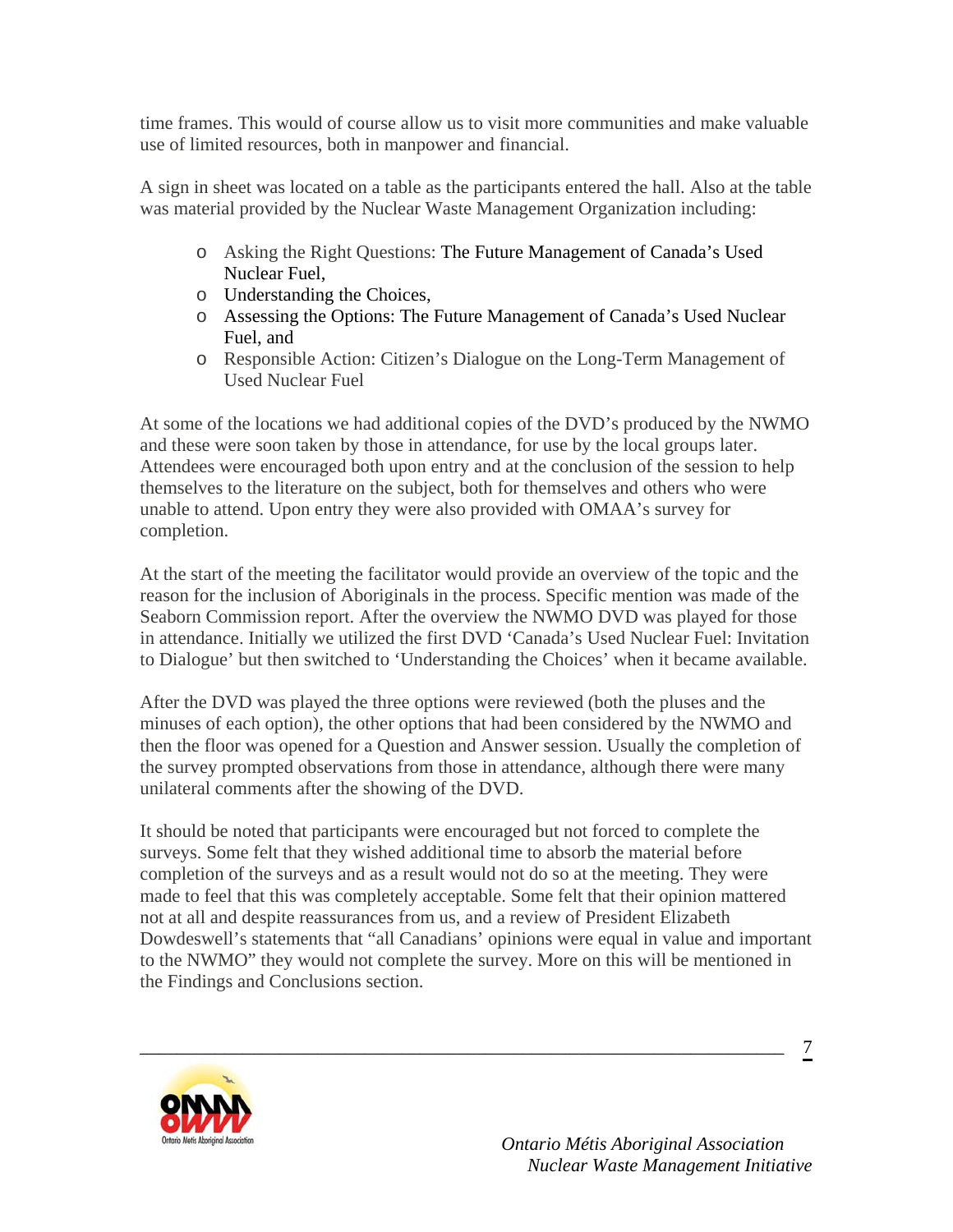All attendees were encouraged to voice their own opinion, even if it differed from that of OMAA's board. We tried to insure that attendees understood that there was no right and no wrong answer and that opinions were important to the process.

At the conclusion of the session attendees were also encouraged to take surveys home for others who were unable to attend, to complete, to view the online material at both our website and that of the Nuclear Waste Management Organization, or to approach the facilitator with questions that they wished answers for. They were also encouraged to have non-Aboriginals fill in the surveys also if they wished.

### *(b) Locations*

The community locations visited to date across Ontario include the following;

| Date of Meeting         | Community             | Location                        |
|-------------------------|-----------------------|---------------------------------|
| December 1, 2004        | <b>Elliot</b> Lake    | <b>Anchor Club</b>              |
| December 27, 2004       | Spanish               | Royal Canadian Legion           |
| December 29, 2004       | Iron Bridge           | Lions Hall                      |
| <b>January 3, 2005</b>  | Echo Bay              | <b>Elks Hall</b>                |
| <b>January 4, 2005</b>  | Thessalon             | Royal Canadian Legion           |
| <b>January 5, 2005</b>  | Orillia               | Loyal Order of the Moose        |
| <b>January 6, 2005</b>  | Port McNicoll         | Royal Canadian Legion           |
| January 6, 2005         | Midland               | <b>Mountainview Mall</b>        |
| <b>January 7, 2005</b>  | Gravenhurst           | Royal Canadian Legion           |
| <b>January 7, 2005</b>  | Midland               | <b>Mountainview Mall</b>        |
| <b>January 8, 2005</b>  | Midland               | <b>Mountainview Mall</b>        |
| <b>January 8, 2005</b>  | Owen Sound            | Royal Canadian Legion           |
| January 13, 2005        | Kenora                | <b>Shoppers Mall</b>            |
| January 13, 2005        | Kenora                | Knights of Columbus Hall        |
| January 14, 2005        | Kenora                | <b>Shoppers Mall</b>            |
| January 14, 2005        | <b>Vermilion Bay</b>  | Lions Hall                      |
| January 15, 2005        | Wabigoon              | Wabigoon Métis Hall             |
| January 16, 2005        | Dryden                | <b>Riverview Lodge</b>          |
| <b>January 18, 2005</b> | <b>Fort Frances</b>   | Royal Canadian Legion           |
| January 19, 2005        | <b>Rainy River</b>    | <b>Recreation Centre</b>        |
| January 20, 2005        | <b>Sioux Lookout</b>  | <b>Recreation Centre</b>        |
| January 22, 2005        | Ignace                | Royal Canadian Legion           |
| January 24, 2005        | <b>Thunder Bay</b>    | Canadian Lakehead Ex.           |
| January 25, 2005        | Hurkett               | <b>Hurkett Community Centre</b> |
| January 26, 2005        | Terrace Bay           | Royal Canadian Legion           |
| January 27, 2005        | Nipigon               | Royal Canadian Legion           |
| January 30, 2004        | <b>Sturgeon Falls</b> | <b>Recreational Complex</b>     |

\_\_\_\_\_\_\_\_\_\_\_\_\_\_\_\_\_\_\_\_\_\_\_\_\_\_\_\_\_\_\_\_\_\_\_\_\_\_\_\_\_\_\_\_\_\_\_\_\_\_\_\_\_\_\_\_\_\_\_\_\_\_\_\_\_\_\_\_\_



 *Ontario Métis Aboriginal Association Nuclear Waste Management Initiative*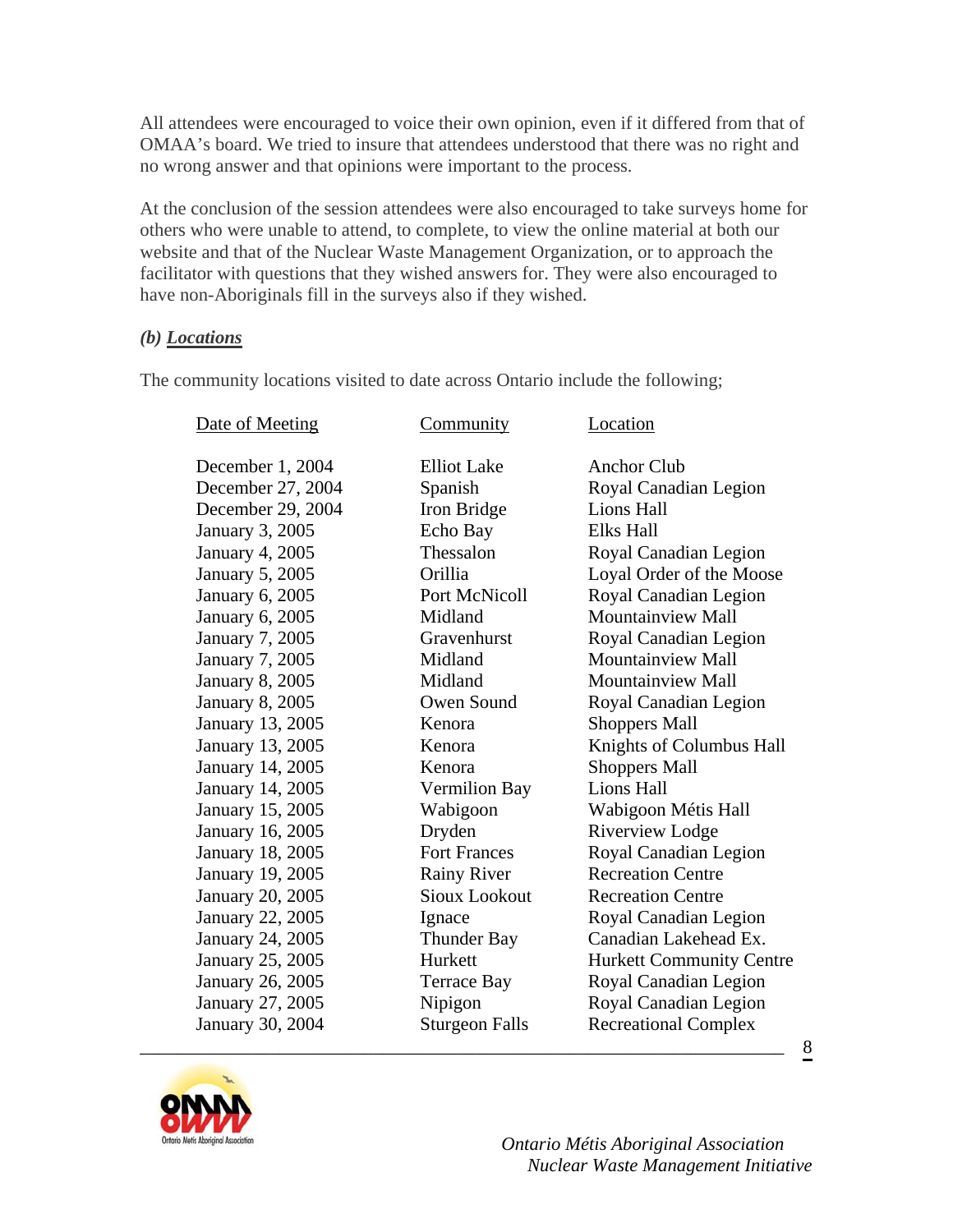| January 31, 2005  | Chelmsford            | Royal Canadian Legion          |
|-------------------|-----------------------|--------------------------------|
| February 3, 2005  | Pembroke              | Pembroke Mall                  |
| February 3, 2005  | Pembroke              | Royal Canadian Legion          |
| February 4, 2005  | Pembroke              | Pembroke Mall                  |
| February 4, 2005  | Pembroke              | Royal Canadian Legion          |
| February 4, 2005  | Arnprior              | Royal Canadian Legion          |
| February 5, 2005  | Renfrew               | Royal Canadian Legion          |
| February 6, 2005  | Renfrew               | Royal Canadian Legion          |
| February 6, 2005  | Matawatchan           | Matawatchan Town Hall          |
| February 7, 2005  | <b>Bancroft</b>       | Fish & Game Club               |
| February 8, 2005  | Peterborough          | <b>Knights of Columbus</b>     |
| February 13, 2005 | Iroquois              | Royal Canadian Legion          |
| February 13, 2005 | Cornwall              | Royal Canadian Legion          |
| February 14, 2005 | Trenton               | <b>Elks Hall</b>               |
| February 15, 2005 | Kingston              | Royal Canadian Legion          |
| February 16, 2005 | Belleville            | Elks Lodge                     |
| February 17, 2005 | <b>Smiths Falls</b>   | Civitan Club                   |
| February 18, 2005 | <b>Brockville</b>     | Royal Canadian Legion          |
| February 19, 2005 | Napanee               | Royal Canadian Legion          |
| February 22, 2005 | Renfrew               | Leclair's Banquet Hall         |
| February 23, 2005 | Haliburton            | <b>Fleming College</b>         |
| March 2, 2005     | Noelville             | Knights of Columbus Hall       |
| March 3, 2005     | <b>Britt</b>          | Private Home, Byng Inlet       |
| March 3, 2005     | Spanish               | Royal Canadian Legion          |
| March 18, 2005    | Ottawa                | Royal Canadian Legion          |
| March 19, 2005    | Windsor               | <b>Croation Hall</b>           |
| March 20, 2005    | Chatham               | Kent Belgium Dutch Club        |
| March 20, 2005    | Sarnia                | <b>Lambton Shrine Centre</b>   |
| March 21, 2005    | Hamilton              | Royal Canadian Legion          |
| March 22, 2005    | Welland               | Lions Club                     |
| March 23, 2005    | Wawa                  | Royal Canadian Legion          |
| March 25, 2005    | Chapleau              | <b>Trinity United Church</b>   |
| March 25, 2005    | <b>Iroquois Falls</b> | Royal Canadian Legion          |
| March 26, 2005    | <b>Timmins</b>        | <b>Laronde Cultural Centre</b> |
| March 27, 2005    | Cochrane              | <b>Boy Scout Hall</b>          |
| March 28, 200     | Geraldton             | Royal Canadian Legion          |
| March 29, 2005    | <b>Thunder Bay</b>    | <b>Travelodge Hotel</b>        |
|                   |                       |                                |

Total 64 meetings

The total number of meetings, inclusive of mall locations to date, has been 64 in number.

\_\_\_\_\_\_\_\_\_\_\_\_\_\_\_\_\_\_\_\_\_\_\_\_\_\_\_\_\_\_\_\_\_\_\_\_\_\_\_\_\_\_\_\_\_\_\_\_\_\_\_\_\_\_\_\_\_\_\_\_\_\_\_\_\_\_\_\_\_



 *Ontario Métis Aboriginal Association Nuclear Waste Management Initiative*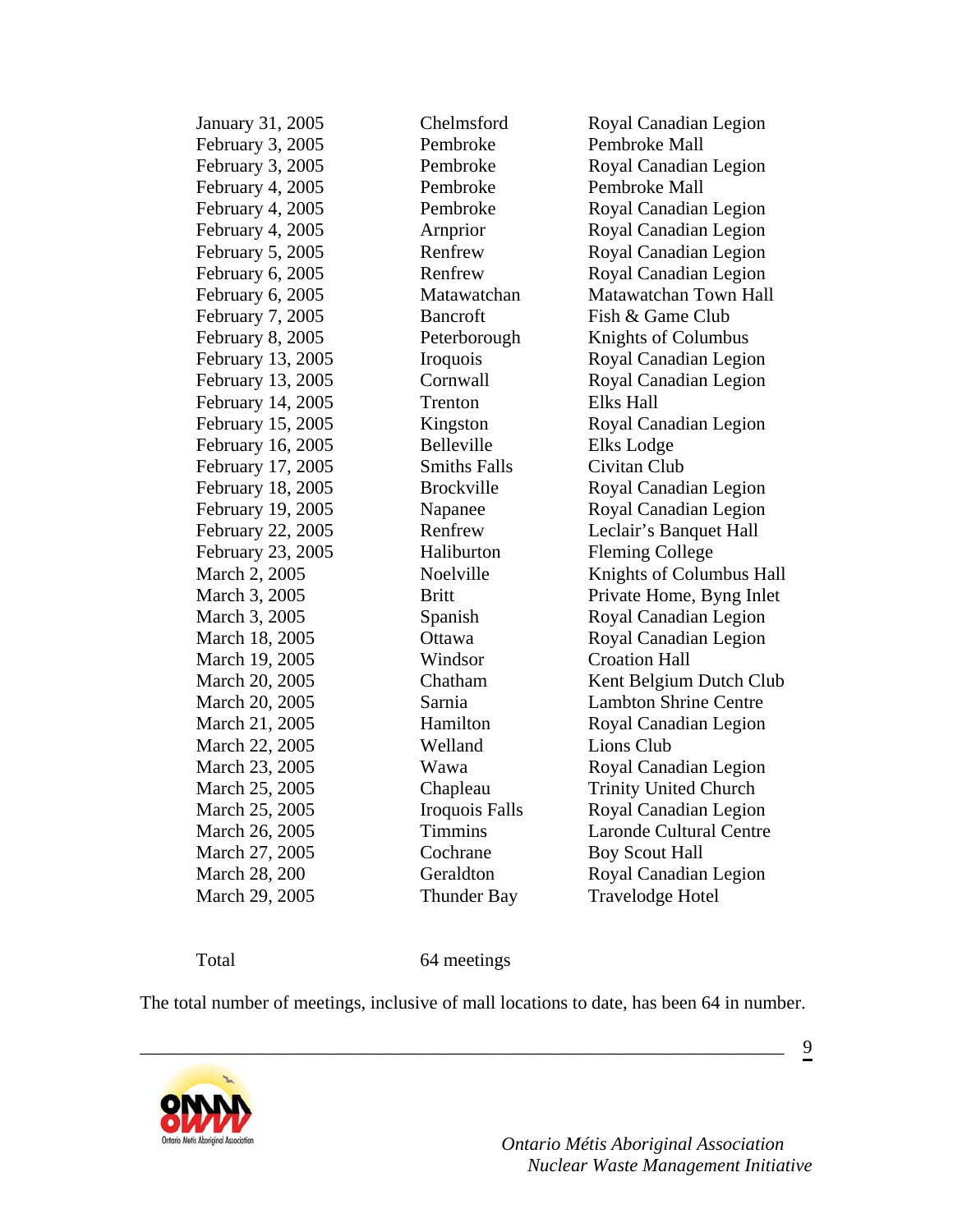#### *( c ) Numbers in Attendance*

At the community meeting locations those in attendance were encouraged to sign in. That is not to say that everyone did sign in. Some people just refuse to be bothered to sign in and in some locations the numbers were so great people did not want to stand around waiting for access to the sign in sheet. (Chelmsford/Bancroft/Sturgeon Falls for example)

A review of those sheets indicate attendance as follows:

| Date of Meeting         | Community             | <b>Numbers Attending</b> |
|-------------------------|-----------------------|--------------------------|
| December 1, 2004        | <b>Elliot</b> Lake    | 20                       |
| December 27, 2004       | Spanish               | 14                       |
| December 29, 2004       | Iron Bridge           | 9                        |
| January 3, 2005         | Echo Bay              | 3                        |
| <b>January 4, 2005</b>  | Thessalon             | 3                        |
| January 5, 2005         | Orillia               | $\overline{7}$           |
| January 6, 2005         | Port McNicoll         | 19                       |
| January 6, 2005         | Midland               | 26                       |
| <b>January 7, 2005</b>  | Gravenhurst           | 6                        |
| <b>January 7, 2005</b>  | Midland               | 50                       |
| <b>January 8, 2005</b>  | Midland               | 17                       |
| <b>January 8, 2005</b>  | Owen Sound            | $\overline{2}$           |
| January 13, 2005        | Kenora                | $\overline{7}$           |
| January 13, 2005        | Kenora                | 60                       |
| January 14, 2005        | Kenora                | 100                      |
| January 14, 2005        | <b>Vermilion Bay</b>  | $\overline{\phantom{0}}$ |
| January 15, 2005        | Wabigoon              | 16                       |
| January 16, 2005        | Dryden                | 14                       |
| <b>January 18, 2005</b> | <b>Fort Frances</b>   | 9                        |
| January 19, 2005        | <b>Rainy River</b>    | 3                        |
| January 20, 2005        | <b>Sioux Lookout</b>  | 9                        |
| <b>January 22, 2005</b> | Ignace                | $\overline{7}$           |
| January 24, 2005        | <b>Thunder Bay</b>    | 14                       |
| January 25, 2005        | Hurkett               | 11                       |
| January 26, 2005        | <b>Terrace Bay</b>    | 15                       |
| January 27, 2005        | Nipigon               | 13                       |
| January 30, 2004        | <b>Sturgeon Falls</b> | 77 (minimum)             |
| January 31, 2005        | Chelmsford            | 75 (minimum)             |
| February 3, 2005        | Pembroke              | 36                       |
| February 3, 2005        | Pembroke              | 22                       |
| February 4, 2005        | Pembroke              | 11                       |
| February 4, 2005        | Pembroke              | 28                       |
|                         |                       |                          |



 *Ontario Métis Aboriginal Association Nuclear Waste Management Initiative*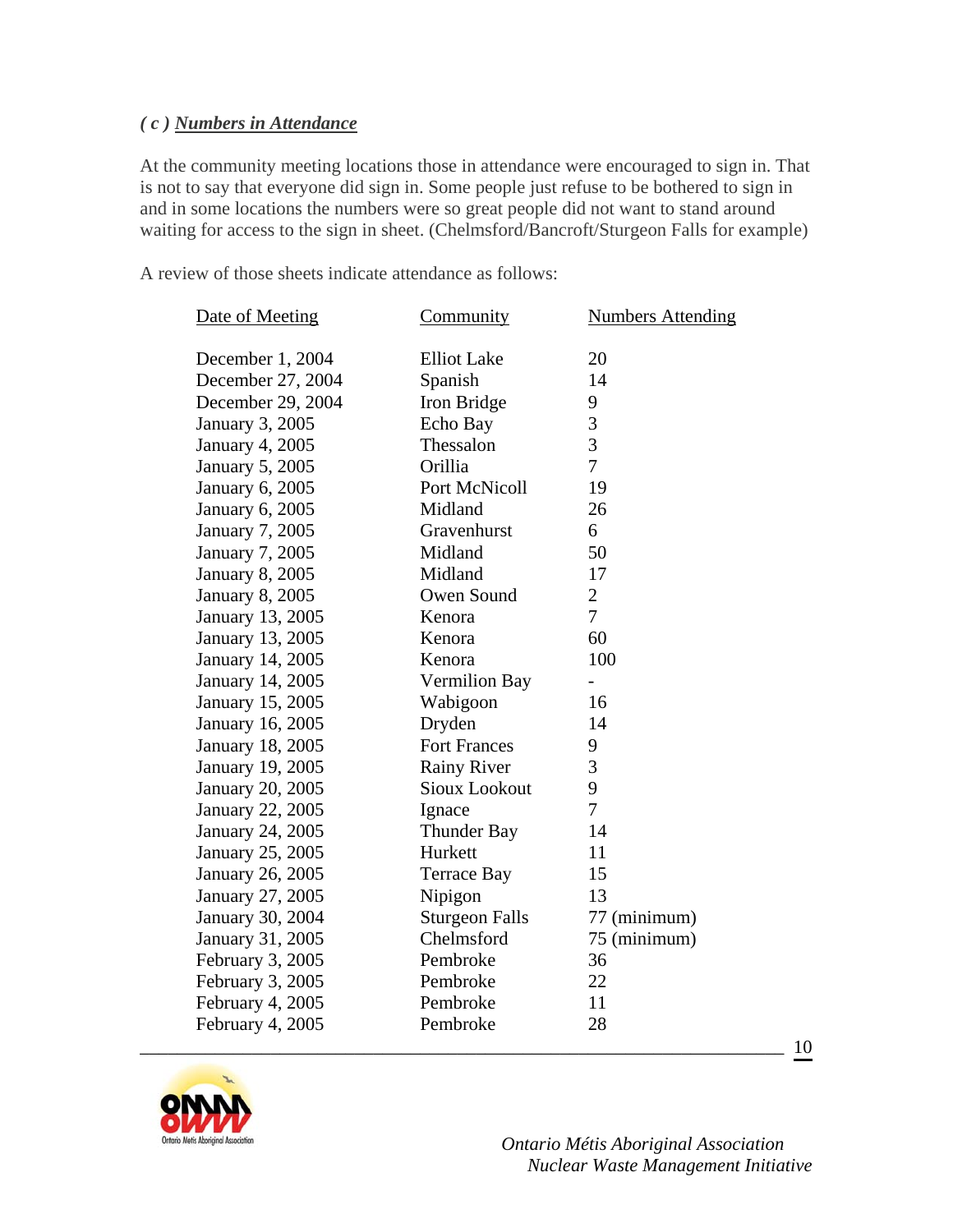| February 4, 2005  | Arnprior            | 12             |
|-------------------|---------------------|----------------|
| February 5, 2005  | Renfrew             | 39             |
| February 6, 2005  | Renfrew             | 37             |
| February 6, 2005  | Matawatchan         | 29             |
| February 7, 2005  | <b>Bancroft</b>     | 92 (minimum)   |
| February 8, 2005  | Peterborough        | 25             |
| February 13, 2005 | Iroquois            | 17             |
| February 13, 2005 | Cornwall            | 9              |
| February 14, 2005 | Trenton             | 11             |
| February 15, 2005 | Kingston            | 6              |
| February 16, 2005 | Belleville          | 32             |
| February 17, 2005 | <b>Smiths Falls</b> | $\overline{2}$ |
| February 18, 2005 | <b>Brockville</b>   | 17             |
| February 19, 2005 | Napanee             | 16             |
| February 22, 2005 | Renfrew             | 20             |
| February 23, 2005 | Haliburton          | 41             |
| March 2, 2005     | Noelville           | 24             |
| March 3, 2005     | <b>Britt</b>        | 16             |
| March 3, 2005     | Spanish             | 3              |
| March 18, 2005    | Ottawa              | 9              |
| March 19, 2005    | Windsor             | 63             |
| March 20, 2005    | Chatham             | 44             |
| March 20, 2005    | Sarnia              | $\overline{4}$ |
| March 21, 2005    | Hamilton            | 3              |
| March 22, 2005    | Welland             | 6              |
| March 23, 2005    | Wawa                | 9              |
| March 25, 2005    | Chapleau            | 8              |
| March 25, 2005    | Iroquois Falls      | 5              |
| March 26, 2005    | <b>Timmins</b>      | 12             |
| March 27, 2005    | Cochrane            | 17             |
| March 28, 200     | Geraldton           | 5              |
| March 29, 2005    | <b>Thunder Bay</b>  | 19             |

Total signed in attendance at Community Meetings 1371 minimum.

It should be noted that the number of people contacted through the initiative would no doubt exceed this total because of a number of factors;

• Visitors to the website were not counted and do not form part of this total,

\_\_\_\_\_\_\_\_\_\_\_\_\_\_\_\_\_\_\_\_\_\_\_\_\_\_\_\_\_\_\_\_\_\_\_\_\_\_\_\_\_\_\_\_\_\_\_\_\_\_\_\_\_\_\_\_\_\_\_\_\_\_\_\_\_\_\_\_\_

• Members who called in and requested that the survey and/or information on the topic be mailed to them were not included in this total,



 *Ontario Métis Aboriginal Association Nuclear Waste Management Initiative*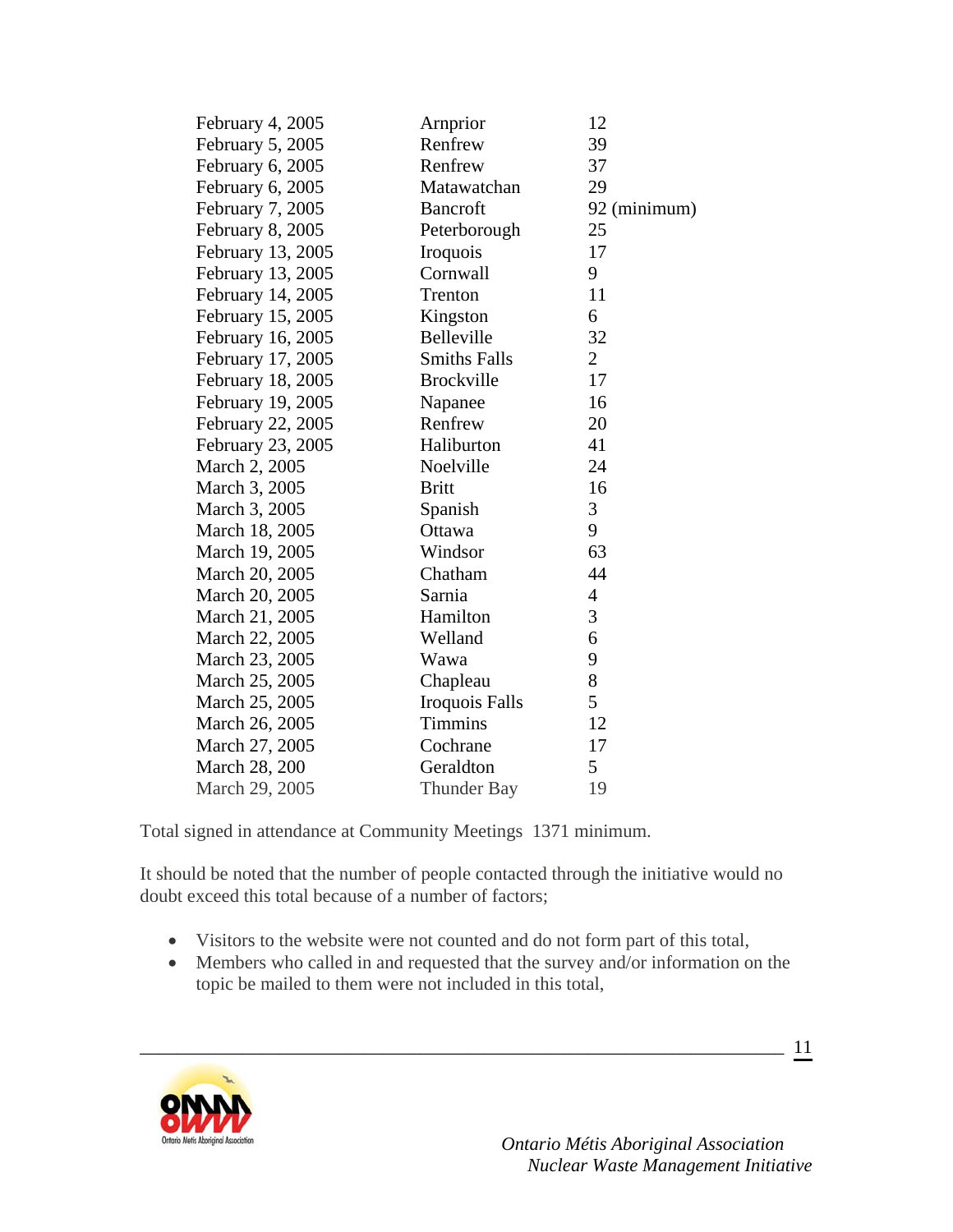- Members who attended the assembly were not part of this total but exceeded 100 in number,
- Community locals requested and were left copies of information and surveys for members unable to attend the meeting and these numbers were not included in the total above, and
- No doubt there were family members, friends and community members who received copies of the surveys and reviewed the information taken by those who did attend the community meetings.

## *MALL LOCATIONS*

We were able to secure locations in three malls in communities in which we had otherwise scheduled community visits. These malls included:

| January 6, 2005  | Midland  | <b>Mountainview Mall</b> |
|------------------|----------|--------------------------|
| January 7, 2005  | Midland  | Mountainview Mall        |
| January 8, 2005  | Midland  | Mountainview Mall        |
| January 13, 2005 | Kenora   | <b>Shoppers Mall</b>     |
| January 14, 2005 | Kenora   | <b>Shoppers Mall</b>     |
| February 3, 2005 | Pembroke | Pembroke Mall            |
| February 4, 2005 | Pembroke | Pembroke Mall            |

At the mall locations a table was erected that had the following pieces of information:

- o Asking the Right Questions: The Future Management of Canada's Used Nuclear Fuel,
- o Understanding the Choices,
- o Assessing the Options: The Future Management of Canada's Used Nuclear Fuel,
- o Responsible Action: Citizen's Dialogue on the Long-Term Management of Used Nuclear Fuel,
- o OMAA's Woodland Métis News, and
- o The Nuclear Waste Management Survey for completion

Generally the mall locations would be staffed from 9:00 a.m. to at least 5:00 p.m. and on occasion later. Located adjacent to the table was a 7 foot high collapsible sign. The sign featured the logo of the Nuclear Waste Management Organization and OMAA, acknowledged the financial contribution of the NWMO to fund the dialogue and the message on the display (over our Healthy Communities logo) was

\_\_\_\_\_\_\_\_\_\_\_\_\_\_\_\_\_\_\_\_\_\_\_\_\_\_\_\_\_\_\_\_\_\_\_\_\_\_\_\_\_\_\_\_\_\_\_\_\_\_\_\_\_\_\_\_\_\_\_\_\_\_\_\_\_\_\_\_\_

" The Future Management of Canada's Used Nuclear Fuel



 *Ontario Métis Aboriginal Association Nuclear Waste Management Initiative*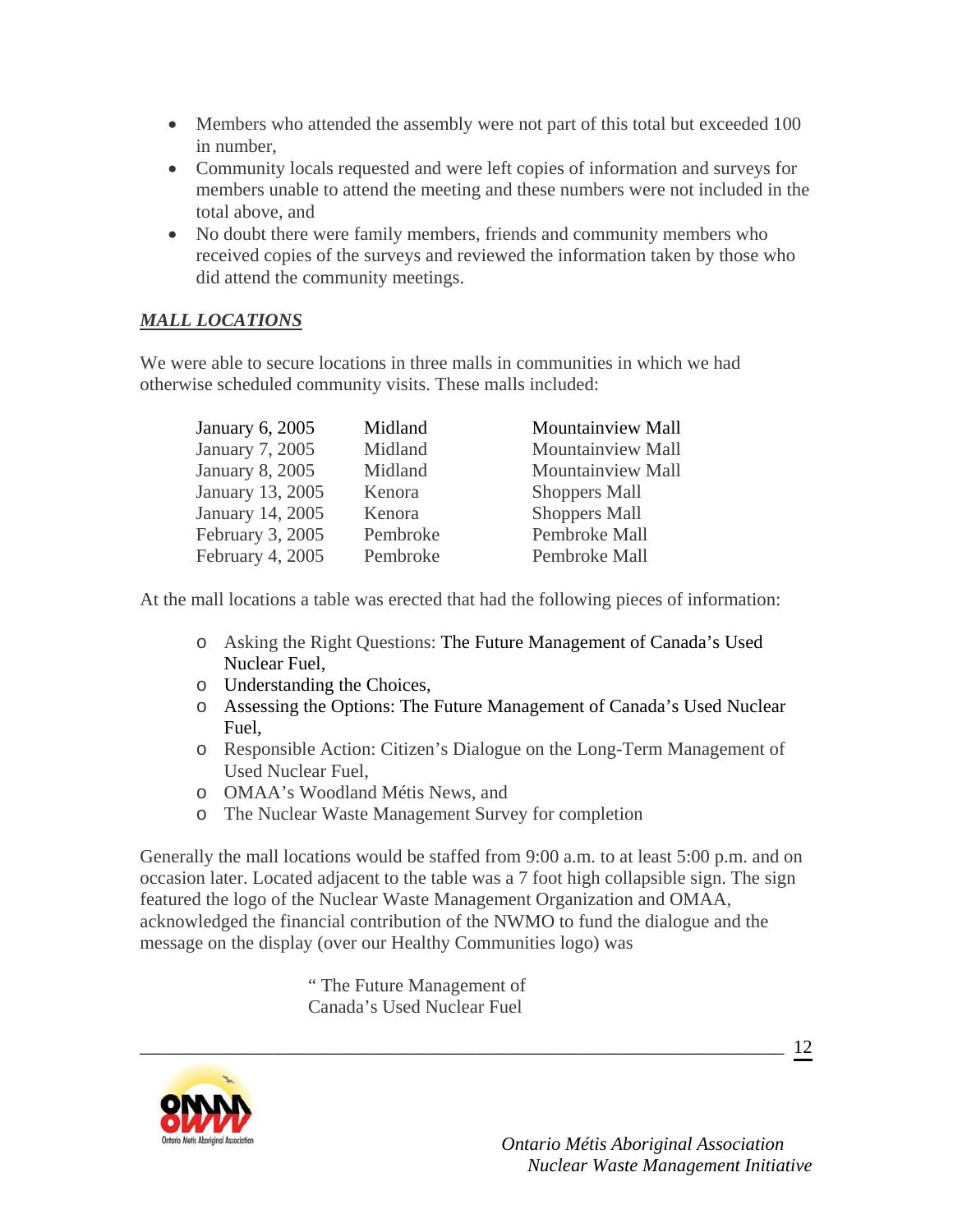Listening to Your Aboriginal Voice."

Mall locations usually prevent any solicitation of people frequenting the mall, so the person staffing the table would just wait for people to approach the table, then engage them in a discussion about the purpose of the display, invite them to pick up the informational material and hopefully to complete the survey. All people, including non-Aboriginals, who approached the table, were encouraged to review the material. Questions were answered as asked.

## *SURVEYS*

As indicated hereinbefore we designed a survey, a copy of which is attached to this report as Appendix A. The intention when designing the survey was to achieve the following:

- 1. Establish contact information so that future initiatives on this topic could be directed to the interested individual, who had already demonstrated some interest in the topic. This would also assist us in identifying and proceeding directly to those who had already received the basic information on the topic so they could better respond quickly to the final report.
- 2. Establish base age groups to understand who was interested in the topic and what age group had or had not been engaged sufficiently,
- 3. Establish the ethnic status of the participant,
- 4. Establish levels of awareness of the issue of nuclear waste management amongst our constituents,
- 5. Gage the public's feeling on the effort to provide information on the issue,
- 6. Establish from their perspective who should be responsible for the provision of this information,
- 7. Have those completing the survey rank the three required options in order of preference from 1 to 3,
- 8. Review the 3 methods receiving some international attention and ascertain opinions from those completing the survey on different aspects (as outlined below),
- 9. Gather opinions on three additional proposals (Disposal at Sea, Disposal in Ice Sheets and Disposal into Space),
- 10. Elicit from those completing the survey any other potential options they feel should be explored,

\_\_\_\_\_\_\_\_\_\_\_\_\_\_\_\_\_\_\_\_\_\_\_\_\_\_\_\_\_\_\_\_\_\_\_\_\_\_\_\_\_\_\_\_\_\_\_\_\_\_\_\_\_\_\_\_\_\_\_\_\_\_\_\_\_\_\_\_\_

- 11. Ascertain from those completing the survey their opinions on Aboriginal issues in this debate,
- 12. Ascertain from those completing the survey their views on whether there needs to be a national debate on the use of nuclear power,

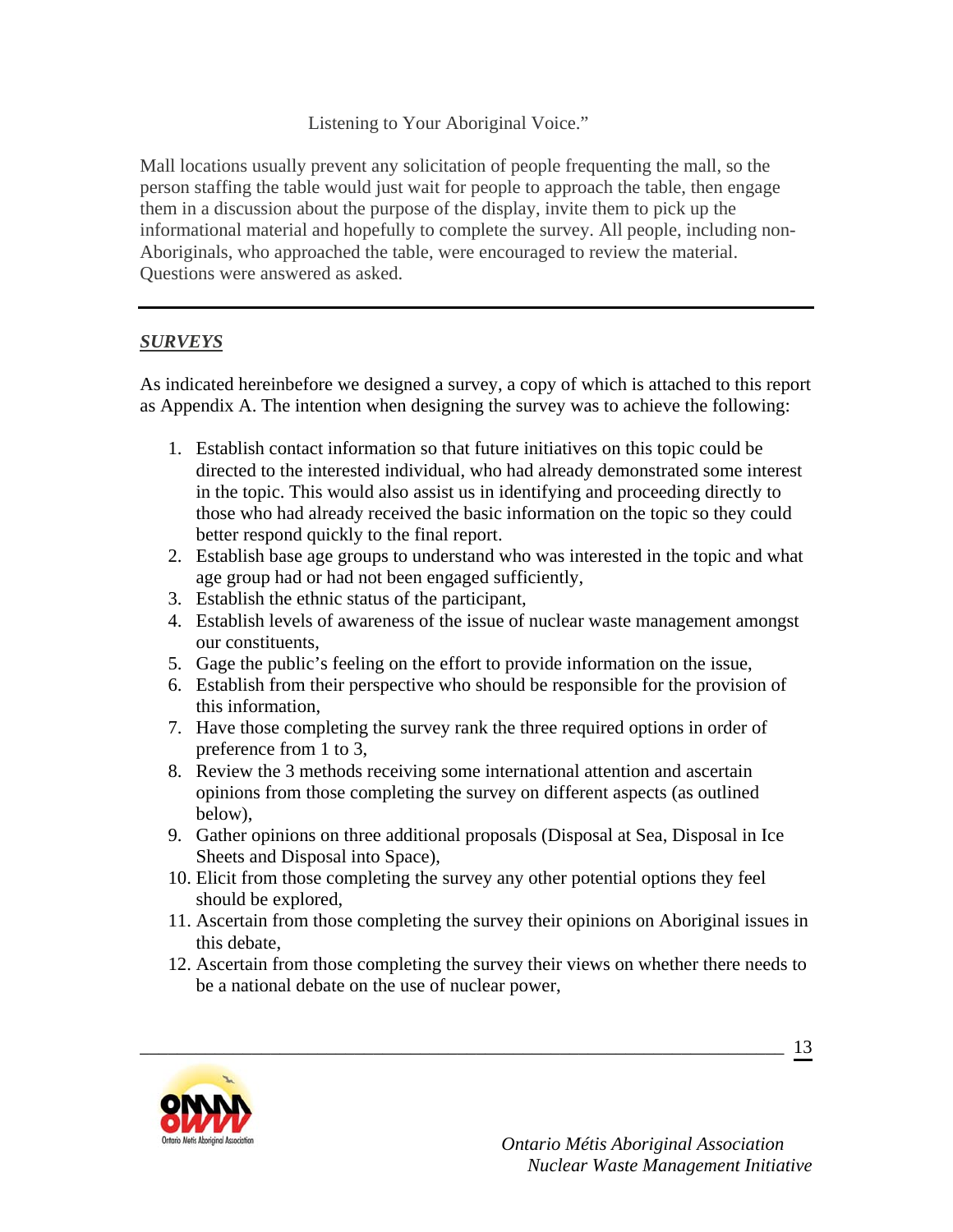- 13. Ascertain from those completing the survey if they feel there needs to be more effective 'consultations' with the Canadian public before the Federal Government makes a decision,
- 14. Ascertain from those completing the survey what they believe would be effective consultations,
- 15. Obtain a response to a specific approach on the issue, and
- 16. Ascertain if those completing the survey have any comments on the initiative or future initiatives regarding used nuclear fuel management.

### *SURVEY RESULTS*

The following synopsis of the results comes from the **808 surveys**, which are currently inputted into the database. Other surveys are continuing to arrive, albeit at a decreasing rate, but will not for the purposes of this report be included. We do not believe that they will significantly alter the findings herein.

The results that follow are presented in the same order as which the question appeared in the survey. An analysis of the results will form part of the '*Findings & Conclusions'* section of this report.

#### **Question # 3**

This question elicited responses, which indicated the name of the City/Town/Village in which the person completing the survey resided. The following list indicates those cities by name and the number behind the name indicates how many surveys have been received from that location to date.

\_\_\_\_\_\_\_\_\_\_\_\_\_\_\_\_\_\_\_\_\_\_\_\_\_\_\_\_\_\_\_\_\_\_\_\_\_\_\_\_\_\_\_\_\_\_\_\_\_\_\_\_\_\_\_\_\_\_\_\_\_\_\_\_\_\_\_\_\_

No city filled in on 27 entries.

Arkona 1 Arnprior 5 Atikokan 1 Azilda 3 Bancroft 35 Barrie 2 Barry's Bay 1 Beachburg 1 Beardmore 2 Belle River 1 Belleville 12



 *Ontario Métis Aboriginal Association Nuclear Waste Management Initiative*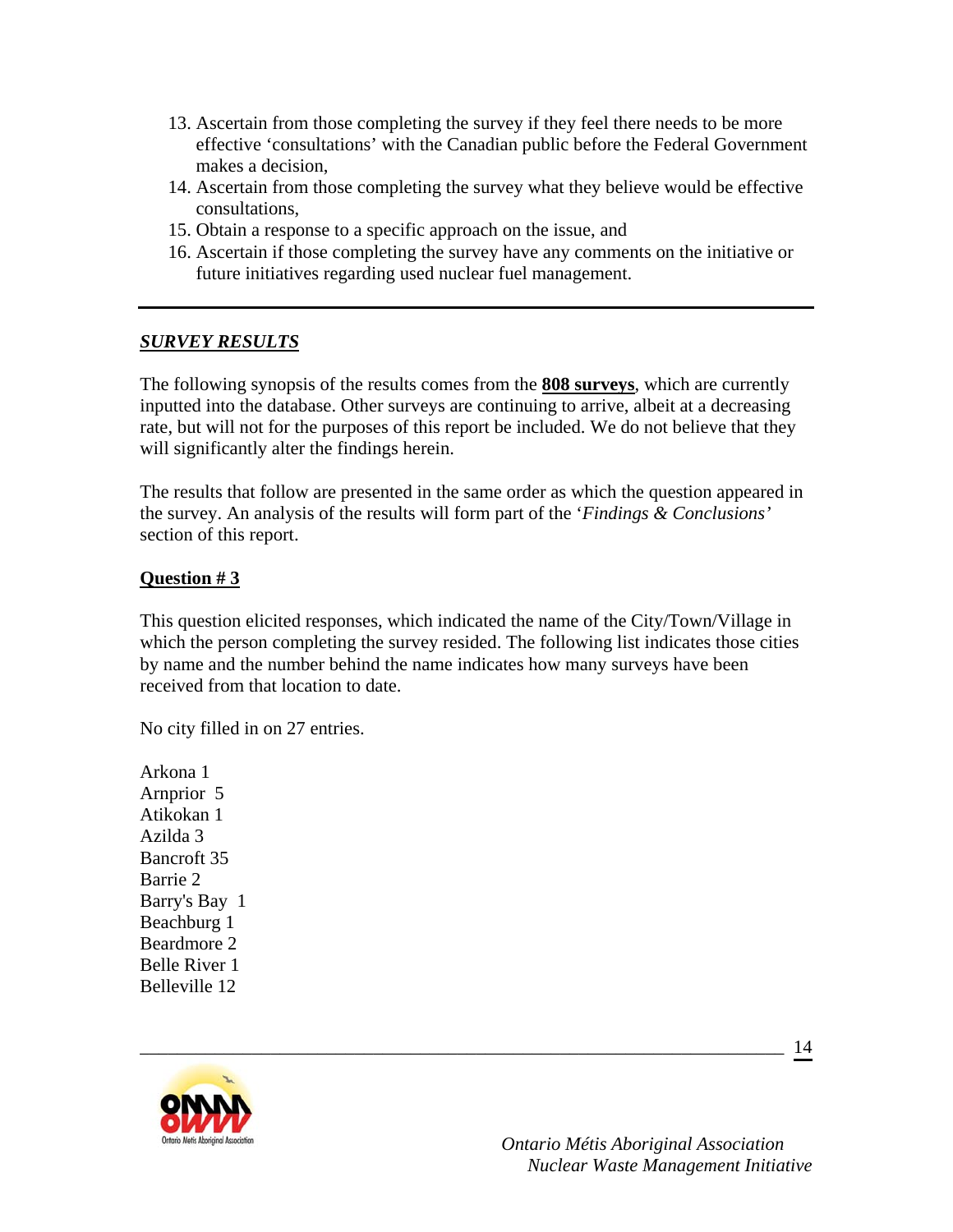Benton 2 Blenheim 5 Blind River 3 Brighton 3 Brinston 2 Brockville 1 Burnt River 1 Cache Bay 1 Cambridge 1 Chalk River 3 Chapleau 3 Chatham 10 Chelmsford 12 Christian Island 1 Cloyne 4 Cochrane 7 Connaught 1 Coe Hill 1 Coldwater 3 Cornwall 2 Delta 1 Deseranto 2 Denbigh 6 Dinorwic 1 Dorion 3 Dryden 10 Eagle River 1 Egansville On 1 Elliott Lake 36 Elmvale 1 Emo 2 Etobicoke 1 Felelon 1 Frederick House 1 Fort Coulonge Quebec 1 Fort Frances 5 Foxboro 1 Frankford 2 Gassaway 1 Golden Lake 2 Gilmore 1 Gooderham 8



 *Ontario Métis Aboriginal Association Nuclear Waste Management Initiative*

\_\_\_\_\_\_\_\_\_\_\_\_\_\_\_\_\_\_\_\_\_\_\_\_\_\_\_\_\_\_\_\_\_\_\_\_\_\_\_\_\_\_\_\_\_\_\_\_\_\_\_\_\_\_\_\_\_\_\_\_\_\_\_\_\_\_\_\_\_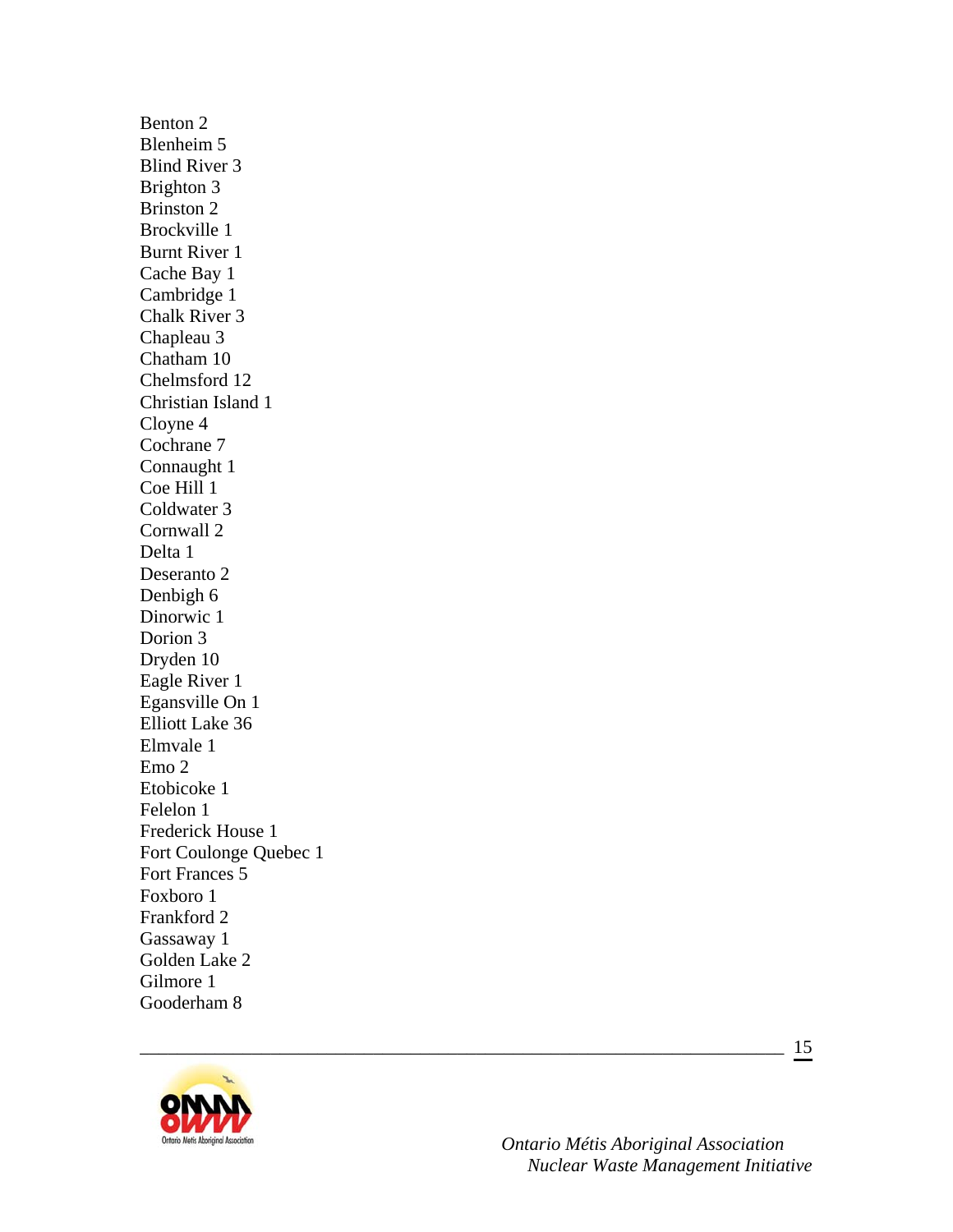Gravenhurst 2 Grand Point 1 Griffith 2 Haliburton 1 Hanmer 1 Hurkett 2 Ignace 7 Indian River 1 Iron Bridge 2 Irondale 4 Iroquois 7 Kapuskasing 1 Khartum 1 Keewatin 7 Kenora 46 Kingston 4 Kinmount 10 Kitchener 1 Koministiquia 1 Lake St Peter 1 Lakefield 1 L'amable 1 Langley 1 Lavigne 6 Levack 1 London 3 Longlac 1 Lyndhurst 2 Madoc 2 Malland 1 Maple Leaf 2 Massey Markstay 2 McGregor 1 Matawatchan Maynooth 3 Midland 8 Minden 5 Monetville 1 Morland 1 Morrisburg 1 Napanee 3



 *Ontario Métis Aboriginal Association Nuclear Waste Management Initiative*

\_\_\_\_\_\_\_\_\_\_\_\_\_\_\_\_\_\_\_\_\_\_\_\_\_\_\_\_\_\_\_\_\_\_\_\_\_\_\_\_\_\_\_\_\_\_\_\_\_\_\_\_\_\_\_\_\_\_\_\_\_\_\_\_\_\_\_\_\_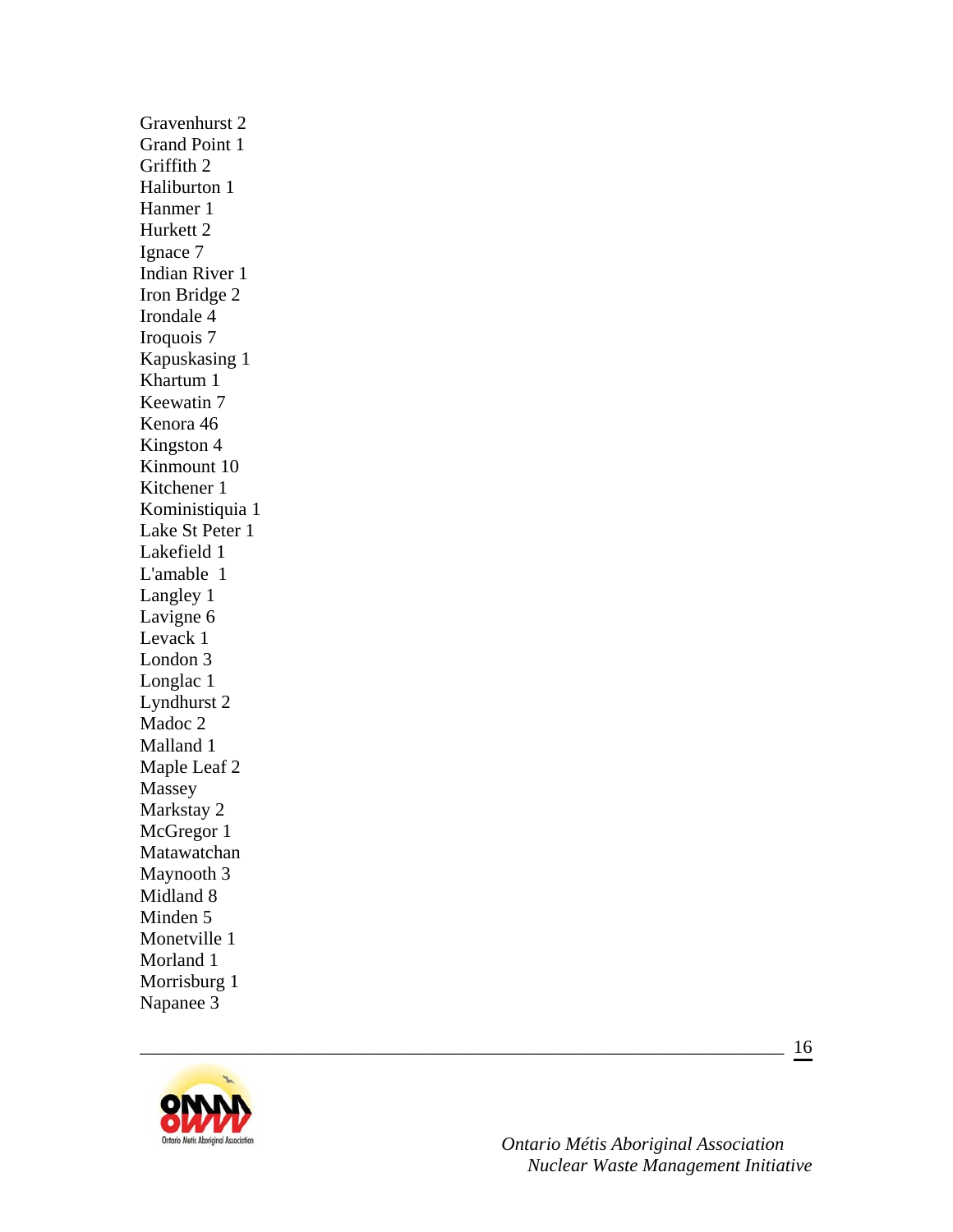Newburgh 1 Niagara Falls 3 Nepean 2 Nipigon 3 Noelville 9 Nolalu 1 Norland 1 North Augusta 6 Northbrook 3 North Bay 1 Omemee 1 Orillia 9 Oshawa 3 Ottawa 9 Pembroke 25 Penetang 7 Penetanguishene 1 Perkinsfield 1 Petawawa 2 Peterborough 7 Picton 2 Port McNicoll 61 Port Perry 2 Porquis 1 Prescott 2 Rainy River 1 Rama 1 Renfrew 29 Orillia 1 Sarnia 2 Sault Ste Marie 19 Schreiber 1 Schumacher 3 Shannonville 1 Sioux Lookout 8 Spanish 9 Spragge 1 St Andrews 1 St Charles 6 St Thomas 1 Sturgon Falls 22 Sudbury 6 Terrace Bay 9



 *Ontario Métis Aboriginal Association Nuclear Waste Management Initiative*

\_\_\_\_\_\_\_\_\_\_\_\_\_\_\_\_\_\_\_\_\_\_\_\_\_\_\_\_\_\_\_\_\_\_\_\_\_\_\_\_\_\_\_\_\_\_\_\_\_\_\_\_\_\_\_\_\_\_\_\_\_\_\_\_\_\_\_\_\_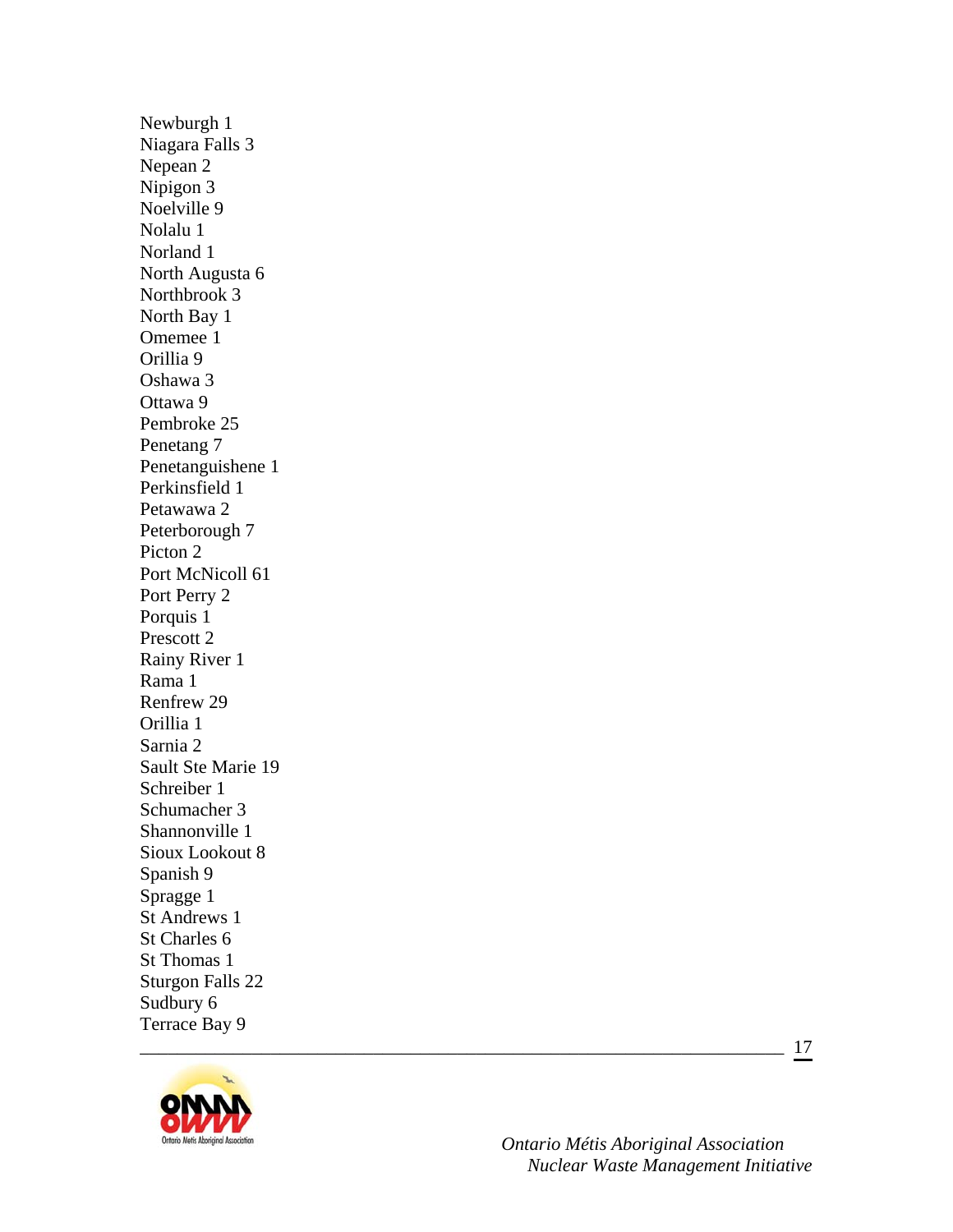Thunder Bay 51 Toronto 2 Timmins 7 Trenton 4 Tecumseh 4 Victoria Harbour 2 Wabigoon 21 Wahnapitae 2 Warren 2 Windsor 17 Wallaceburg 8 Wasaga Beach 2 Wawa 2 White Dog 1 Woodstock 5 Wooler 2

This represents 154 individual cities/towns/villages currently in the database.

### **Question # 4**

This question addresses the age groups of those participating in the survey. The results are as follows:

\_\_\_\_\_\_\_\_\_\_\_\_\_\_\_\_\_\_\_\_\_\_\_\_\_\_\_\_\_\_\_\_\_\_\_\_\_\_\_\_\_\_\_\_\_\_\_\_\_\_\_\_\_\_\_\_\_\_\_\_\_\_\_\_\_\_\_\_\_

| $10 - 19$ | 130 |
|-----------|-----|
| $20 - 29$ | 88  |
| $30 - 49$ | 306 |
| $50 - 59$ | 171 |
| $60+$     | 113 |
| Total     | 808 |

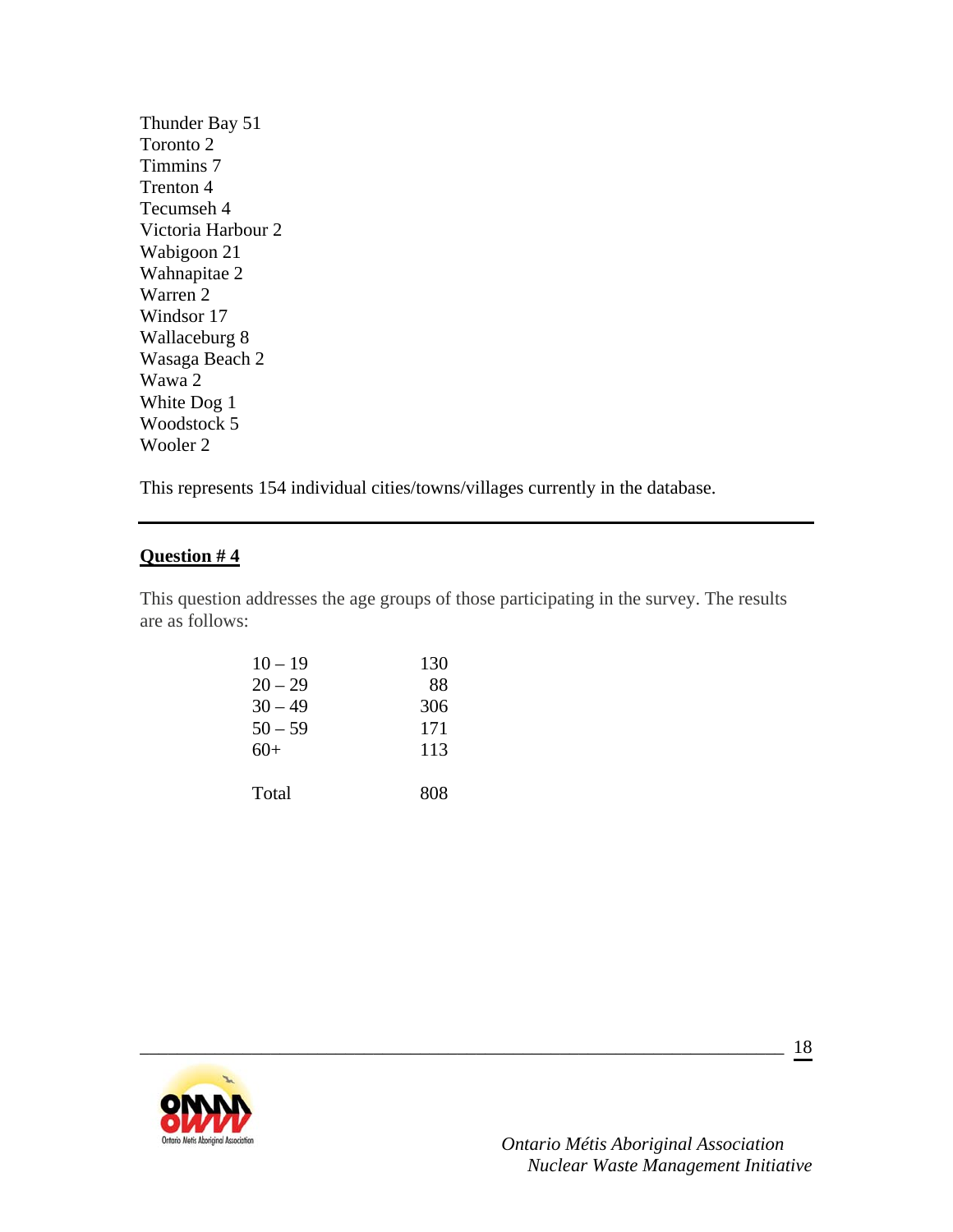

This question elicited responses as to the ethnicity of those who were completing the survey.

\_\_\_\_\_\_\_\_\_\_\_\_\_\_\_\_\_\_\_\_\_\_\_\_\_\_\_\_\_\_\_\_\_\_\_\_\_\_\_\_\_\_\_\_\_\_\_\_\_\_\_\_\_\_\_\_\_\_\_\_\_\_\_\_\_\_\_\_\_

#### *Results:*

The demographic breakdown was as follows:

- 1. There were 57 people who marked non-Aboriginal.
- 2. There were 583 people who marked Métis.
- 3. There were 8 people who marked Indian on reserve.
- 4. There were 140 people who marked Indian off reserve,
- 5. There were 5 people who marked Inuit.

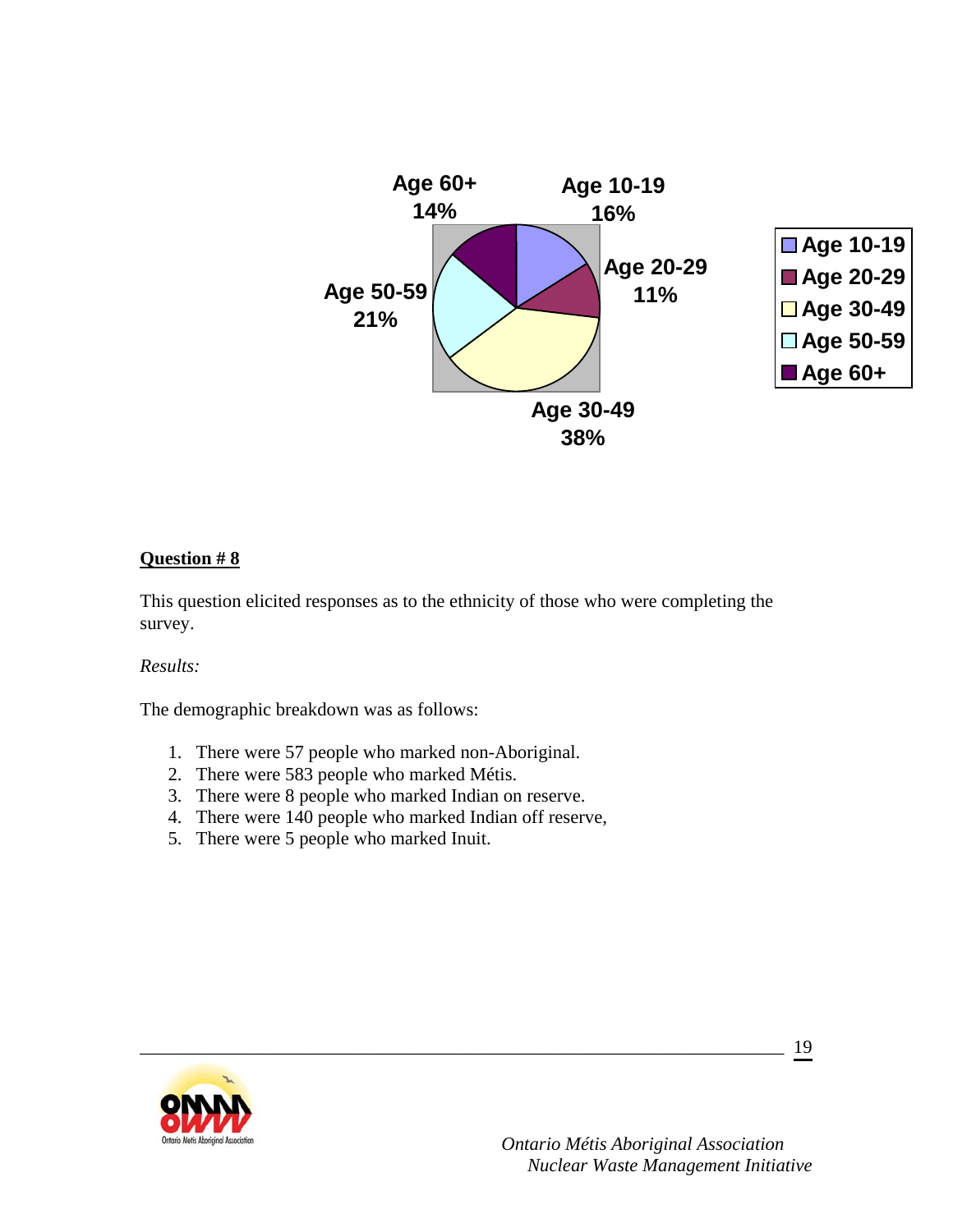

This question asked the question " How would you describe your level of awareness of the current issue of disposal of Used Nuclear Fuel?

### *Results:*

- 1. There were 362 people who marked 'no knowledge'.
- 2. There were 382 people who marked 'some knowledge'.
- 3. There were 64 people who marked 'sufficient knowledge'.

Total Responses 808



\_\_\_\_\_\_\_\_\_\_\_\_\_\_\_\_\_\_\_\_\_\_\_\_\_\_\_\_\_\_\_\_\_\_\_\_\_\_\_\_\_\_\_\_\_\_\_\_\_\_\_\_\_\_\_\_\_\_\_\_\_\_\_\_\_\_\_\_\_

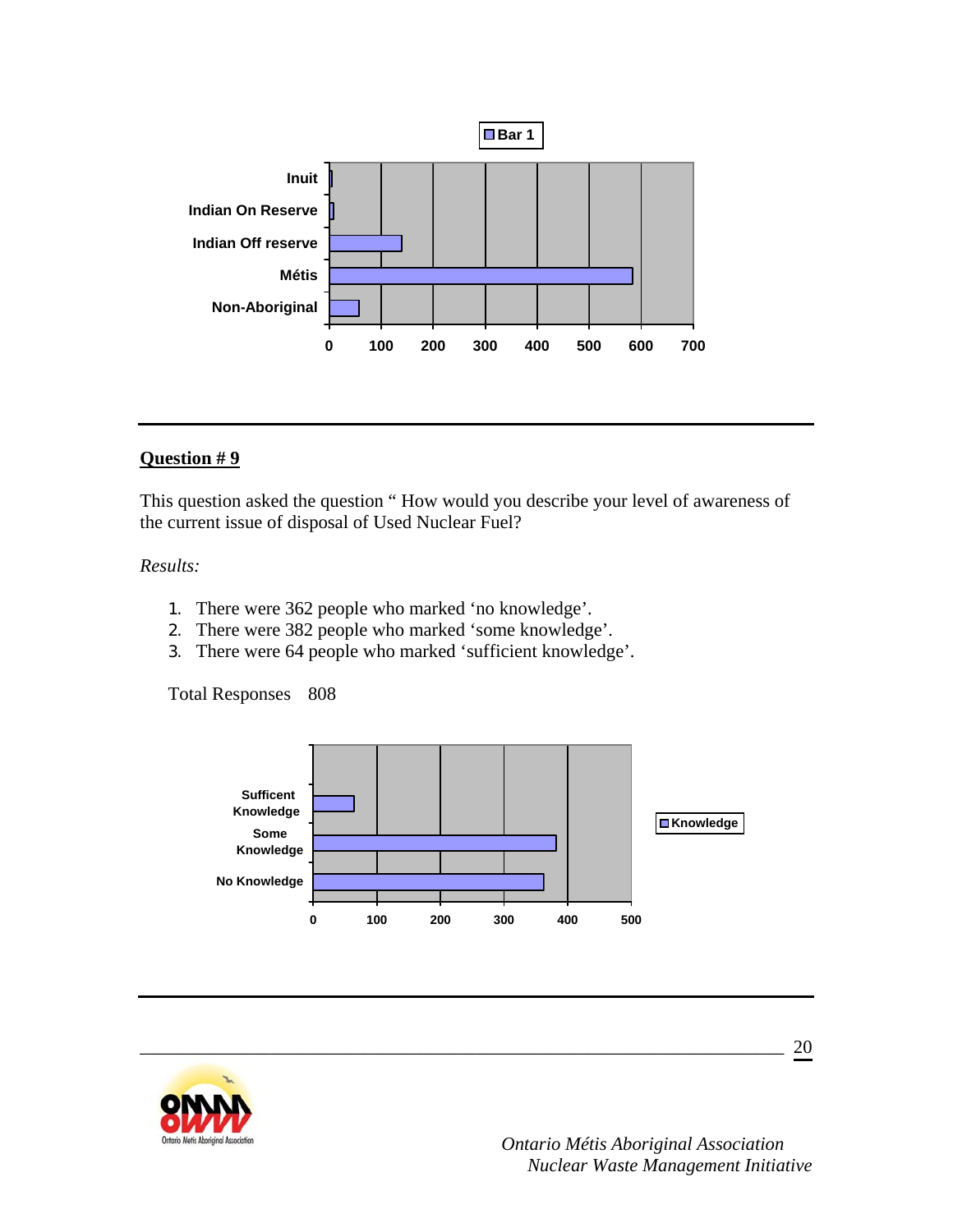This question asked " Do you feel that there has been sufficient effort to provide the general populace with information on the issue?"

*Results:* 

- 1. There were 60 people who marked 'Yes".
- 2. There were 638 people who marked "No".
- 3. There were 110 people who marked "No opinion".

*Total Responses 808*



### **Question #11**

This question asked " Who should be responsible for the provision of adequate information on the issue?"

*Results:* 

- 1. There were 311 people who marked 'The Nuclear Industry'.
- 2. There were 404 people who marked 'the Federal Government'.

\_\_\_\_\_\_\_\_\_\_\_\_\_\_\_\_\_\_\_\_\_\_\_\_\_\_\_\_\_\_\_\_\_\_\_\_\_\_\_\_\_\_\_\_\_\_\_\_\_\_\_\_\_\_\_\_\_\_\_\_\_\_\_\_\_\_\_\_\_

- 3. There were 40 people who marked 'Others'.
- 4. There were 53 people who marked 'no-opinion'

*Total Responses* 808

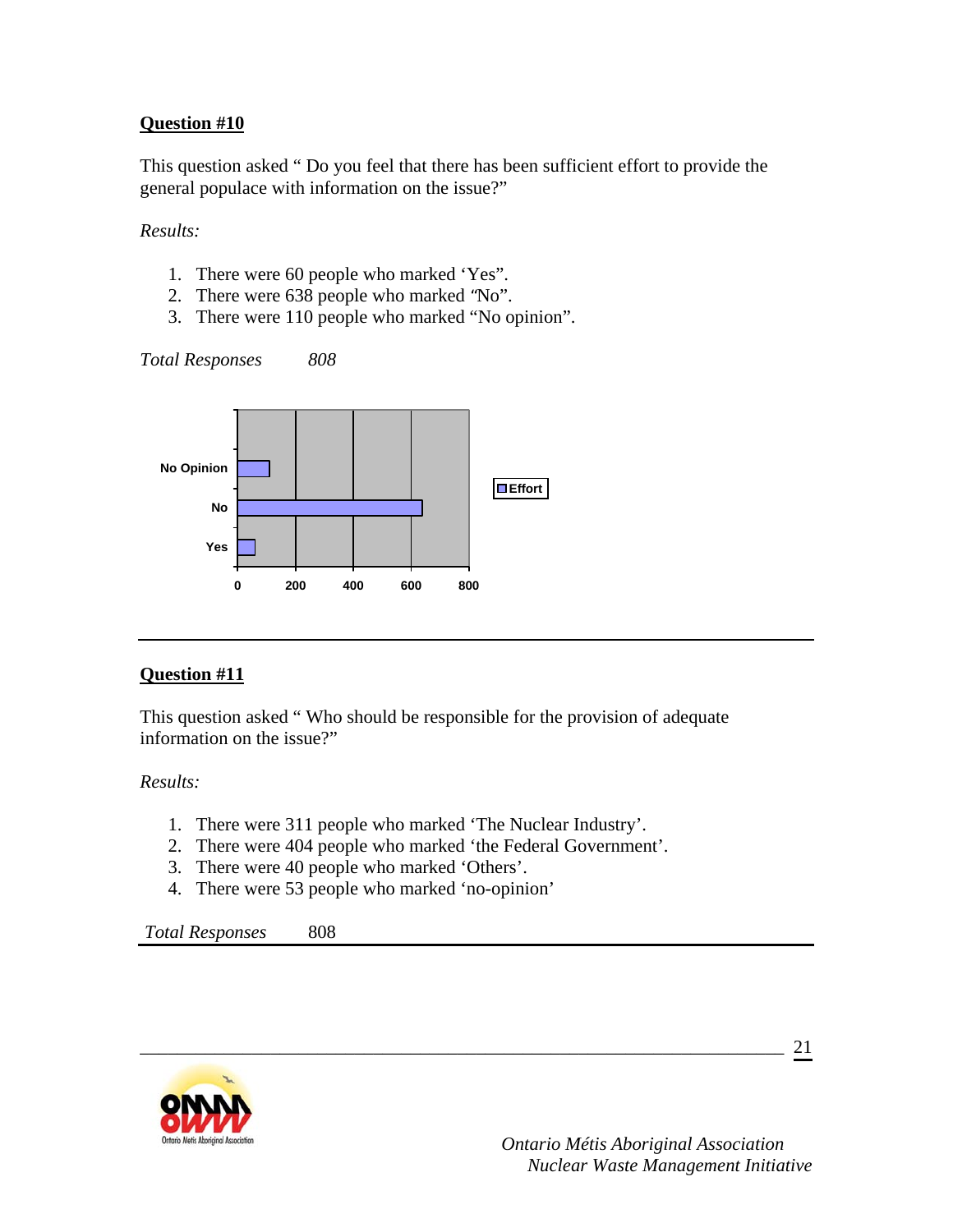

This question addressed the issue of the three required options that had to be studied pursuant to the legislation. The preamble to the question read as follows:

" The Nuclear Waste Management Organization is required to report to the Federal Government on three options for disposal or storage. Please review the three options and rate them as to your order of preference from 1 to 3."

The first option was Deep Geological Disposal and the preamble to that option indicated the following:

" Burial deep underground, probably in Canadian Shied. Currently favoured by most countries and agencies. Challenge is to limit migration of contaminants. Uses multiple barriers to limit migration. Will involve transportation to site issues."

#### *Results:*

- 1. There were 158 people who marked 'Number 1'.
- 2. There were 125 people who marked 'Number 2'.
- 3. There were 297 people who marked 'Number 3'.

*Total Responses:* 580

The second option was Centralized Storage and the preamble to that option indicated the following:

\_\_\_\_\_\_\_\_\_\_\_\_\_\_\_\_\_\_\_\_\_\_\_\_\_\_\_\_\_\_\_\_\_\_\_\_\_\_\_\_\_\_\_\_\_\_\_\_\_\_\_\_\_\_\_\_\_\_\_\_\_\_\_\_\_\_\_\_\_

*"* Access for retrieval under controlled conditions. Will involve transportation to site issues. Storage can be above or below ground. Issues of longevity and durability as well as location"

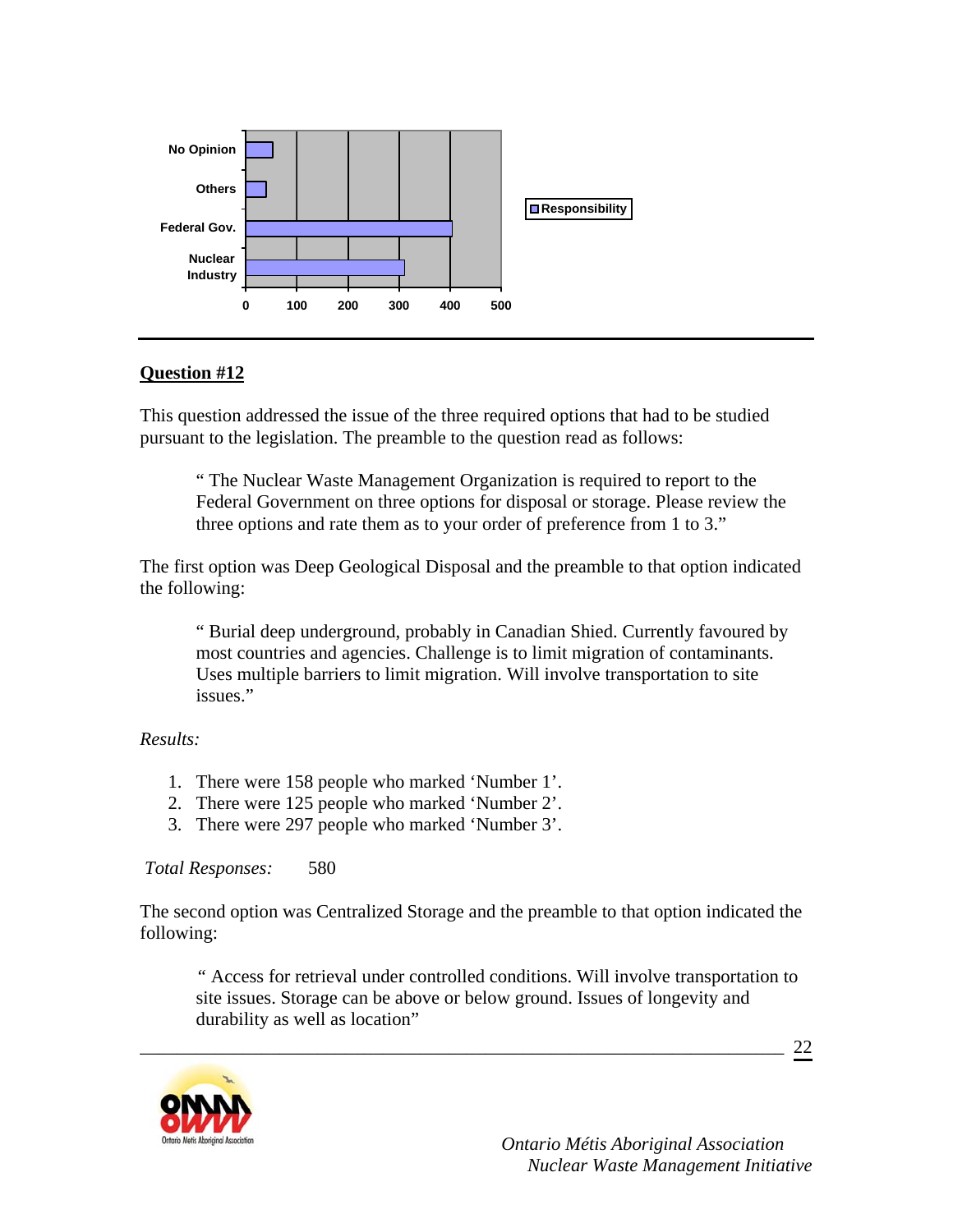### *Results:*

- 1. There were 156 people who marked 'Number 1'.
- 2. There were 332 people who marked 'Number 2'.
- 3. There were 111 people who marked 'Number 3'.

#### *Total Responses:* 599

The third option was Reactor Site Extended Storage and the preamble to that option indicated the following:

" Currently in operation. Some below ground but mostly above ground. No transportation issues. Easier retrieval. Dispersal of sites in event of accident or terrorism. Easier access is science discovers new solution to issue in future."

#### *Results:*

- 1. There were 414 people who marked 'Number 1'.
- 4. There were 96 people who marked 'Number 2'.
- 5. There were 160 people who marked 'Number 3'.

*Total Responses:* 670

#### **Question # 13**

The preamble to this question read as follows:

" There are three methods, which are receiving international attention. Please review the three options and indicate which, if any, should receive ongoing consideration from the Canadian government."

The first option reads as follows:

(a) **Reprocessing, Partitioning & Transmutation**: rearranging and recycling of components to recover and reuse components of used fuel. Current research on changing radioactive components to non-radioactive to lower the time horizon of risk.

- ( ) Should not be considered at present, other than maintaining a 'watching brief'
- ( ) Should be considered at present in addition to the 3 options listed above.
- ( ) Should be considered at present before the 3 above options.

\_\_\_\_\_\_\_\_\_\_\_\_\_\_\_\_\_\_\_\_\_\_\_\_\_\_\_\_\_\_\_\_\_\_\_\_\_\_\_\_\_\_\_\_\_\_\_\_\_\_\_\_\_\_\_\_\_\_\_\_\_\_\_\_\_\_\_\_\_

( ) No opinion



 *Ontario Métis Aboriginal Association Nuclear Waste Management Initiative*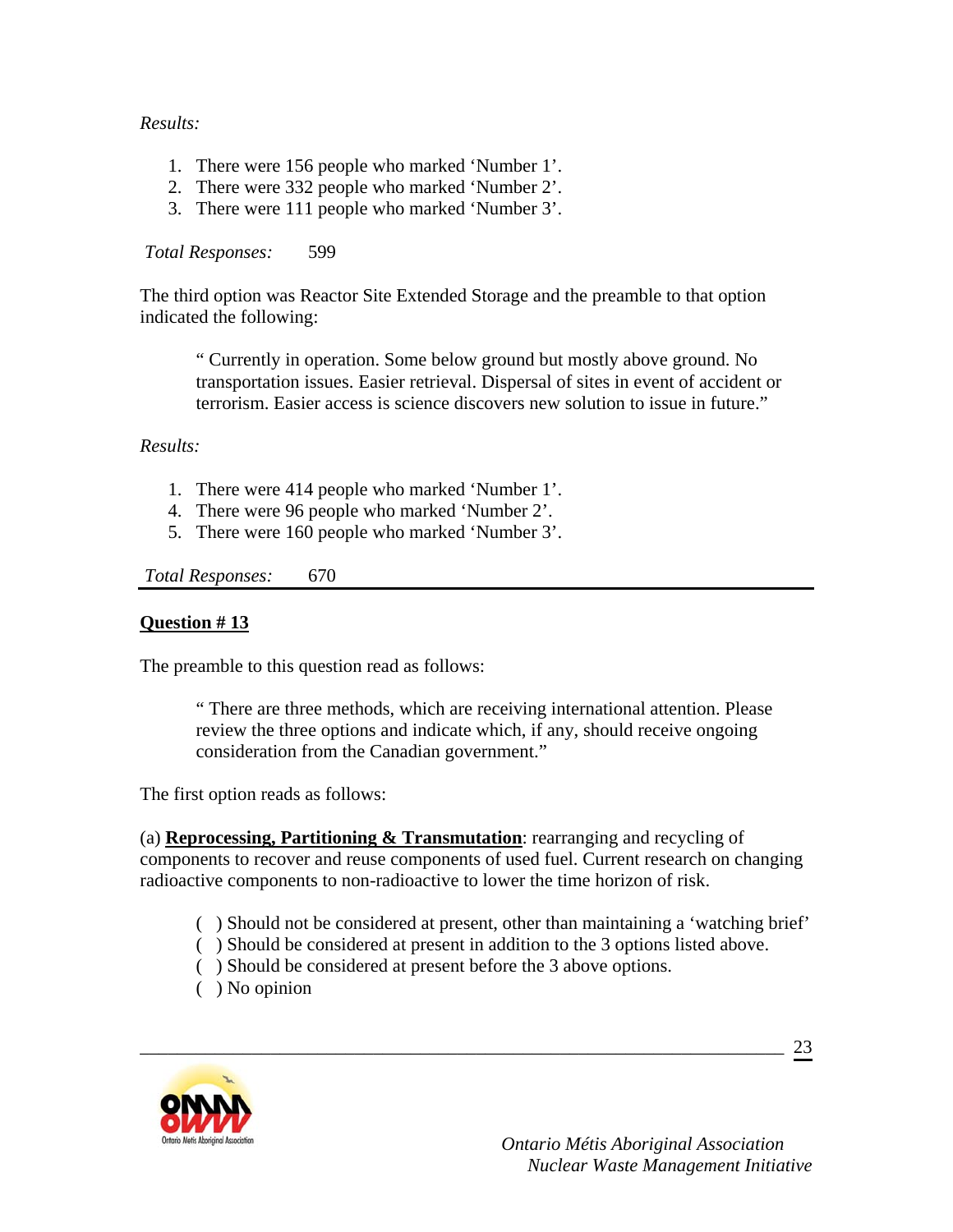*Results:* 

73 people marked " Should not be considered at present, other than maintaining a 'watching brief"

270 people marked "Should be considered at present in addition to the 3 options listed above"

192 people marked " Should be considered at present before the 3 above options"

273 people marked " No opinion."

*Total Responses: 808* 

(b) **Storage or Disposal at International Repository**: Simple, stable, isolated, geological environment required. Will involve transportation to site issues. Political opposition, financial risks and costs/benefits debate are to be considered.

- ( ) Should not be considered at present, other than maintaining a 'watching brief'
- ( ) Should be considered at present in addition to the 3 options listed above.
- ( ) Should be considered at present before the 3 above options.
- ( ) No opinion

*Results:* 

194 people marked " Should not be considered at present, other than maintaining a 'watching brief"

176 people marked "Should be considered at present in addition to the 3 options listed above"

133 people marked " Should be considered at present before the 3 above options"

305 people marked " No opinion."

*Total Responses: 808* 

( c) **Emplacement in Deep Boreholes:** Solid packaged waste buried in deep boreholes kilometres into ground separated by cement. Significant technical questions require further research.

\_\_\_\_\_\_\_\_\_\_\_\_\_\_\_\_\_\_\_\_\_\_\_\_\_\_\_\_\_\_\_\_\_\_\_\_\_\_\_\_\_\_\_\_\_\_\_\_\_\_\_\_\_\_\_\_\_\_\_\_\_\_\_\_\_\_\_\_\_

( ) Should not be considered at present, other than maintaining a 'watching brief'

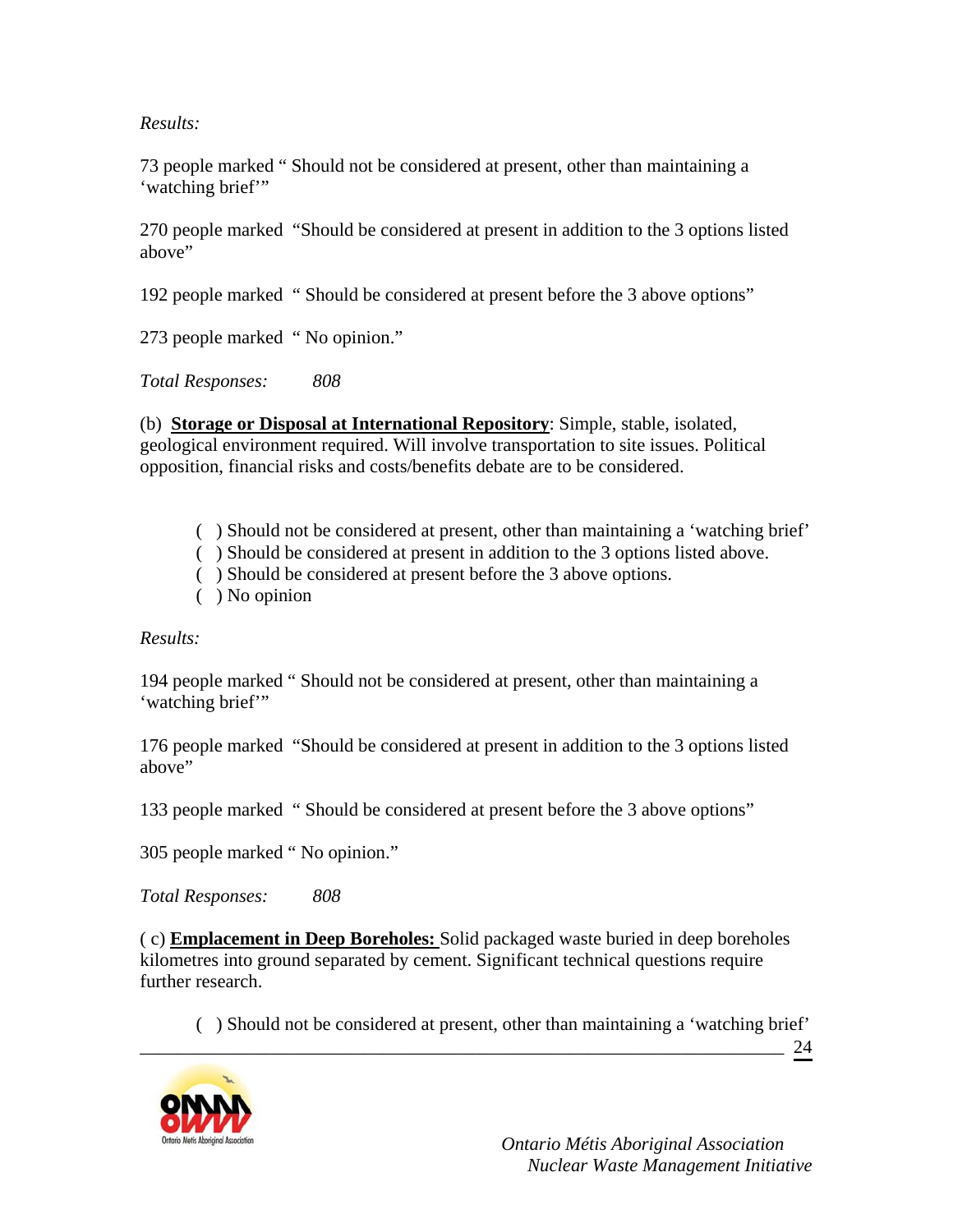- ( ) Should be considered at present in addition to the 3 options listed above.
- ( ) Should be considered at present before the 3 above options.
- ( ) No opinion

*Results:* 

272 people marked " Should not be considered at present, other than maintaining a 'watching brief"

172 people marked "Should be considered at present in addition to the 3 options listed above"

82 people marked " Should be considered at present before the 3 above options"

282 people marked " No opinion."

*Total Responses: 808* 

### **Question # 14**

This question sought responses to 3 additional 'proposals' and the preamble was as follows:

\_\_\_\_\_\_\_\_\_\_\_\_\_\_\_\_\_\_\_\_\_\_\_\_\_\_\_\_\_\_\_\_\_\_\_\_\_\_\_\_\_\_\_\_\_\_\_\_\_\_\_\_\_\_\_\_\_\_\_\_\_\_\_\_\_\_\_\_\_

" There have been some proposals which feature disposal in a different manner. Some are contrary to international conventions and all lack clear proof of concept. Should any of the following be considered in your opinion as an option?"

| <b>Disposal at Sea</b>        | $( )$ Yes | $( )$ No |
|-------------------------------|-----------|----------|
| <b>Disposal in Ice Sheets</b> | $( )$ Yes | $( )$ No |
| <b>Disposal into Space</b>    | $( )$ Yes | $( )$ No |

*Results:* 

### **Disposal at Sea**

19 people marked 'Yes'

585 people marked 'No'

204 people marked 'No Opinion'

25

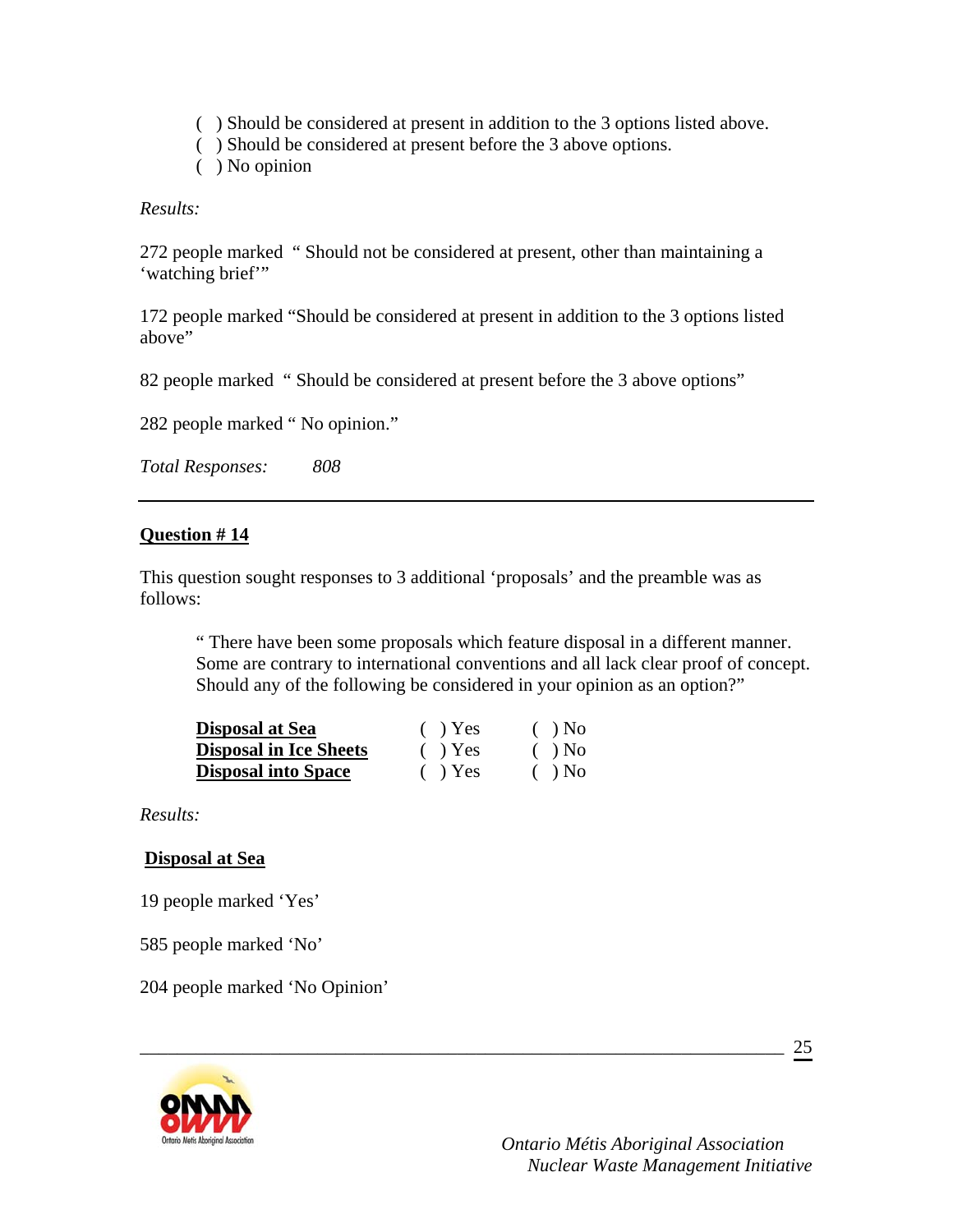

### **Disposal in Ice Sheets**

44 people marked 'Yes'

555 people marked 'No'

209 people marked 'No Opinion'

*Total Responses: 808* 



\_\_\_\_\_\_\_\_\_\_\_\_\_\_\_\_\_\_\_\_\_\_\_\_\_\_\_\_\_\_\_\_\_\_\_\_\_\_\_\_\_\_\_\_\_\_\_\_\_\_\_\_\_\_\_\_\_\_\_\_\_\_\_\_\_\_\_\_\_

## **Disposal into Space**

191 people marked 'Yes'

466 people marked 'No'

26

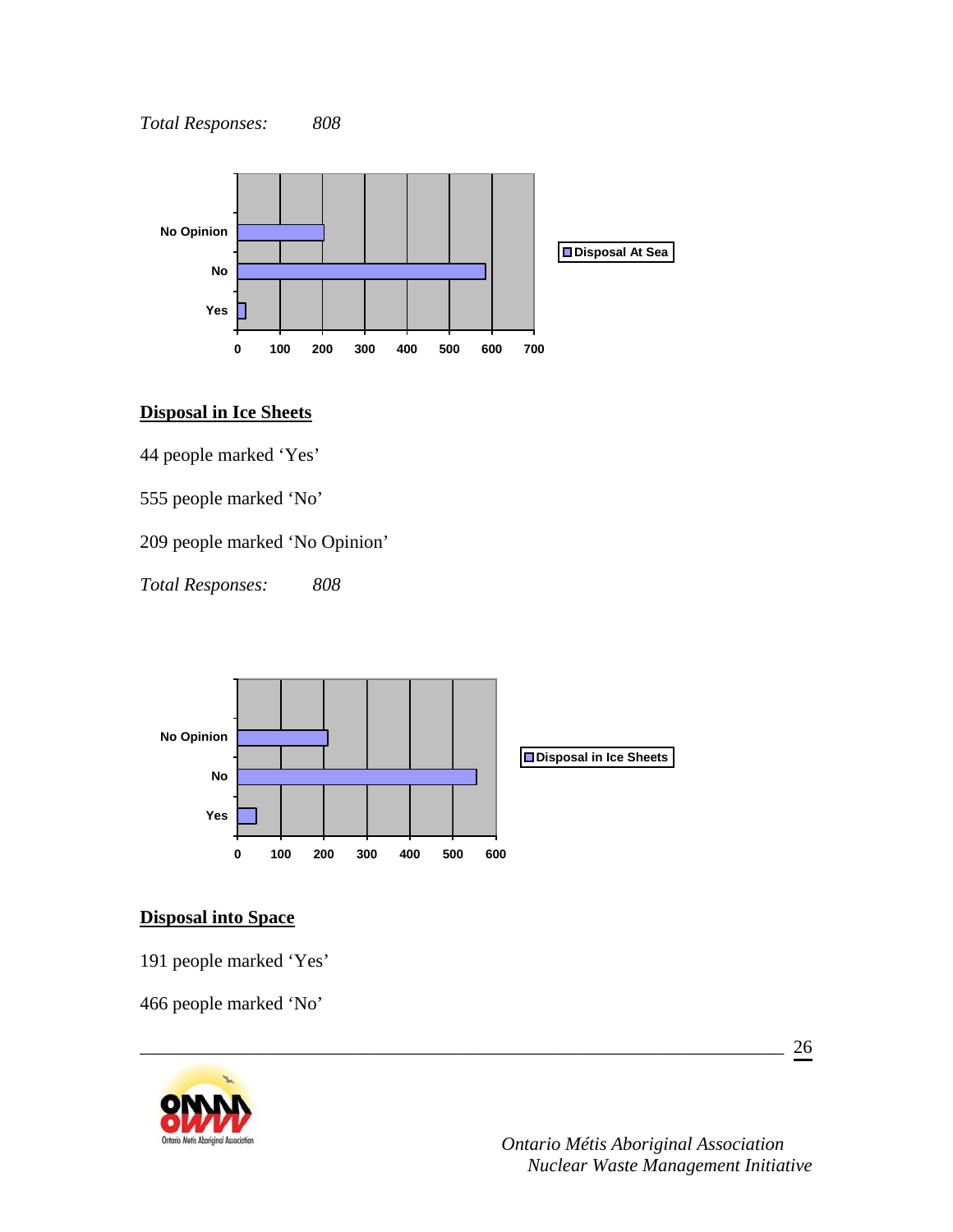### 151 people marked 'No Opinion'

*Total Responses: 808* 



### **Question # 15**

This question sought responses on whether there were any other options the person believed should be considered, and if so, what was that option(s).

*Results:* 

See Appendix B for text of responses and further information on those responses in the Findings & Conclusions section of this report.

### **Question # 16**

This question sought a yes, or no, or no opinion response to the statement:

" Do you believe that any option should clearly be required to respect Aboriginal rights, traditional practices and/or treaties?"

\_\_\_\_\_\_\_\_\_\_\_\_\_\_\_\_\_\_\_\_\_\_\_\_\_\_\_\_\_\_\_\_\_\_\_\_\_\_\_\_\_\_\_\_\_\_\_\_\_\_\_\_\_\_\_\_\_\_\_\_\_\_\_\_\_\_\_\_\_

*Results:* 

628 people marked "Yes"

20 people marked "No"

27

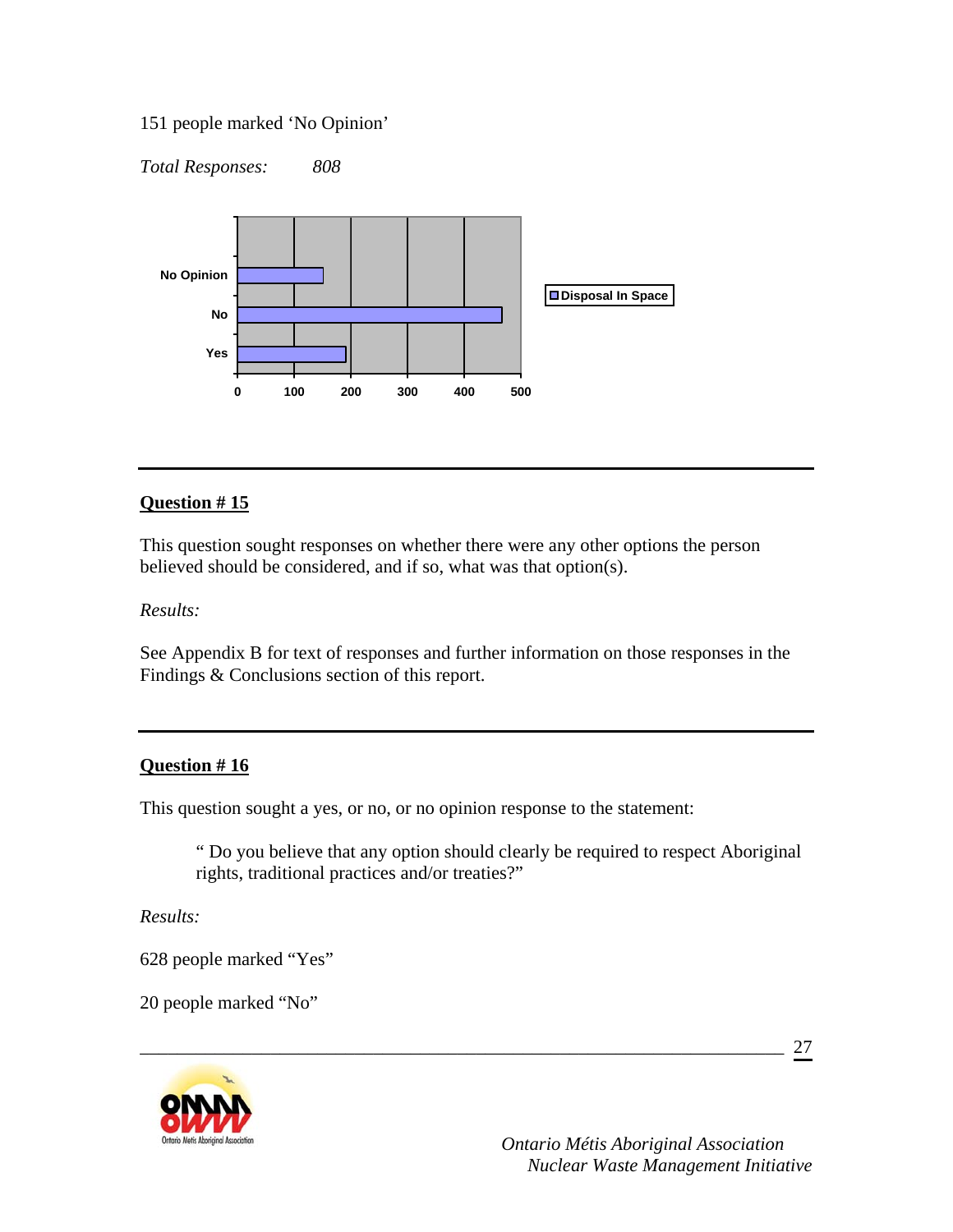160 people marked "No Opinion"

*Total Responses: 808* 



## **Question # 17**

This question asked the following:

 " Do you believe that in addition to this discussion on disposal issue there needs to be a national discussion on the use of nuclear power?"

*Results:* 

607 people marked "Yes"

32 people marked "No"

169 people marked "No Opinion" Total Responses: 808



\_\_\_\_\_\_\_\_\_\_\_\_\_\_\_\_\_\_\_\_\_\_\_\_\_\_\_\_\_\_\_\_\_\_\_\_\_\_\_\_\_\_\_\_\_\_\_\_\_\_\_\_\_\_\_\_\_\_\_\_\_\_\_\_\_\_\_\_\_

28

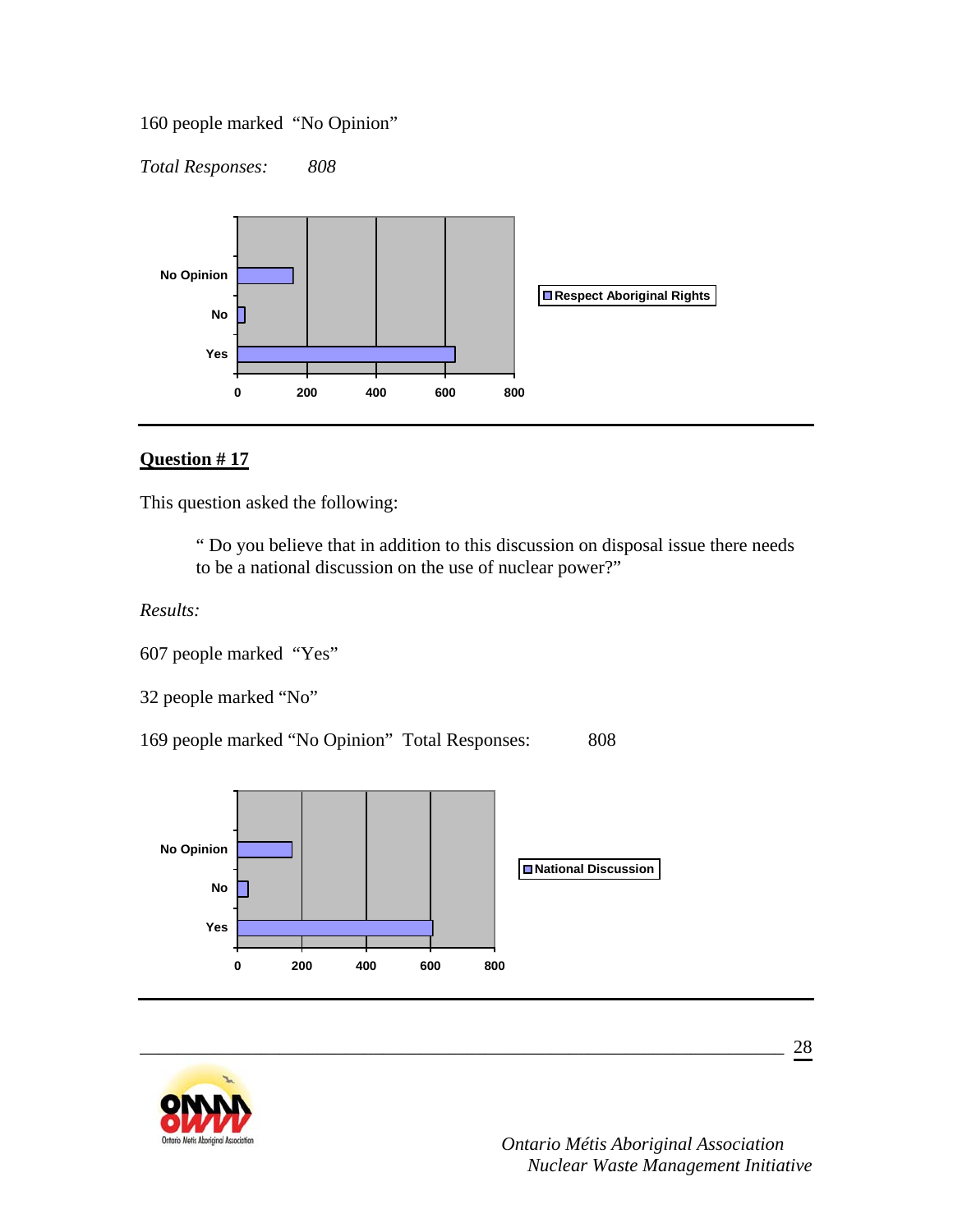This question asked the following:

" Do you feel that there needs to be more effective consultations with the Canadian public before the Canadian government makes a final decision?"

*Results:* 

- 643 people marked "Yes"
- 12 people marked "No"

153 people marked "No Opinion"

*Total Responses: 808* 



## **Question # 19**

This question asked the following:

" In your opinion what would constitute an effective consultation. "

### *Results*

See Appendix C for text of responses and further information on those responses contained in the Findings & Conclusions section of this report.

\_\_\_\_\_\_\_\_\_\_\_\_\_\_\_\_\_\_\_\_\_\_\_\_\_\_\_\_\_\_\_\_\_\_\_\_\_\_\_\_\_\_\_\_\_\_\_\_\_\_\_\_\_\_\_\_\_\_\_\_\_\_\_\_\_\_\_\_\_

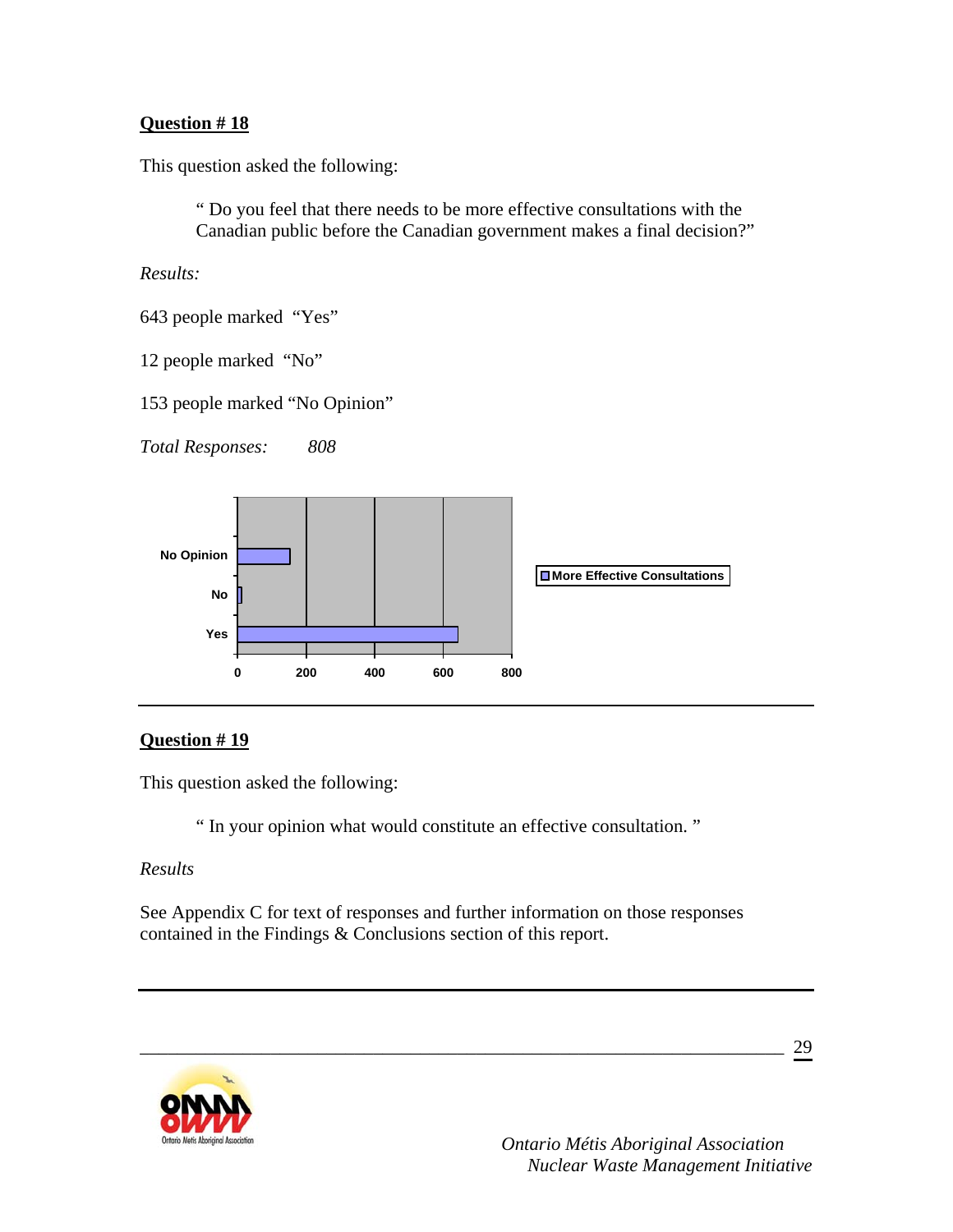This question made the following statement:

" Previous dialogue with Canadians indicated they want to see the development of a long-term strategy or plan, but they also want action taken now on the first steps of that plan. This will be done in a way that ensures that future generations will be able to make decisions that reflect their own values and priorities. This approach must be adaptable to incorporate new knowledge, have strong governance and measures to insure that citizens understand the issues, remain informed and have a voice in decision-making. How do you fell about this approach?"

- ( ) I agree completely
- ( ) I agree somewhat
- ( ) I disagree
- ( ) No Opinion

*Results* :

461 people marked "I agree completely"

164 people marked "I agree somewhat "

12 people marked "I disagree

171 people marked "No Opinion"

*Total Responses: 808* 



\_\_\_\_\_\_\_\_\_\_\_\_\_\_\_\_\_\_\_\_\_\_\_\_\_\_\_\_\_\_\_\_\_\_\_\_\_\_\_\_\_\_\_\_\_\_\_\_\_\_\_\_\_\_\_\_\_\_\_\_\_\_\_\_\_\_\_\_\_

30

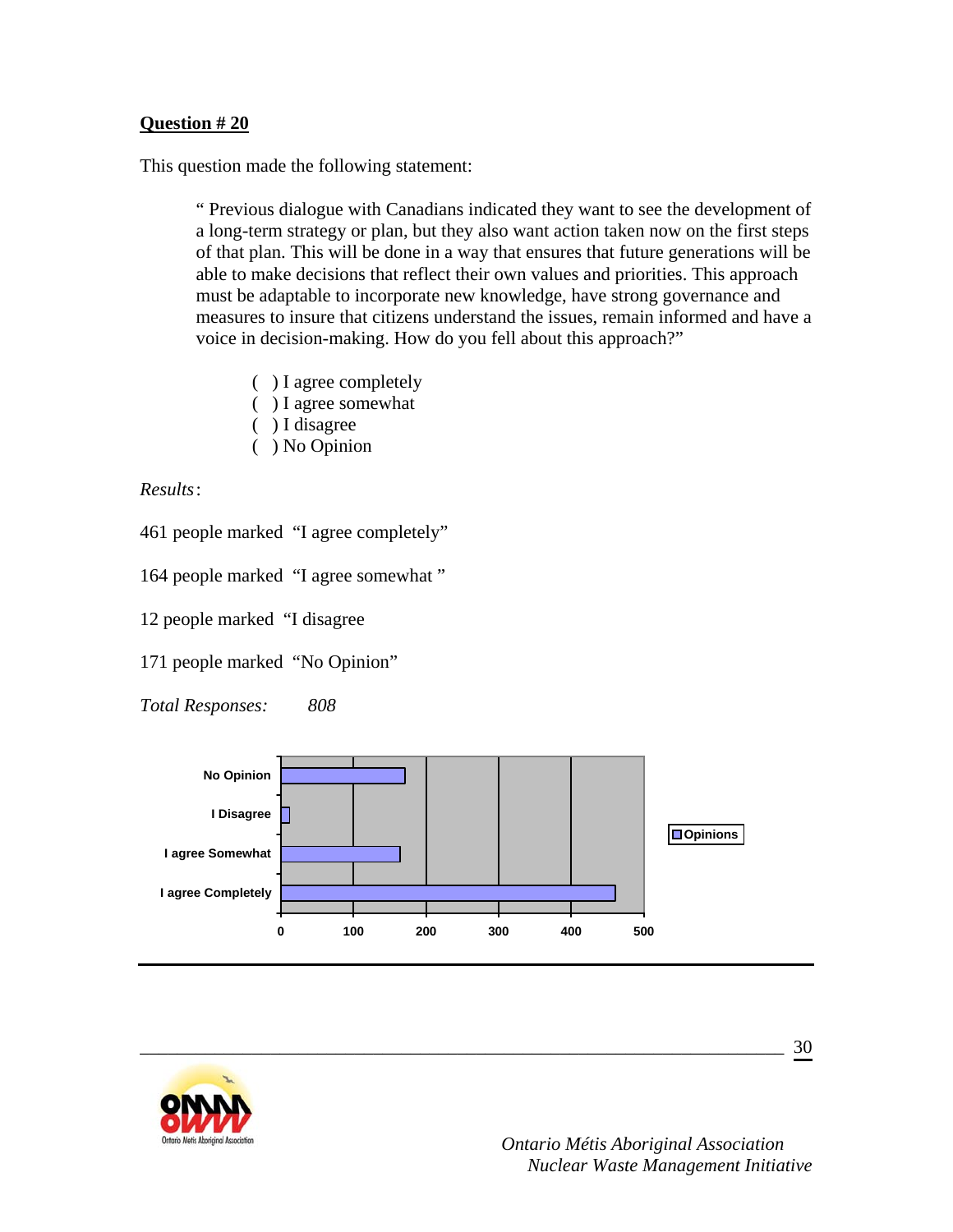This question asked the following:

" Do you have any further comments about this initiative or future initiatives involving this issue?"

### *Results:*

See Appendix D for text of responses and further information on those responses contained in the Findings & Conclusions section of this report.

## **Findings & Conclusions**

## *Community Locations*

The Ontario Métis Aboriginal Association managed to attend 64 community meetings.

This compares with 16 communities visited in Ontario by the Nuclear Waste Management Organization (through DPRA Canada).

*Comments:* 

*In OMAA's initial proposal we envisaged attending the same community on at least two occasions. This was twofold in purpose. Firstly setting a single date and time in one location would often mean that many people would be unable to attend due to scheduling conflicts, thereby reducing the total attendance. Secondly many people wished an opportunity to hear the message, view the video, obtain the literature and after reviewing same, then provide their comments. A single meeting negates that possibility. Experience has also shown that the return rate on surveys/questionnaires not received at meetings is substantially lower than those produced at the meeting.* 

*We note that this was how the mainstream information sessions were conducted and we note that most cities were visited 3, and sometimes more, times. The set-up for DPRA Canada allowed information sessions on back- to- back days, followed by another session approximately 1 month later.* 

*However due to a substantial reduction in our proposed funding (by 2/3rds) this was not feasible for OMAA to do and hence we were relegated for the most part to attending a community only on a single occasion.* 

\_\_\_\_\_\_\_\_\_\_\_\_\_\_\_\_\_\_\_\_\_\_\_\_\_\_\_\_\_\_\_\_\_\_\_\_\_\_\_\_\_\_\_\_\_\_\_\_\_\_\_\_\_\_\_\_\_\_\_\_\_\_\_\_\_\_\_\_\_

31

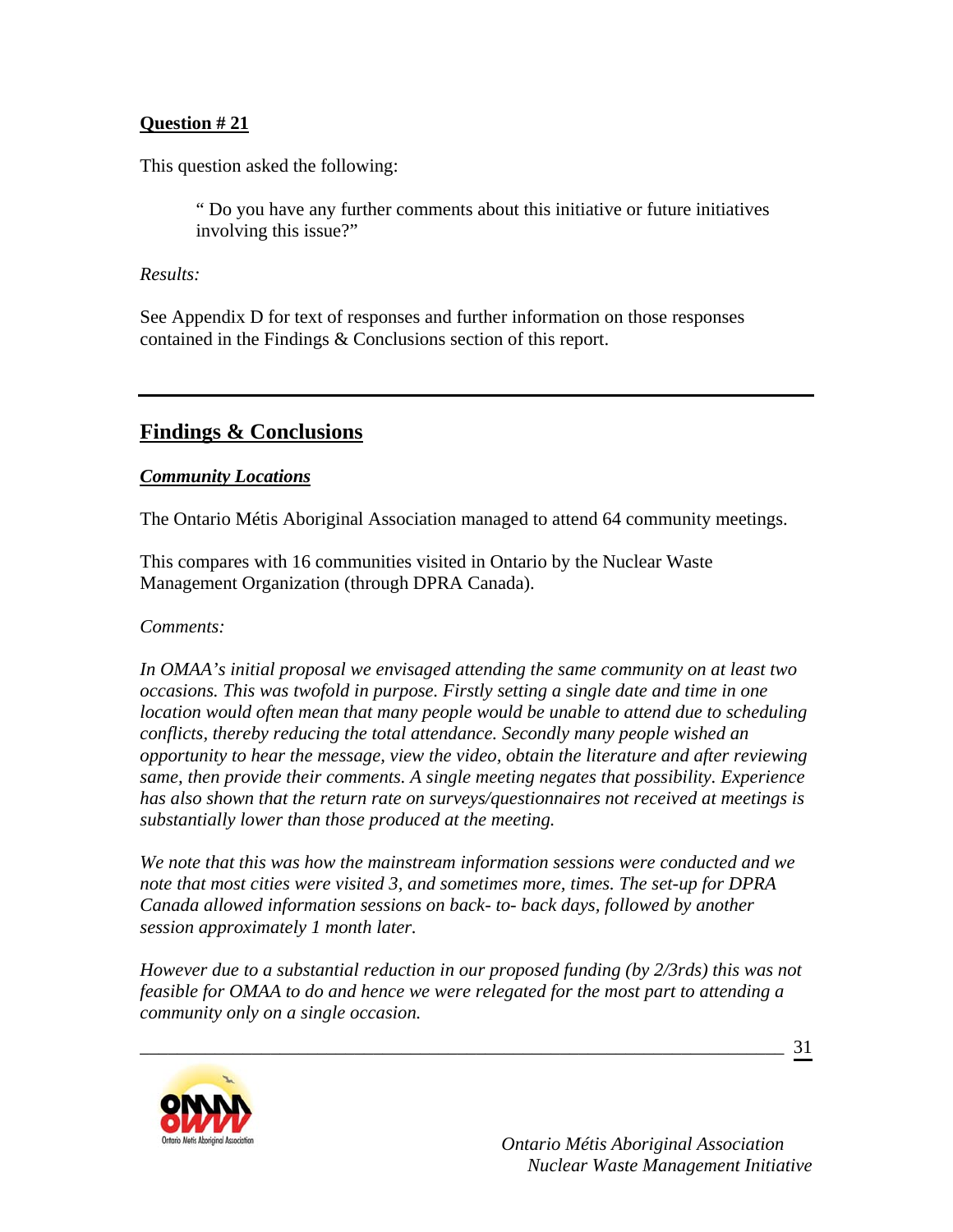*The only feasible options in light of the reduced funding was either visiting less communities on more than one occasion, or visiting more communities on only one occasion. Neither option is particularly appealing, especially when compared to non-Aboriginal communities, which were given the chance for multiple visits. Considering the importance of the topic, we opted to visit more communities and disseminate the information over a wider constituency.* 

*In view of the position of the Seaborn panel on the necessity of consultation with and*  inclusion of Aboriginal people into the process, this relegation of Aboriginal people of *Ontario to almost a second class status for this process is not acceptable and should not be repeated again in the future.* 

*Another observation of the process discloses that the non-Aboriginal community meetings almost exclusively focus on urban Ontario, and neglecting almost completely rural Ontario. The only locations coming close to a definition of rural would be Huntsville and Owen Sound. OMAA's community meetings visited 28 communities to date that could be considered rural in nature, such as Echo Bay, Wabigoon, Hurkett and Britt.* 

*Out of the 16 communities visited by DPRA Canada only 6 could be classified as northern communities and considering the fact that the prime method for addressing this issue seems to be deep geological disposal one would have thought there would have been more effort to engage the North. OMAA's community meetings have been to 31 northern communities to date.* 

### *Numbers in Attendance*

The total minimum attendance for the meetings was 1371 people. This would represent an average of 21.42 people per meeting.

The lowest number of attendees was 0 in Vermilion Bay (during a blizzard) and the highest was 100 in the Kenora Mall, followed by 92 in Bancroft.

Our attendance for single or multiple meetings in communities where the Nuclear Waste Management Organization (thru DPRA Canada) also conducted meetings compares as follows:

| City     | <b>DPRA</b>   |            | <b>OMAA</b>   |            |    |
|----------|---------------|------------|---------------|------------|----|
|          | # of Sessions | Attendance | # of Sessions | Attendance |    |
| Kingston |               | 15         |               |            |    |
| Ottawa   |               | 62         |               |            |    |
|          |               |            |               |            | 32 |

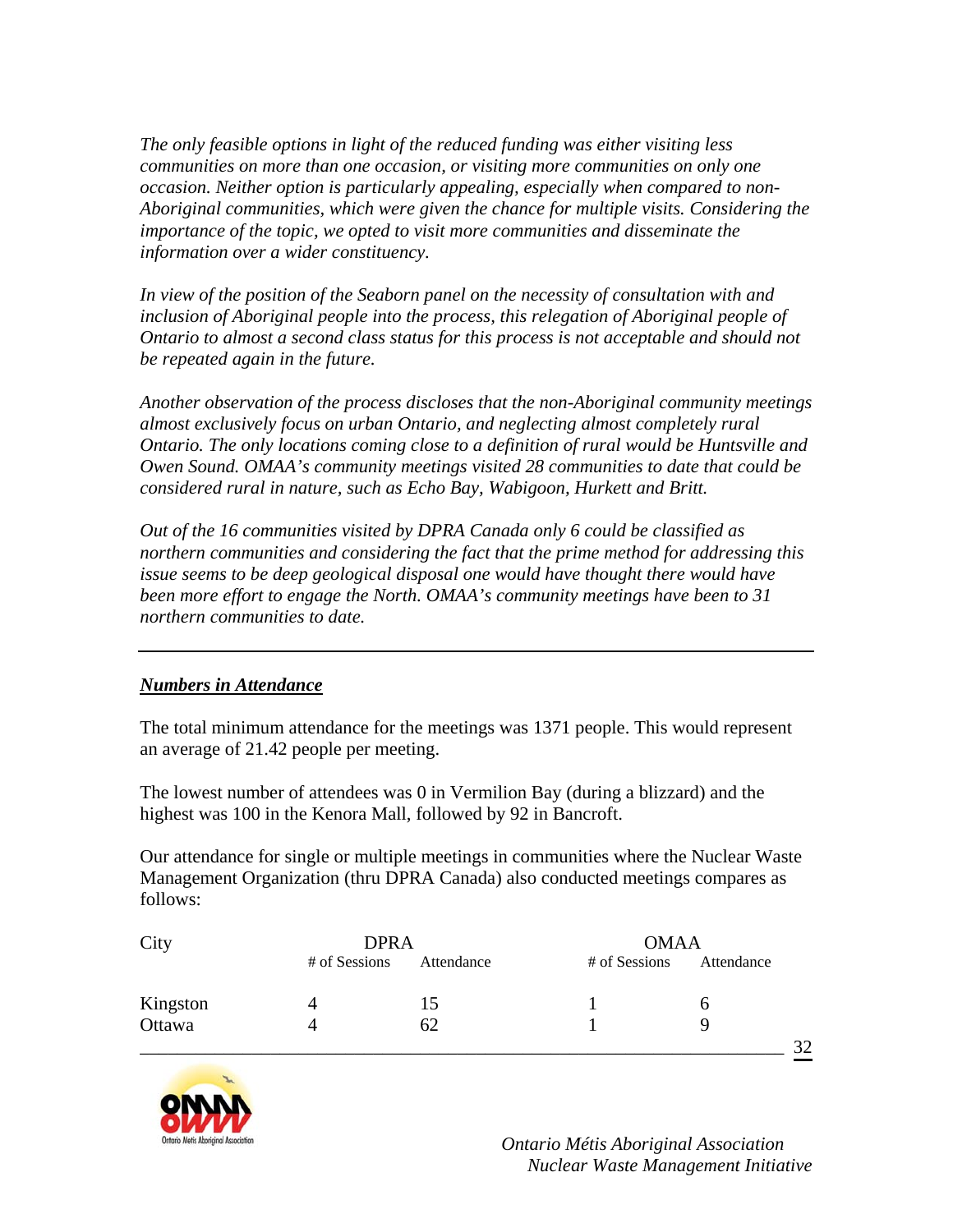| Pembroke               | 3  | 21  | 3          | 97             |
|------------------------|----|-----|------------|----------------|
| Sudbury                | 4  | 50  |            | 75             |
| <b>Timmins</b>         |    | 121 |            | 12             |
| <b>Thunder Bay</b>     | 4  | 56  | 2          | 33             |
| Kenora                 | 4  | 48  | 3          | 167            |
| Owen Sound             | 2  | 17  |            | $\overline{2}$ |
| <b>Sault Ste Marie</b> |    |     | <b>TBA</b> |                |
| Windsor                |    |     |            | 63             |
| London                 |    | 23  |            |                |
| Pickering              |    | 22  |            |                |
| Toronto                | 4  | 52  | <b>TBA</b> |                |
| Huntsville             | 4  | 18  | <b>TBA</b> |                |
| Clarington             |    | 17  |            |                |
| Durham                 |    | 8   |            |                |
| Totals                 | 52 | 530 | 14         | 464            |

#### *Comments:*

*An examination of the numbers indicates that OMAA's community consultations in the mentioned cities produced 33.14 attendees per session, as compared to 10.19 people per session for DPRA Canada.* 

*Further if one considers the amount of time expended during the sessions (normally 2 hours for OMAA-except in mall locations when it was 8 hours vrs. 12.5 for most of the non-Aboriginal sessions) it would appear that OMAA produced 9.28 people per hour invested, as compared to 3.26 people for the DPRA consultations.* 

*As indicated hereinbefore the sequential method of visiting the maximum number of cities permitted by the funding and the judicious use of funds allocated allows for overall a greater penetration into Ontario communities per dollar invested compared to alternative methods. We firmly believe that had the original funding remained we would have attracted significant numbers across Ontario and penetrated even more communities.* 

#### *Survey Numbers*

As indicated there have been 808 surveys submitted and inputted to date. If we assume that approximately 1371 people participated in the community meetings this would represent about a 58.93 % return of surveys.

\_\_\_\_\_\_\_\_\_\_\_\_\_\_\_\_\_\_\_\_\_\_\_\_\_\_\_\_\_\_\_\_\_\_\_\_\_\_\_\_\_\_\_\_\_\_\_\_\_\_\_\_\_\_\_\_\_\_\_\_\_\_\_\_\_\_\_\_\_



 *Ontario Métis Aboriginal Association Nuclear Waste Management Initiative*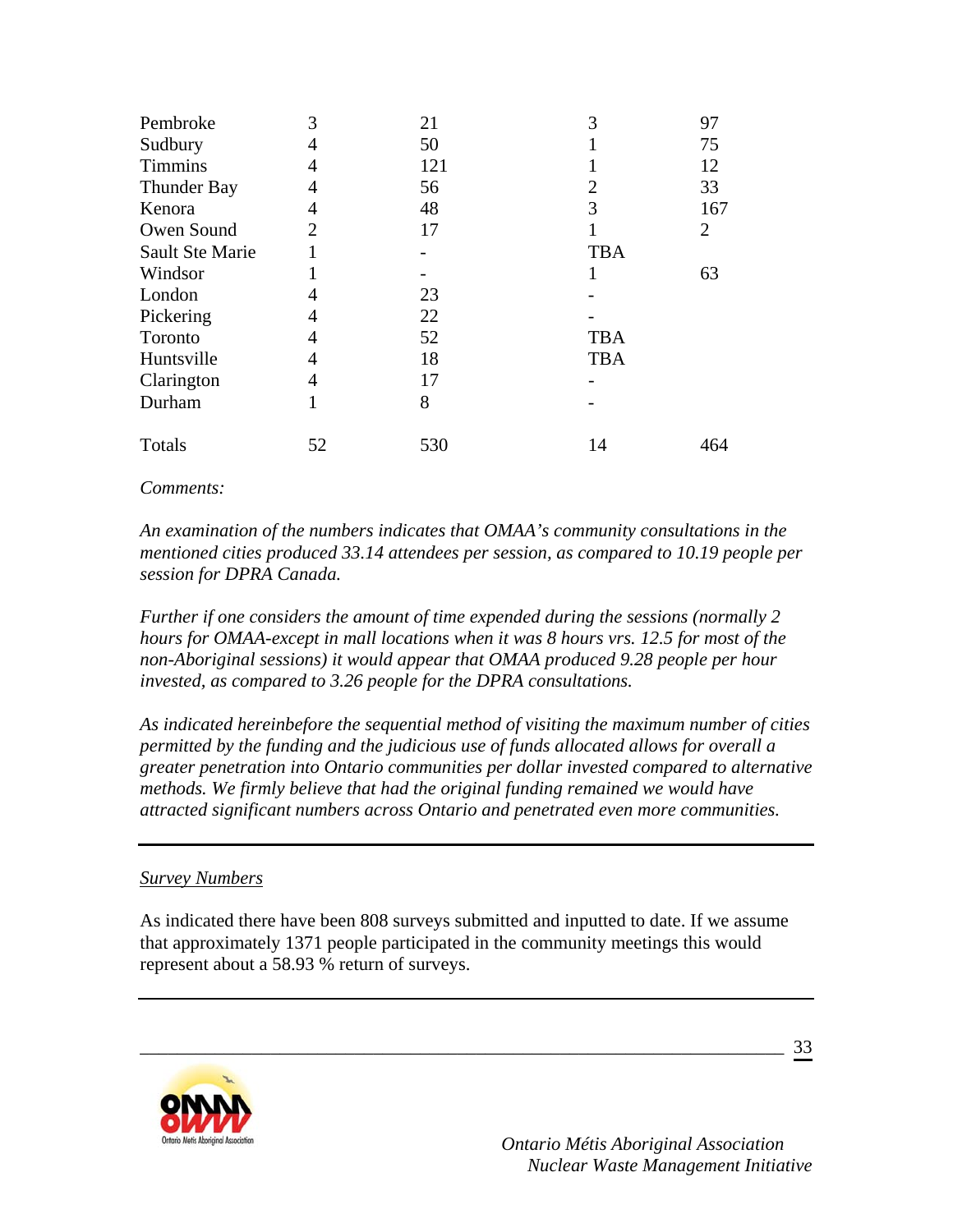### *Communities Represented in Surveys*

There were 154 individual cities/towns/villages represented in the surveys filed. Given the fact that 27 surveys did not have a city marked in there is a definite possibility that the number of cities exposed to this issue in Ontario as a result of our efforts exceeds 160.

### *Comments:*

*It is obvious that OMAA's effort to disseminate information on this issue and garner responses has been wider is scope and effect that any other initiative that we know of to date in Ontario.* 

*Also consideration should be given to the scope of the communities visited.* 

| <b>Geographical Regions</b> |             | <b>Communities Visited</b> |
|-----------------------------|-------------|----------------------------|
|                             | <i>OMAA</i> | <b>DPRA</b>                |
| Northwestern Ontario        | 13          |                            |
| Northern Ontario            | 16          |                            |
| Central Ontario             | 7           |                            |
| Southern Ontario            | 5           |                            |
| Eastern Ontario             | 15          |                            |

### *Age Groups*

Out of the 808 people who participated in the surveys to date,

- 16.0 % were between age 10 and 19,
- 11 % were between age 20 and 29,
- 38 % were between age 30 and 49,
- 21 % were between age 50 and 59, and
- 14 % were age 60 or older

## *Comments:*

*OMAA felt that is was important to ascertain the ages of those attending. This is a problem for all Canadians, regardless of age, sex and race. We are uncertain if other* 

\_\_\_\_\_\_\_\_\_\_\_\_\_\_\_\_\_\_\_\_\_\_\_\_\_\_\_\_\_\_\_\_\_\_\_\_\_\_\_\_\_\_\_\_\_\_\_\_\_\_\_\_\_\_\_\_\_\_\_\_\_\_\_\_\_\_\_\_\_

34

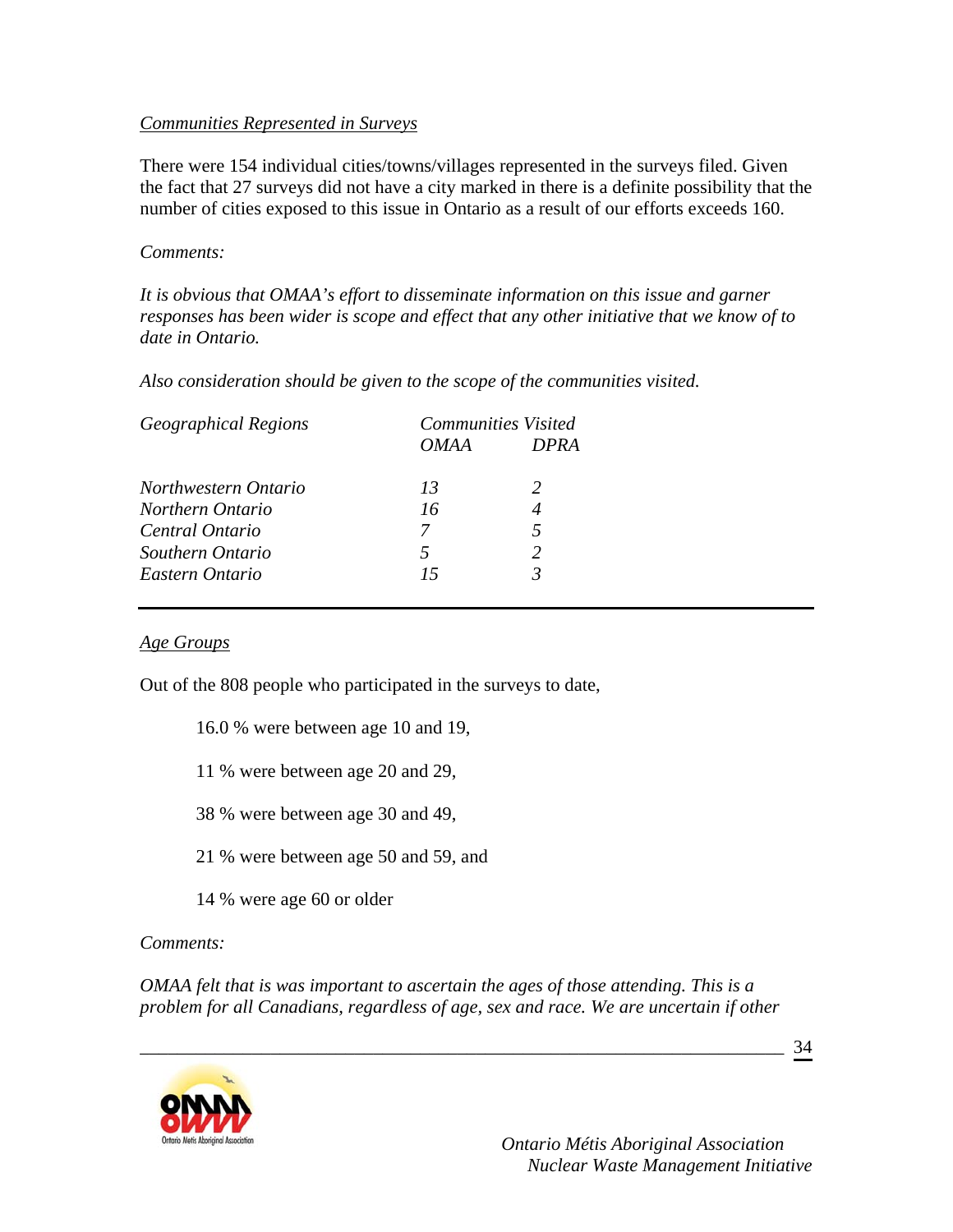*groups attempted to gage this issue but it is obvious that OMAA has engaged all age groups in the exercise, with the pre-dominate age group being age 30 to 49, which represented almost 40% of participants.* 

*What is noteworthy however is that the 3rd largest group represented would be the youth. This may be as a result of the fact that we encourage parents to bring children to community meetings since they are part of that community, and will form most of the community in the future. In some communities our staff suggested that this issue could be presented to school age children if there was sufficient time to develop an ageappropriate curriculum and obtain prior approval from school boards and/or authorities.* 

*Across Ontario we often heard that the youth had not been engaged in this issue, even though they will bear the burden next when the current generation passes on.* 

*It is our observation that more effort needs to be expended in educating the youth, both at primary, secondary and post-secondary levels, on all aspects of the issue. This will produce a more educated populace on the issue of nuclear power and nuclear waste management.*

*The Ontario Métis Aboriginal Association firmly believes that education will go a long way to reduce, eliminate or mitigate the stereotypes and misinformation that presently exists and which contribute to the collective paranoia, even hysteria on the topic. That education should start now with the children and plans are underway to make a proposal to the Nuclear Waste Management organization in that regard.* 

## *Ethnic Status*

An analysis of the data collected in this item reveals:

(a) Aboriginal status

 72.15 % of the participants declaring Aboriginal status were Métis , .99 % of the participants declaring Aboriginal status were Indian on reserve, 17.33 % of the participants declaring Aboriginal status were Indian off reserve .61 % of the participants declaring Aboriginal status were Inuit 1.86 % of the participants declared only Aboriginal status

## *Comment:*

*As expected almost ¾'s of those participating declared as Métis. It is however interesting that the second largest group were First Nations off-reserve, followed by on-reserve.* 

\_\_\_\_\_\_\_\_\_\_\_\_\_\_\_\_\_\_\_\_\_\_\_\_\_\_\_\_\_\_\_\_\_\_\_\_\_\_\_\_\_\_\_\_\_\_\_\_\_\_\_\_\_\_\_\_\_\_\_\_\_\_\_\_\_\_\_\_\_

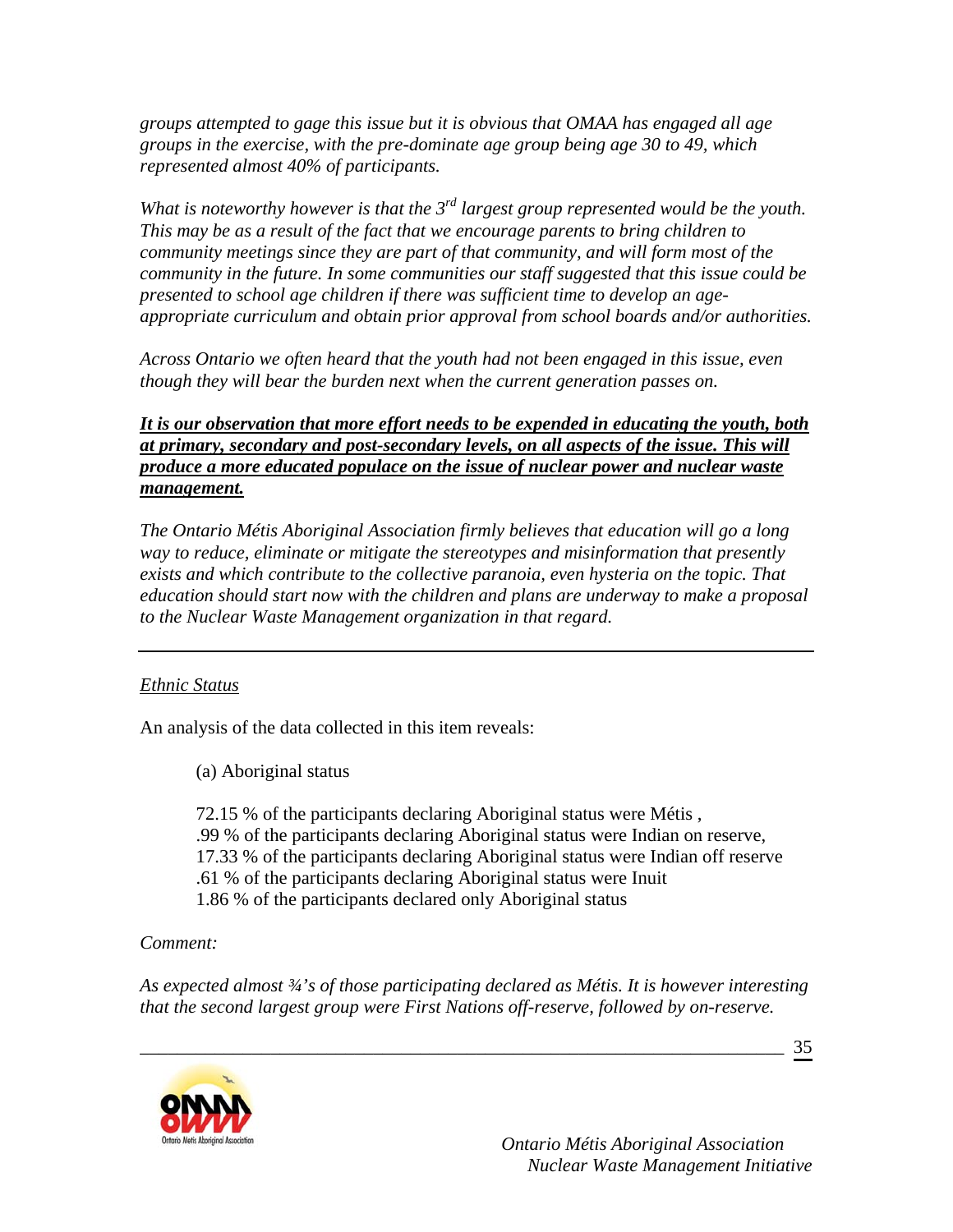*Certainly we can attest that many First Nation members who did attend had heard nothing regarding the initiative, nor the problem, from their Bands, or other off-reserve organizations and as a result there were questions as to why this had occurred.* 

*There should have been better dissemination of the information on the nuclear waste issue by other Aboriginal participants in the initiative to constituents, not just leadership, or to engage the community as a whole in the process.* 

(b) Non-Aboriginal status

57 non-Aboriginal people took the survey, which would be 7.05 % of the total participants.

*Comment:* 

*While OMAA's mandate did not include specifically looking after the non-aboriginal community, it is interesting that 7% of the total participants were non-Aboriginals. Many would of course be spouses of Aboriginals who chose to attend meetings. Similar to onreserve First Nations, we heard numerous expressions from non-Aboriginals, about the*  lack of information on the topic or knowledge that it was even a problem. This mainly *occurred during the mall locations, which would attract a multitude of observers from different ethnic backgrounds.* 

*This will be encompassed more fully in later observations.* 

*Level of Awareness*

The responses to this inquiry are disturbing. Of those responding:

44.80 % indicated they had no knowledge of the current issue of disposal of used nuclear fuel.

47.28 % indicated they had some knowledge of the current issue of disposal of used nuclear fuel.

\_\_\_\_\_\_\_\_\_\_\_\_\_\_\_\_\_\_\_\_\_\_\_\_\_\_\_\_\_\_\_\_\_\_\_\_\_\_\_\_\_\_\_\_\_\_\_\_\_\_\_\_\_\_\_\_\_\_\_\_\_\_\_\_\_\_\_\_\_

7.92 % indicated they had sufficient knowledge of the current issue of disposal of used nuclear fuel.

*Comment:* 

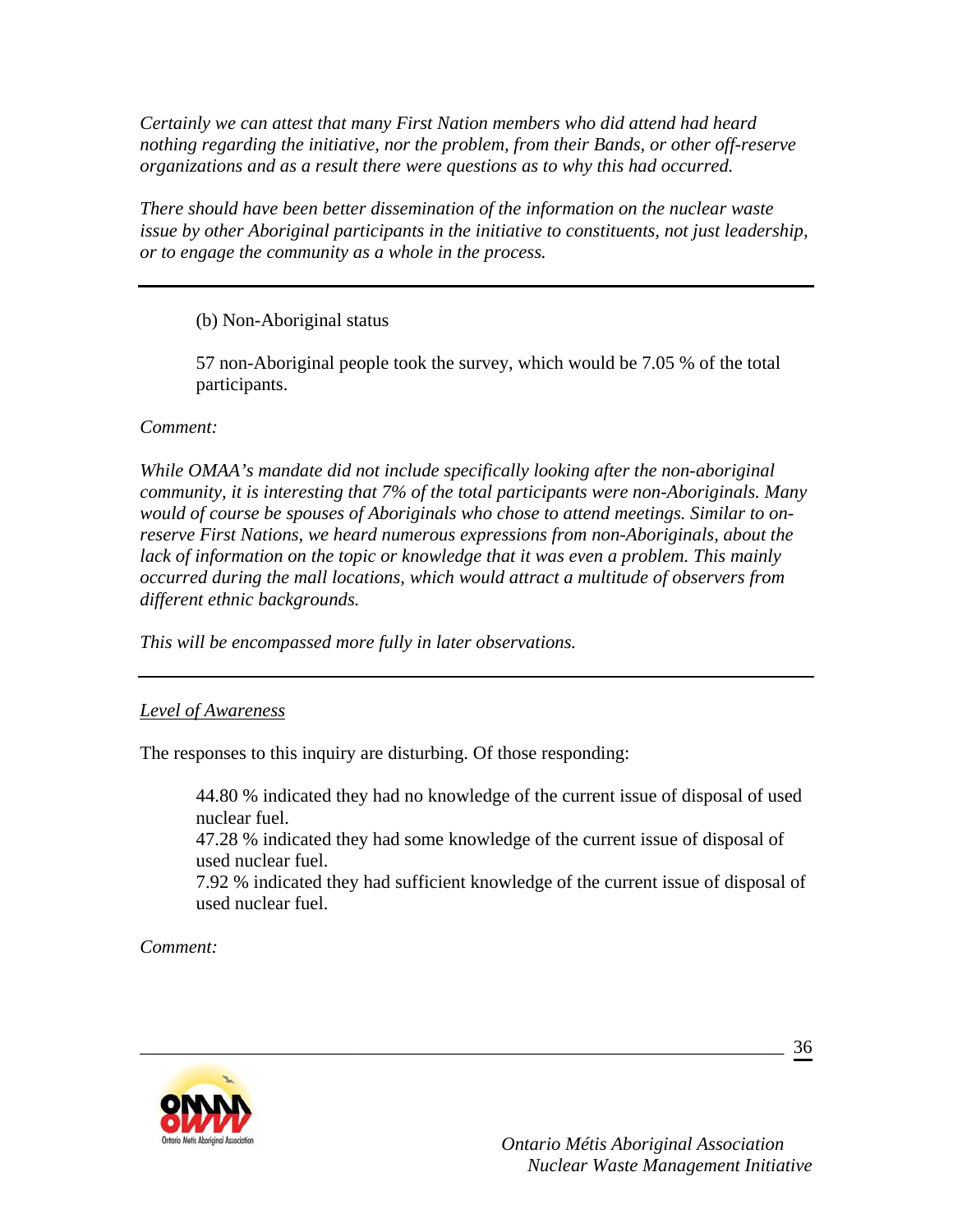*When almost 92% of those participating indicate that they have no to only some knowledge about the issue, there has been a massive failure on the part of the industry, government and/or society to educate the public, either adequately, or at all.* 

*There is no doubt that the issue is serious and carries profound ecological, financial, social and environmental concerns for this and future generations. Accepting that there are many members of our society that will make no effort to become educated on any topic no matter what resources are allocated, these figures are shocking and completely unacceptable given the seriousness of the issue.* 

*Having less than 10% of the population possessing sufficient knowledge could in effect mean that the other 90% may be making a decision based on inadequate, incomplete or factually wrong information. This allows the kind of knee jerk reaction that powers the 'Not In My Backyard" mentality or 'keep your problem where you created it.' We have seen in Ontario how that kind of process clouds factual issues and results in decisions that may have been made for all the wrong reasons. i.e. Toronto/Kirkland Lake garbage debate.* 

### *Sufficient Effort to Disseminate Information*

Of those responding to this question;

7.43 % thought sufficient effort had been made to provide information to the general populace. 78.96 % thought there had not been sufficient effort made to provide information to the general populace. 13.61 had no opinion.

### *Comments:*

*Again it is obvious that when over ¾'s of those responding to the survey felt that there had not been sufficient effort to provide information on this issue to the general populace, much work needs to be done. This answer backs up, and may provide an answer to, the previous question as to why most people have little to no information on the topic.* 

*The Ontario Métis Aboriginal Association is unaware of how much effort has been expended by the Nuclear Industry to educate the public on this matter. We do not believe that this lack of information only pertains to Aboriginal people, or to rural people, since we sampled non-Aboriginals, and urban Aboriginals and the percentages polled showed a broad cross-section of lack of knowledge and a feeling that information had not been sufficiently disseminated on the topic.* 

\_\_\_\_\_\_\_\_\_\_\_\_\_\_\_\_\_\_\_\_\_\_\_\_\_\_\_\_\_\_\_\_\_\_\_\_\_\_\_\_\_\_\_\_\_\_\_\_\_\_\_\_\_\_\_\_\_\_\_\_\_\_\_\_\_\_\_\_\_

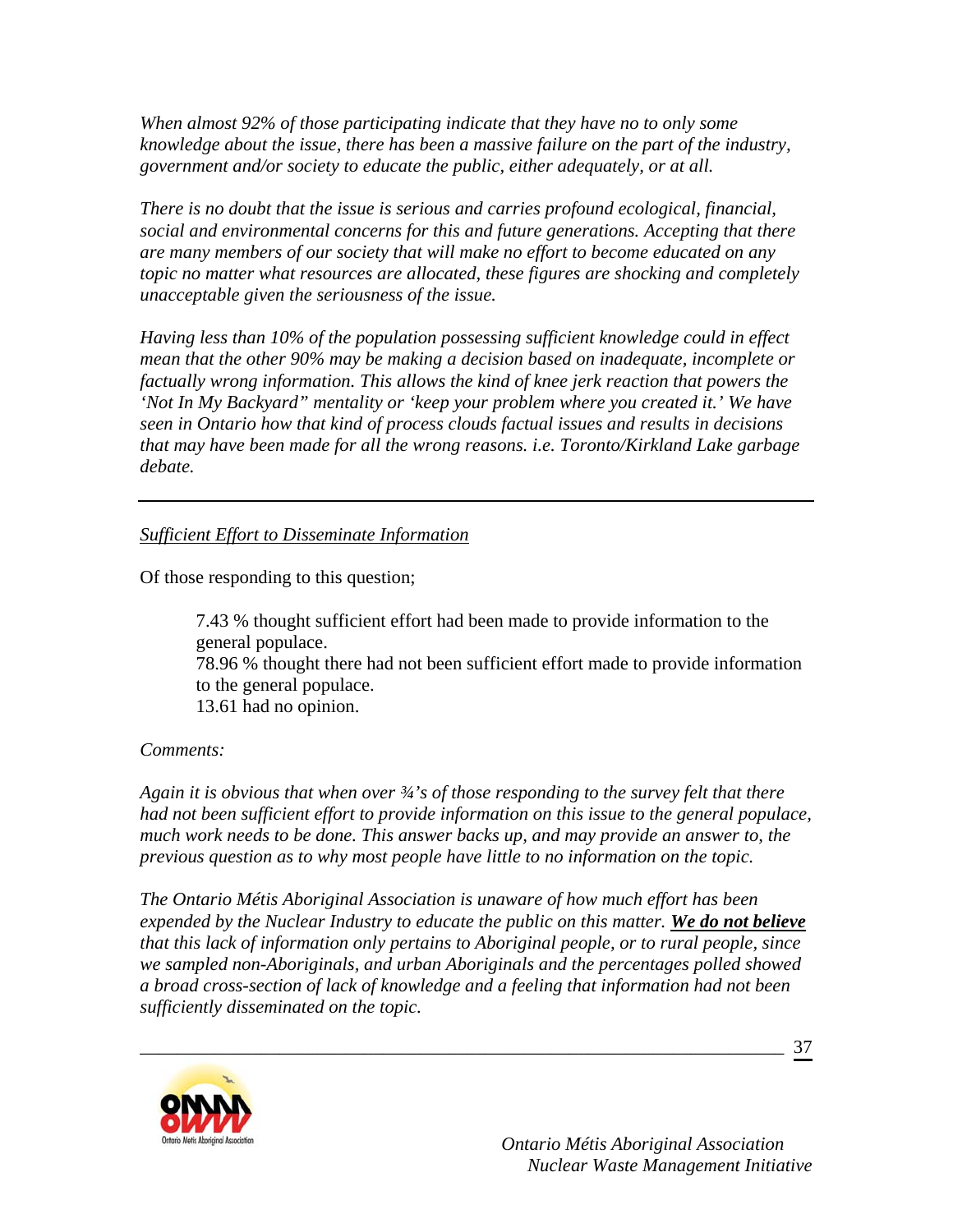### *Responsibility for Information Dissemination*

OMAA attempted to ascertain from those polled who should bear the responsibility for providing the information.

 38.49 % felt that the Nuclear Industry should bear the responsibility. 50.00 % felt that the Federal Government should bear the responsibility. 4.95 % felt that others should bear the responsibility. 6.56 % expressed No Opinion

### *Comment:*

*It is obvious that those answering felt the responsibility fell primarily on the Federal government to provide the information, closely followed by the Industry itself. There appears to be minimal desire for others to fulfill that obligation.* 

## *Three Mandated Options*

This section of the survey attempted to gage the feelings of those responding on which option should be considered first, which second and which last.

The first observation can be made on ranking:

 414 marked Reactor Site Extended Storage as their first option 156 marked Centralized Storage as their first option 158 marked deep geological Disposal as their first option

96 marked Reactor Site Extended Storage as their second option 332 marked Centralized Storage as their second option 125 marked deep geological Disposal as their second option

160 marked Reactor Site Extended Storage as their third option 111 marked Centralized Storage as their third option 297 marked deep geological Disposal as their third option

If we give a weight to each answer (3 points for being  $\# 1$ , 2 points for being  $\# 2$  and 1 point for being # 3) then the responses indicate a score as follows:

\_\_\_\_\_\_\_\_\_\_\_\_\_\_\_\_\_\_\_\_\_\_\_\_\_\_\_\_\_\_\_\_\_\_\_\_\_\_\_\_\_\_\_\_\_\_\_\_\_\_\_\_\_\_\_\_\_\_\_\_\_\_\_\_\_\_\_\_\_

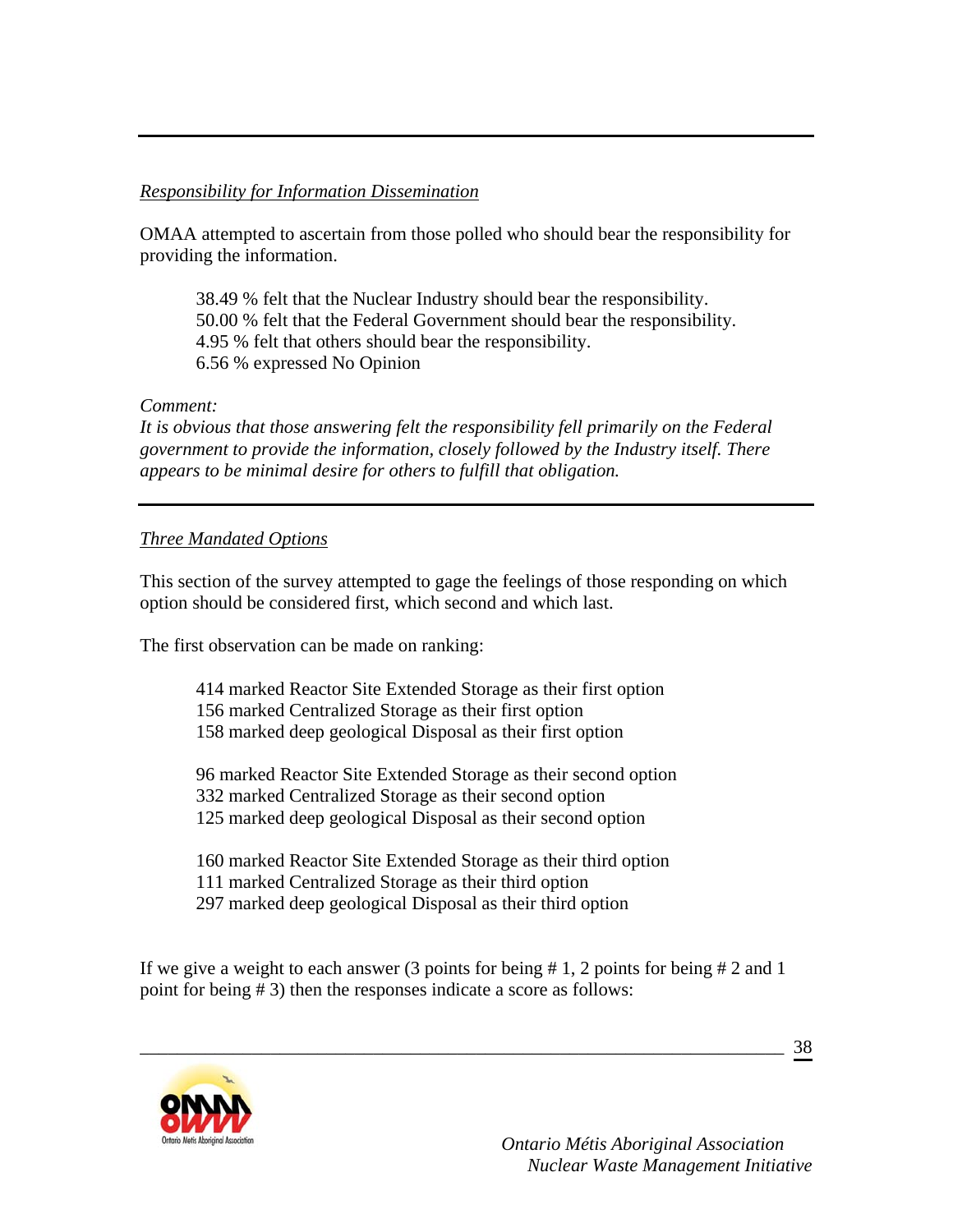### Deep Geological Disposal



*Comments:* 

*Whether we examine the responses from preferences or a weighted response clearly most of those who responded favour reactor site extended storage, followed by centralized storage with deep geological disposal the least favoured.* 

\_\_\_\_\_\_\_\_\_\_\_\_\_\_\_\_\_\_\_\_\_\_\_\_\_\_\_\_\_\_\_\_\_\_\_\_\_\_\_\_\_\_\_\_\_\_\_\_\_\_\_\_\_\_\_\_\_\_\_\_\_\_\_\_\_\_\_\_\_

*Comments made during the process regarding the options will be set out below.* 

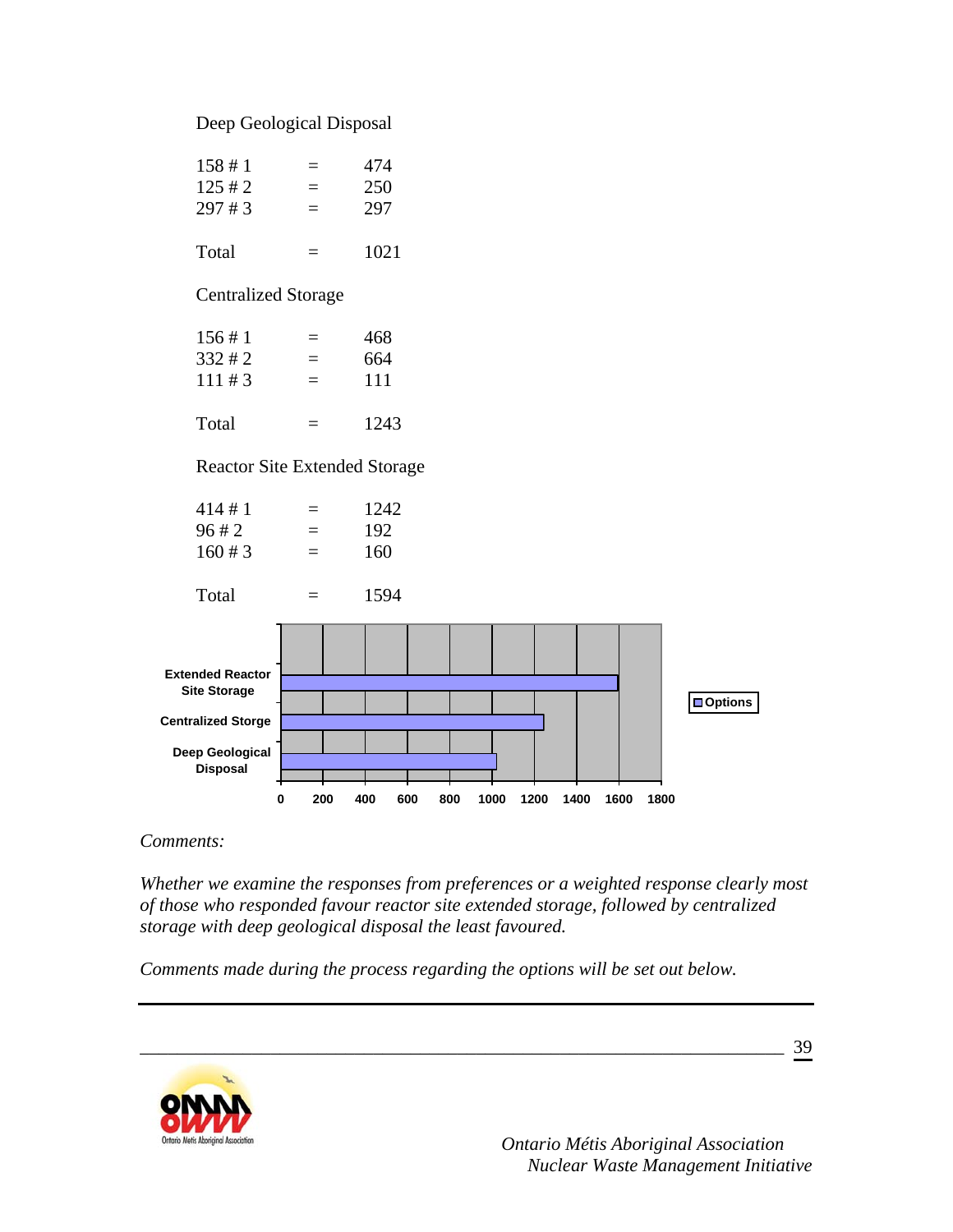#### *Options Receiving International Attention*

In dealing with the issue of reprocessing, partitioning and transmutation, of those completing the survey;

9.03 % indicated that it should not be considered at present, other than maintaining a 'watching brief' 33.42 % indicated that it should be considered at present in addition to the 3 options listed above. 23.76 % indicated that it should be considered at present before the 3 above options.

33.79 % indicated that they had no opinion

In dealing with the issue of storage or disposal at an international Repository

24.00 % indicated that it should not be considered at present, other than maintaining a 'watching brief'

21.78 % indicated that it should be considered at present in addition to the 3 options listed above.

16.46 % indicated that it should be considered at present before the 3 above options.

37.75 % indicated that they had no opinion

In dealing with the issue of emplacement in deep boreholes

33.66 % indicated that it should not be considered at present, other than maintaining a 'watching brief' 21.29 % indicated that it should be considered at present in addition to the 3 options listed above. 10.15 % indicated that it should be considered at present before the 3 above options. 34.90 % indicated that they had no opinion

*Comments:* 

*With regard to reprocessing, partitioning and transmutation it would appear that the majority of those responding (57.18%) favoured considering this option either in addition to or before the 3 mandated options.* 

*With regard to storage or disposal at an international Repository the primary response (24.00 %) indicated that it should not be considered at present, other than maintaining a 'watching brief'. It is however interesting to note that 38.24% favoured considering this option either in addition to or before the 3 mandated options.* 

\_\_\_\_\_\_\_\_\_\_\_\_\_\_\_\_\_\_\_\_\_\_\_\_\_\_\_\_\_\_\_\_\_\_\_\_\_\_\_\_\_\_\_\_\_\_\_\_\_\_\_\_\_\_\_\_\_\_\_\_\_\_\_\_\_\_\_\_\_

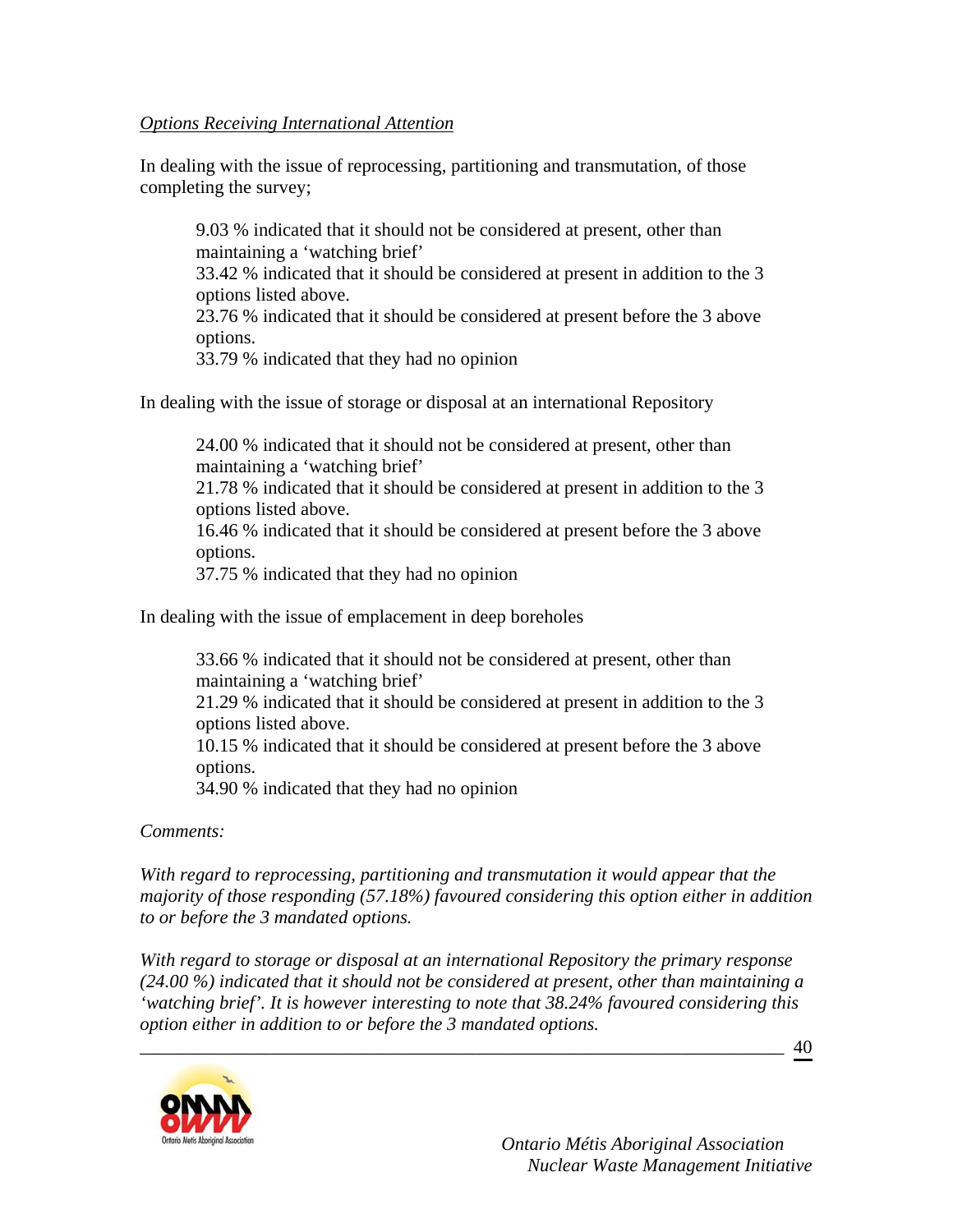*Finally with regard to emplacement in deep boreholes 33.66 % indicated that it should not be considered at present, other than maintaining a 'watching brief' and only 31.44% favoured considering this option either in addition to or before the 3 mandated options.* 

*There seemed to be interest during the meetings on the possibility of reprocessing of the waste as an alternative and that probably accounts for the higher percentage of people who were prepared to consider it as a potential option to the issue.* 

*The issue of transportation remained a concern at most meetings when talking about either centralized storage or deep geological disposal. It did seem strange that 38.24% of respondents indicated that disposal or storage at an international repository in addition to or before the 3 mandated options, should be considered. Given that this option would invariably involve transportation of some sort (probably water) we would expect this to receive a much lower consideration.* 

It is not surprising that with regard to emplacement in deep boreholes, which is a form of *deep geological disposal, 33.66 % indicated that it should not be considered at present, given that deep geological disposal ranked third in their choices of mandated options.* 

#### *Additional Disposal Options*

In an examination of the three listed disposal options the participants indicated as follows:

\_\_\_\_\_\_\_\_\_\_\_\_\_\_\_\_\_\_\_\_\_\_\_\_\_\_\_\_\_\_\_\_\_\_\_\_\_\_\_\_\_\_\_\_\_\_\_\_\_\_\_\_\_\_\_\_\_\_\_\_\_\_\_\_\_\_\_\_\_

Disposal at Sea

 2.35 % marked "Yes" 72.40 % marked "No" 25.25 % indicated "No Opinion"

Disposal in Ice Sheets

5.45 % marked "Yes" 68.69 % marked " No" 25.86 % indicated "No Opinion"

Disposal into Space

23.64 % marked "Yes" 57.67 % marked "No"



 *Ontario Métis Aboriginal Association Nuclear Waste Management Initiative*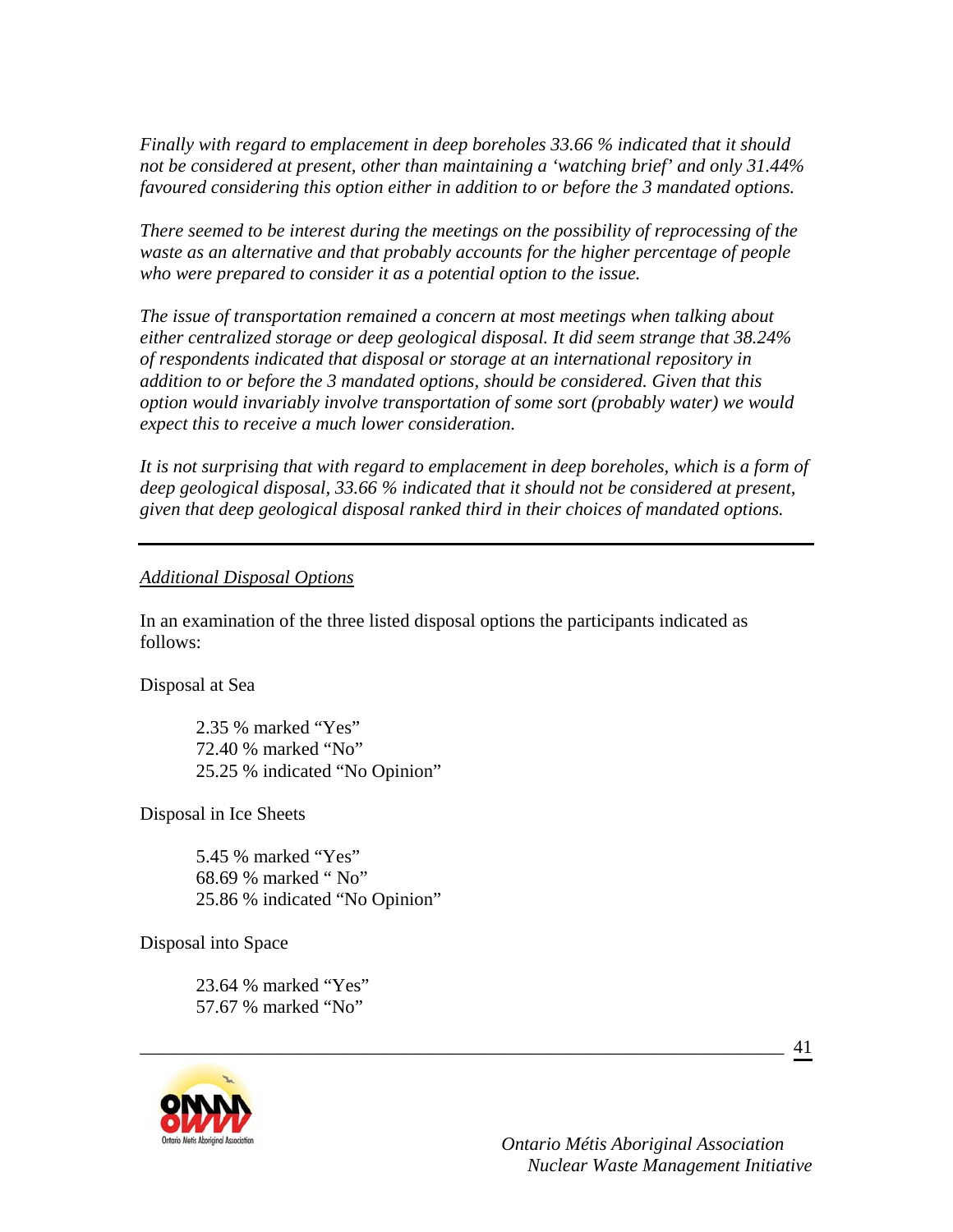### 18.69 % indicated "No Opinion"

#### *Comments:*

*It is clear that a substantial majority of those expressing an opinion in the surveys were against disposal at sea and disposal in ice sheets by a significant margin. This trend continued with regard to disposal into space albeit to a lesser degree. This response mirrors much of the discussion, which took place during the meetings where attendees thought that as space travel becomes safer this option might be more viable than it currently appears.* 

#### *Other Options*

Responses, which surfaced during the meetings and through the surveys, which were entered, included the following, and can be grouped generally into different categories:

- 1. Recycle options.
	- a. *'Find a way to recycle and reuse it'*
	- b. *'I don't see why it can't be reused'*
	- c. *'I think the recycle option would be best'*
	- d. *'Reuse the spent fuel bundles in fusion reactors'*
	- e. *'Consider incinerator'*
- 2. Keep it where it is.
	- a. *'Place the used nuclear fuel back in the mines where it came from'*
	- b. *'Send it back to the mine where it came from'*
	- c. *'Store the bundles in the desert overseas'*
	- d. *'Leave it on the nuclear site.'*
- 3. Hope for Scientific answers.
	- a. *'More research into making the radioaction nil.'*
	- b. *'More science needed to deactivate it'*
	- c. *'Scientists should figure out what does less damage'*
- 4. Options
	- a. *'Alternative energy sources'*
	- b. *'Stop using it'*
	- c. *'Stop processing the nuclear fuel'*
	- d. *'We should be looking at more natural areas of power'*

\_\_\_\_\_\_\_\_\_\_\_\_\_\_\_\_\_\_\_\_\_\_\_\_\_\_\_\_\_\_\_\_\_\_\_\_\_\_\_\_\_\_\_\_\_\_\_\_\_\_\_\_\_\_\_\_\_\_\_\_\_\_\_\_\_\_\_\_\_

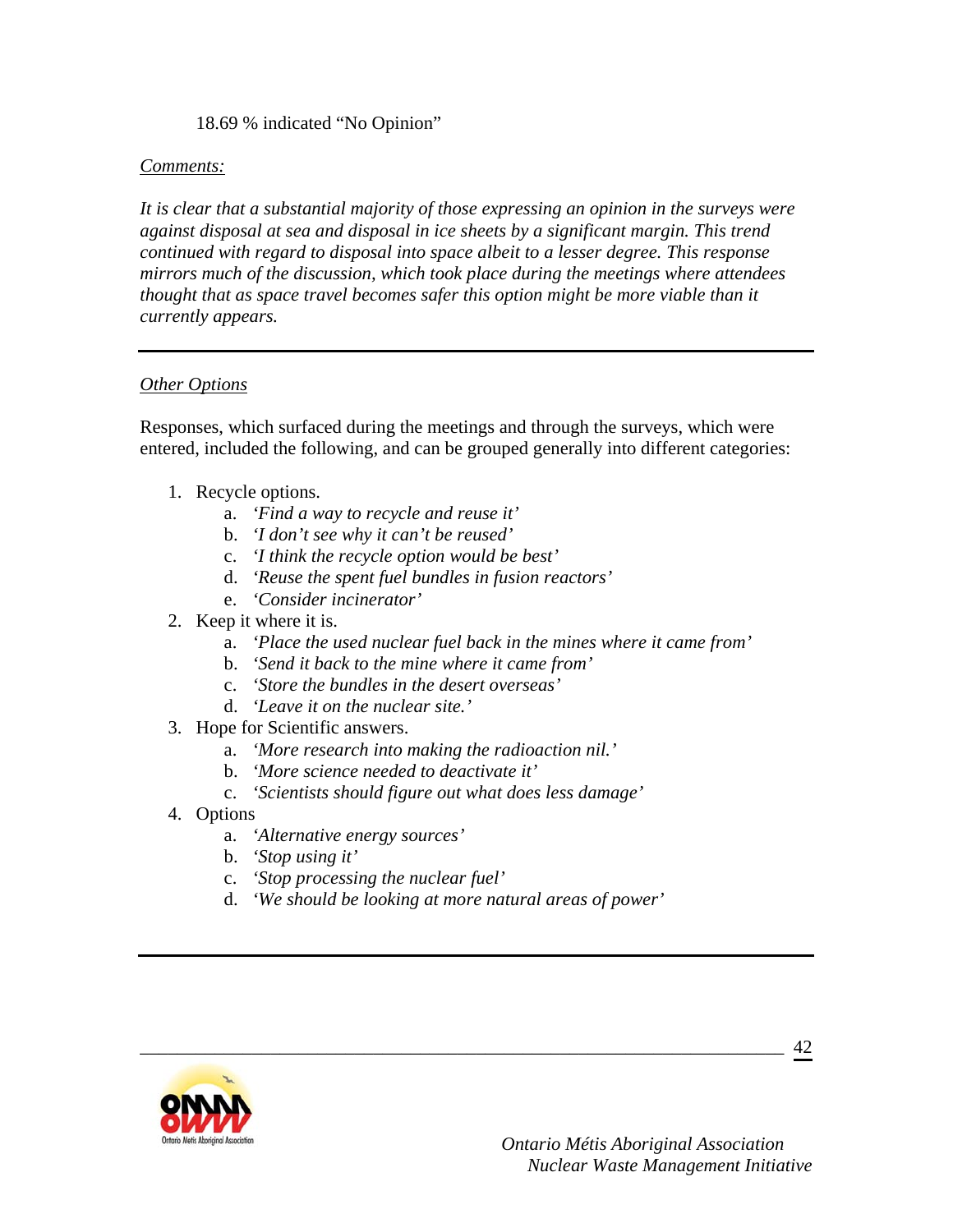### *Aboriginal Rights*

In examining the issue as to whether any option should be required to respect Aboriginal rights, traditional practices and/or treaties, those responding indicated:

> 77.72 % marked 'Yes' 2.48 % marked 'No' 19.80 % indicated 'No Opinion'

### *Comment:*

*While it is not unexpected that the majority of those completing the survey would answer this question in the affirmative, given their Aboriginal background it is important to note that 7.05% of those completing the survey report as being non-Aboriginals and obviously a good number of them believe this should be the situation also.* 

### *Use of Nuclear Power*

In discussing the necessity for a national debate on the use of nuclear power, those responding indicated:

> 75.12 % marked 'Yes' 3.96 % marked 'No' 20.92 % indicated 'No Opinion'

## *Comments:*

*It is obvious that the vast majority of those completing the survey feel that there needs to be a national debate on the use of nuclear power. During the meetings many observed that such a wide-spread debate had never occurred prior to the building of nuclear power plants, and that one must occur before we proceed further since this will have an impact on the amount of waste that must be handled.* 

## *More Effective Consultations*

OMAA posed the question as to whether there needs to be more effective consultations with the Canadian public before the Canadian Government makes a final decision. Of those responding:

\_\_\_\_\_\_\_\_\_\_\_\_\_\_\_\_\_\_\_\_\_\_\_\_\_\_\_\_\_\_\_\_\_\_\_\_\_\_\_\_\_\_\_\_\_\_\_\_\_\_\_\_\_\_\_\_\_\_\_\_\_\_\_\_\_\_\_\_\_

43

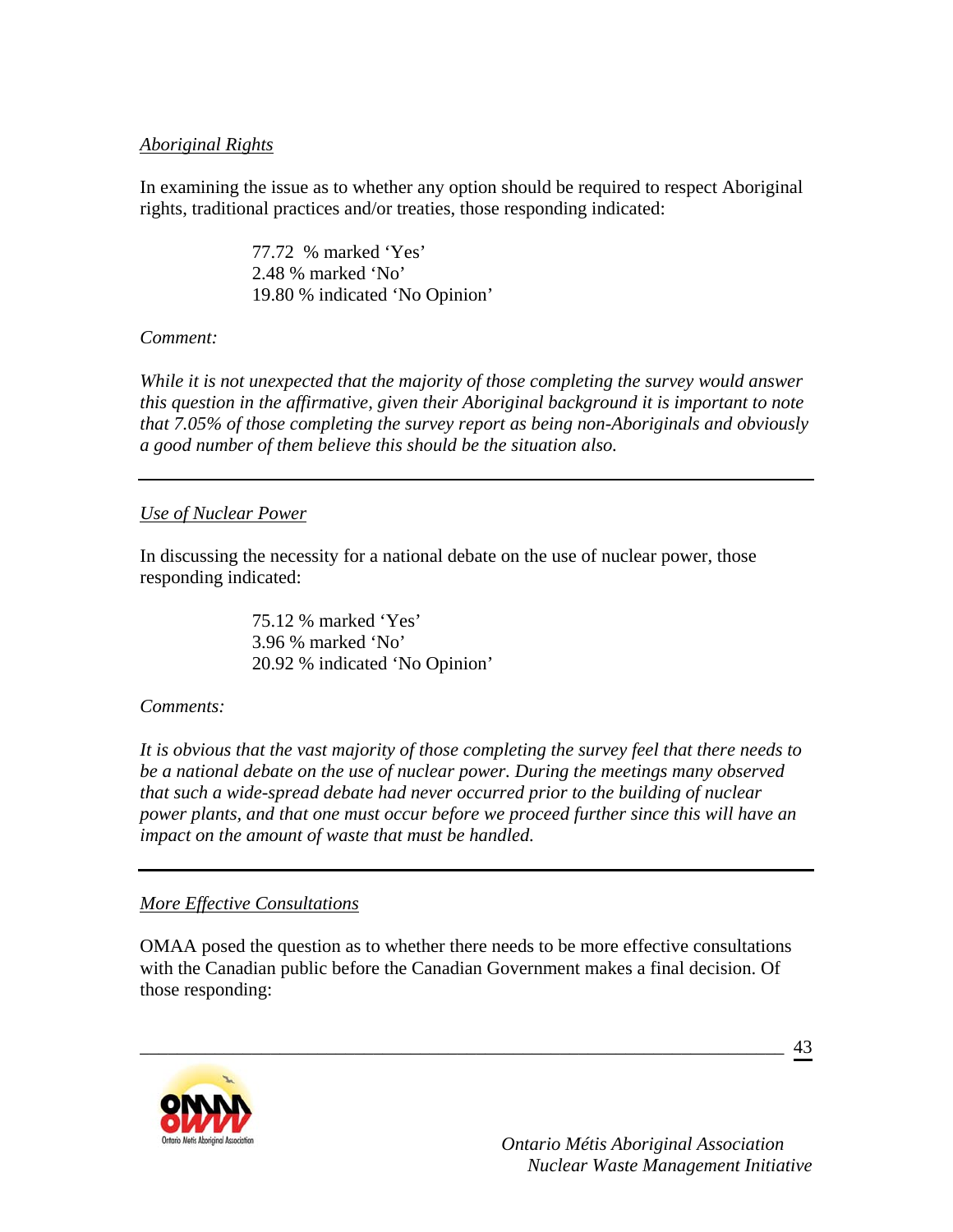79.58 % marked 'Yes' 1.49 % marked 'No' 18.93 % indicated 'No Opinion'

#### *Comment:*

*The amount of people responding to this question is substantial and no doubt results from the feeling that there had not been enough information disseminated on the issue and that most people felt they had not received enough information on the subject prior to these meetings.* 

*Clearly there exists a strong feeling that more work needs to be done, in educating and speaking to the public, before a final decision is made.* 

### *What constitutes Effective Consultations?*

The Nuclear Waste Management Organization has heard from the Ontario Métis Aboriginal Association on its position that this process cannot be considered to be a consultation. That position was strongly advocated in our first position paper. This question sought to obtain views from our constituents on what they would consider an *effective consultation***.** 

\_\_\_\_\_\_\_\_\_\_\_\_\_\_\_\_\_\_\_\_\_\_\_\_\_\_\_\_\_\_\_\_\_\_\_\_\_\_\_\_\_\_\_\_\_\_\_\_\_\_\_\_\_\_\_\_\_\_\_\_\_\_\_\_\_\_\_\_\_

Their responses indicated, *inter alia*, the following:

- 1. *'A referendum'*
- 2. *'A vote by the people'*
- 3. *'A vote of the options before acceptance'*
- 4. *'Canada wide open forum'*
- 5. *'Being advised in advance of consultations'*
- 6. *'Dialogue with all people. Fund it.'*
- 7. *'Getting all parties involved.'*
- 8. *'Higher level of public awareness'*
- 9. *'Hold national meetings and surveys like this'*
- 10. *'If it wasn't for OMAA I wouldn't have heard about it'*
- 11. *'Letters, conventions, TV ads, videos'*
- 12. *'Meetings for the entire community'*

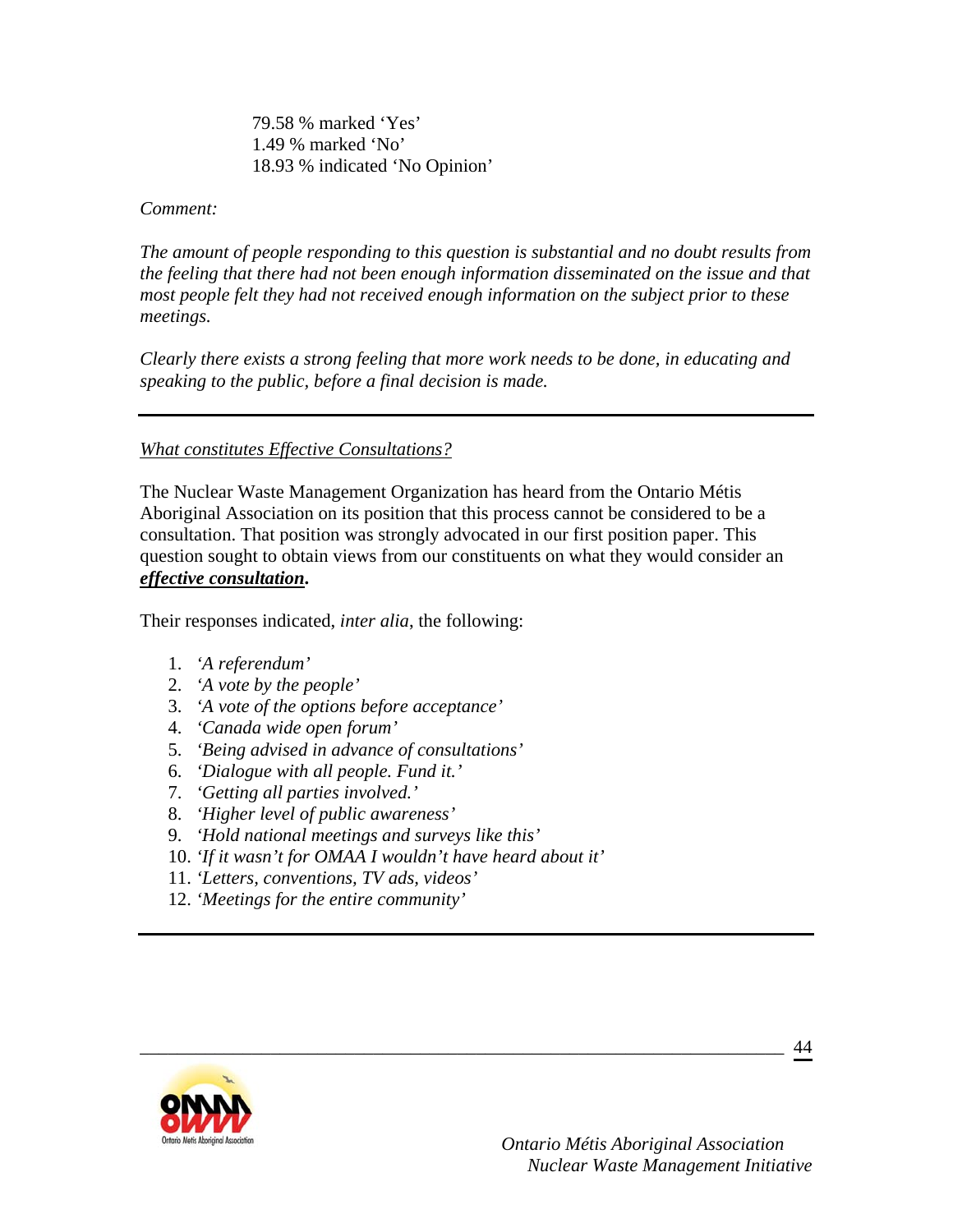### *First Steps Statement*

With regard to the statement, which deals with first steps being taken now, those responding indicated:

> 57.05 % indicated that they agreed completely 20.30 % indicated that they agreed somewhat, 1.49 % indicated that they disagreed, and 21.16 % indicated that they had No Opinion.

### *Comments:*

*It is clear that the majority of respondents agree either completely or somewhat with this statement and only a very small percentage disagree (less than 1.5 %)* 

*It is clear that the Aboriginal community agrees with the concepts of:* 

- o *Taking some action now on the first steps of a long term plan,*
- o *Insure that future generations will be able to make decisions reflective of their own values and priorities,*
- o *The approach must be adaptable to incorporate new knowledge,*
- o *There must be strong governance,*
- o *Citizens must understand the issues,*
- o *Remain informed, and*
- o *Have a voice in decision-making.*

*The Ontario Métis Aboriginal Association submits that the answers we have discussed on other questions hereinbefore reinforce the sentiments contained herein.* 

## *Further Comments*

We encouraged those responding to submit any other comments they might have about this initiative or future initiatives regarding this issue. Comments included the following:

1. *'Alternative energy sources should be considered wind/water/sun/thermal'*

\_\_\_\_\_\_\_\_\_\_\_\_\_\_\_\_\_\_\_\_\_\_\_\_\_\_\_\_\_\_\_\_\_\_\_\_\_\_\_\_\_\_\_\_\_\_\_\_\_\_\_\_\_\_\_\_\_\_\_\_\_\_\_\_\_\_\_\_\_

- 2. *'Deeply concerned'*
- 3. *'I need to hear more on the issues at hand'*
- *4.* '*Make this long term for future generations'*
- *5. 'Media attention important'*
- *6. 'Please keep the environment in mind'*
- *7. 'Why should our children always have to clean up after us?'*



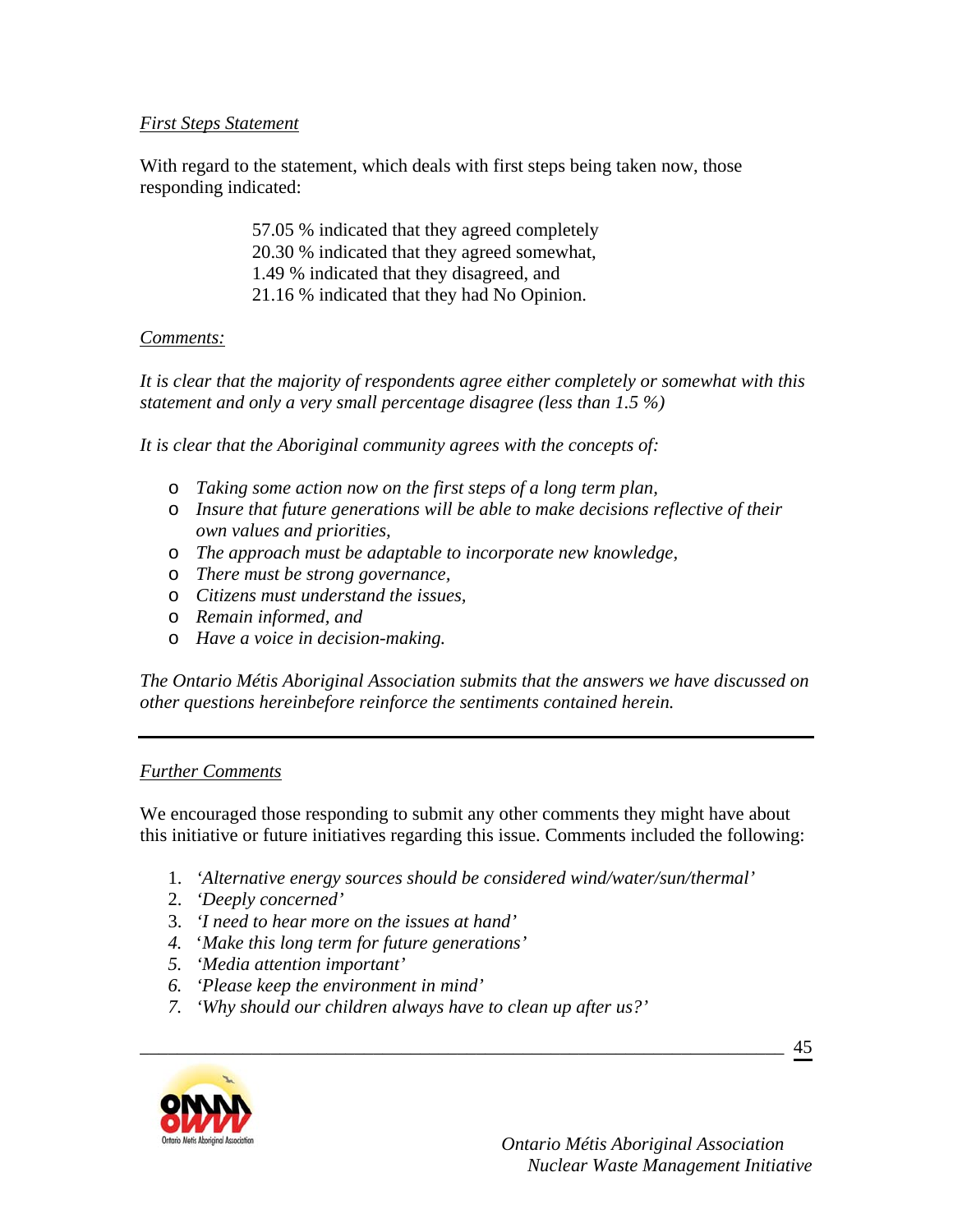*8. 'This issue needs to address all peoples world wide'* 

# **CONCLUSIONS**

An examination of all of the relevant information, combined with anecdotal evidence gathered from the meetings leads us to the following conclusions. These are not necessarily arranged in order of importance to the Ontario Métis Aboriginal Association.

- 1. As a general rule the populace (both Aboriginal and non-Aboriginal) seems uneducated and unaware of this issue to any substantial degree and there needs to be a greater effort at educating them at all levels to eradicate misconceptions, prejudices and ignorance.
- 2. There seems to be a genuine desire for a national debate on the use of nuclear energy prior to making firm decisions on the issue of nuclear waste management. Concern was expressed that this initiative focuses on the quantum of projected waste, without factoring in the issue of additional plants and increased waste, all of which could conceivably effect the preferred approach, costs, locations, etc.
- 3. Many people commented that the nuclear plants and facilities themselves seem to have been left out of this initiative and discussion needs to take place regarding their future.
- 4. Many people feel that science needs to be given some time, and obviously funding, for the express purpose of mitigating the 'dangerous' aspects of the problem. Given the relatively short period of time nuclear energy has been with us it is not surprising that a solution has not been discovered to date.
- 5. There appears to be a real feeling of opposition in the North to being the 'garbage dump' for the South's wastes. Many people expressed a philosophy that it was a problem created in the south and the south needs to address the problem within its area and not look to the north as a place for disposal. This kind of public sentiment has been seen in Ontario during the Toronto garbage debate and OMAA believes the NWMO should not underestimate how strong this feeling is.
- 6. Education on the risks and benefits of the disposal issue may alleviate some of these emotions but much more work needs to be completed to avoid the same kind of reactions we have seen in the past.
- 7. Greater effort needs to be expended by the proponents of this initiative in conducting meetings and information in the North. Each region projects different

\_\_\_\_\_\_\_\_\_\_\_\_\_\_\_\_\_\_\_\_\_\_\_\_\_\_\_\_\_\_\_\_\_\_\_\_\_\_\_\_\_\_\_\_\_\_\_\_\_\_\_\_\_\_\_\_\_\_\_\_\_\_\_\_\_\_\_\_\_